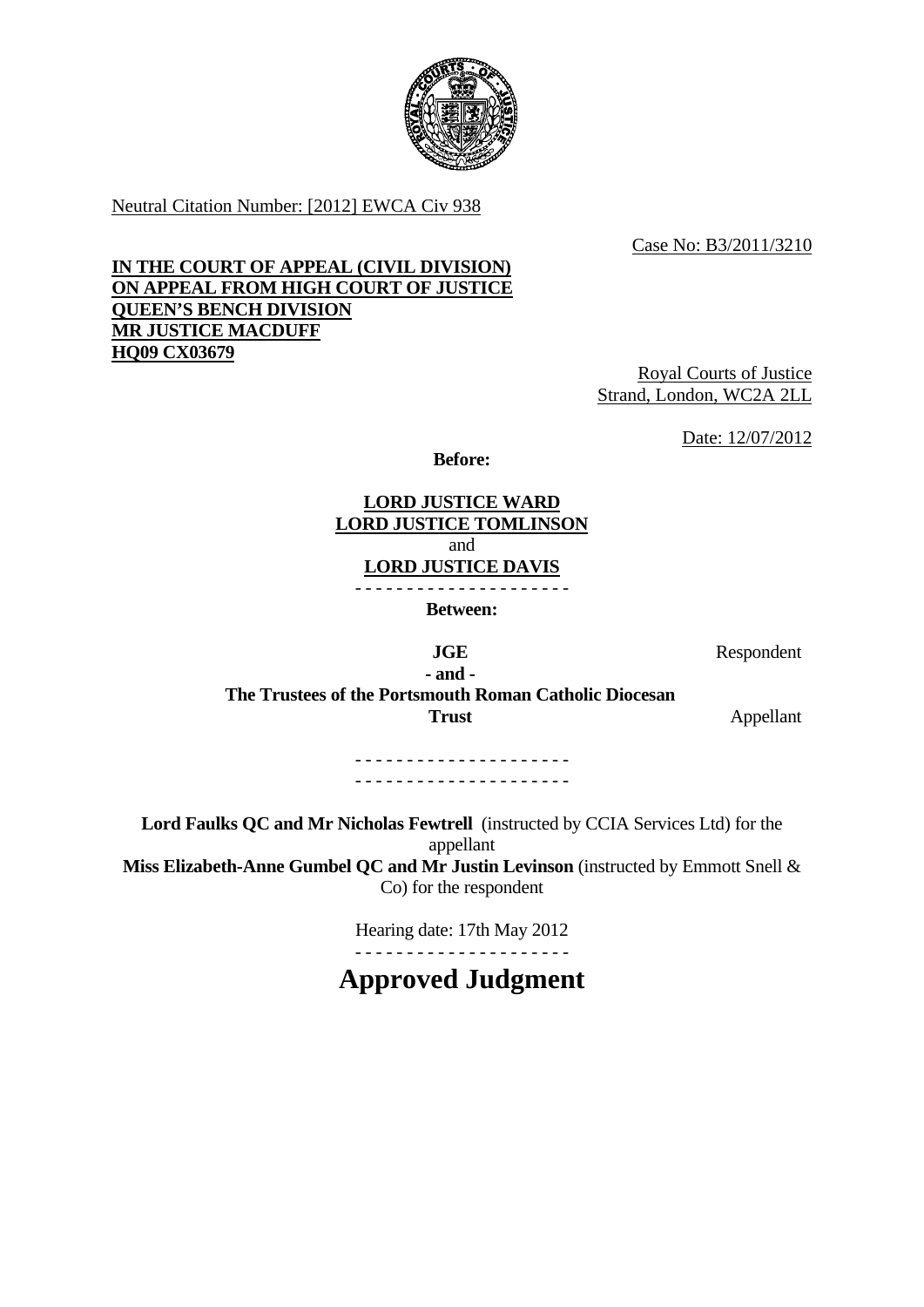### **Lord Justice Ward:**

1. This appeal gives rise to a troublesome question of vicarious liability. The preliminary issue which falls for decision is "whether in law the second defendant [the Trustees of the Portsmouth Roman Catholic Diocesan Trust] may be vicariously liable for the alleged torts of Father Baldwin", a parish priest in the diocese. On 8th November 2011 Mr Justice MacDuff determined that issue in favour of the claimant.

### *The background*

- 2. The claimant, who should remain anonymous, was born on 20th November 1963 so she is now 48 years of age. In May 1970 when she was 6 ½ years old, she was placed in a children's home run by the nuns of a convent which was subject to the direction and control of the English Province of Our Lady of Charity, the first named defendant. There she remained for two years before being returned to her mother. The particulars of claim allege that whilst she was there she was beaten by the nun in charge of the home and she claims damages from the Sisters of Charity.
- 3. The particulars of claim also allege that the second defendants "operated and/or managed and/or were responsible for" a church in the diocese and that "at all material times Father Wilfred Baldwin was the parish priest at the church" and that "accordingly Father Baldwin was in the service of the second defendants and subject to their direction and control." It is said that Father Baldwin was regularly invited or permitted by the nuns to visit the children's home and did so in the course of his duties as a priest for the second defendants. Whilst a resident at the home the claimant was a parishioner of the church. It is then alleged that she was sexually abused and assaulted by Father Baldwin forcing the claimant to perform oral sex on him and masturbate him. Father Baldwin also allegedly performed sexual acts on the claimant and raped her many times, including on the day of her first holy communion when Father Baldwin raped the claimant in the robing room at the church after conducting the service. The particulars of claim allege that the second defendants entrusted the safe keeping and care of the claimant to Father Baldwin, delegated those tasks to him and undertook their care and safekeeping of the claimant through the services of Father Baldwin. But, and this is the important allegation for present purposes, it is also alleged that the sexual abuse and assaults perpetrated by Father Baldwin were committed in the course of or were closely connected with Father Baldwin's employment/duties and that, in the premises, the second defendants are vicariously liable for the sexual abuse by Father Baldwin and for the injury and damage which the claimant suffered as a result.
- 4. In fairness to the second defendants I should set out their defence. Although it is admitted that the parish church was a part of the Roman Catholic Diocese of Portsmouth, the second defendants deny that they ever managed, operated or were responsible for the church, the responsibility resting at all material times with the parish priest. It is denied, moreover, that Father Baldwin was at the material time the parish priest at the church for he did not assume that office until in or around September 1972, some months after the claimant had left the children's home. The second defendants say that at the material time Father Baldwin was in fact working as the Vocations Director in an altogether different part of the diocese. Their case is that: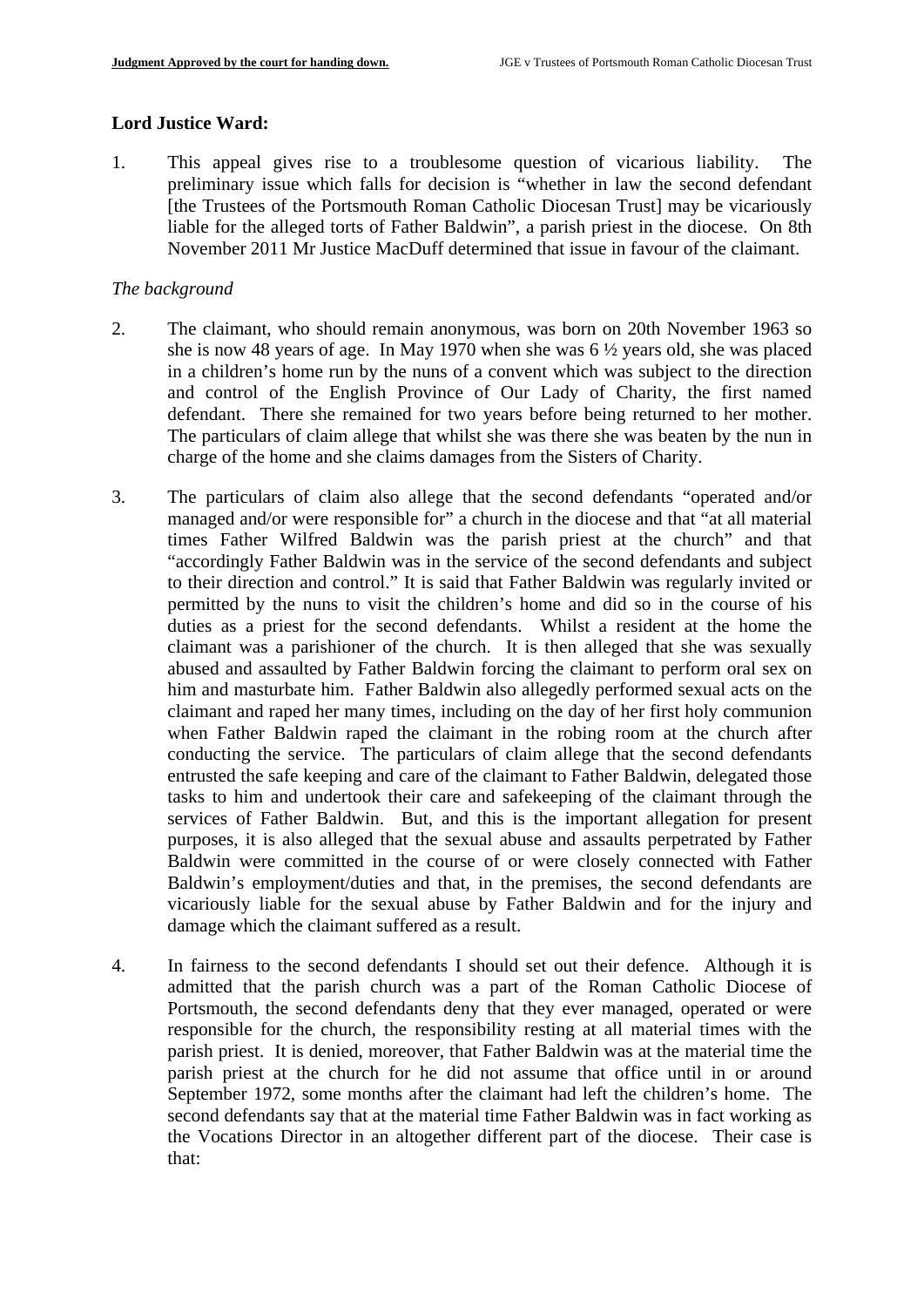"Neither they nor the incumbent bishop had any power to remove Father Baldwin from the priesthood, any power to move or remove Father Baldwin from his office against his will other than in accordance with the process set out in the Code of Canon Law (which requires proof of a grave cause under canon law) nor any power to give directions as to how that office was to be carried out as the requirements appertaining to any particular office are set out in the universal and particular canon law applying to the office concerned. The Second Defendants and/or the incumbent bishop could only issue guidelines for the whole Diocese through Episcopal decrees (usually promulgated through letters sent to all the clergy) and only exercised oversight or vigilance as to how universal and particular canon laws were being carried out in each parish and how far each priest was fulfilling responsibilities of office through periodic visitation of each parish (specified in canon law as being at least once every five years)."

Thus it is denied that Father Baldwin was in the service of the second defendants: he was at all times following his vocation and calling as a priest. It is denied that he abused or assaulted the claimant as alleged or at all. Relevantly to this appeal, it is denied that the second defendants are vicariously liable for the acts or omissions of priests in the diocese: a priest is the holder of an office not an employee of the second defendant.

- 5. The case was virtually ready for trial when a case management conference was fixed before Master Eyre. By then there was another case also managed by Master Eyre where the Roman Catholic Church was alleged to be responsible for the acts of one of its parish priests. Sadly for the Church there have been other occasions when the Church has had to answer for assaults committed by its clergy. Hitherto the Church's responsibility for the actions of its priests was challenged on the basis only that the acts were outside the scope of the "employment" of the priest. This case, and the other one that was before Master Eyre, are apparently the first in which the first stage of vicarious liability is challenged, namely whether the relationship between the priest and the Church (I use the word "Church" loosely) is such that the principle of vicarious liability may attach if the tortious acts of the priest were within the scope of the relationship. Lord Faulks QC wishes it to be plainly understood that in raising this new defence, the Church does not in any way at all condone any misconduct by their priests: on the contrary any sexual abuse is regarded as an abhorrence. Master Eyre considered this merited the trial of a preliminary issue and so he ordered in the terms set out at [1] above. The first defendant has played no part in the trial of that preliminary issue.
- 6. I am far from convinced that trying a preliminary issue is the best way to deal with questions of this sort. Since both stage 1 and stage 2 are fact sensitive and since, per Hughes LJ in *Various Claimants v The Catholic Child Welfare Society and the Institute of Brothers of the Christian Schools & ors* [2010] EWCA Civ 1106 at [37], "It is a judgment upon a synthesis of the two which is required", it would have been far better to have dealt with the two stages together. The nature of the relationship between the bishop and the priest must have some effect on the ambit of the acts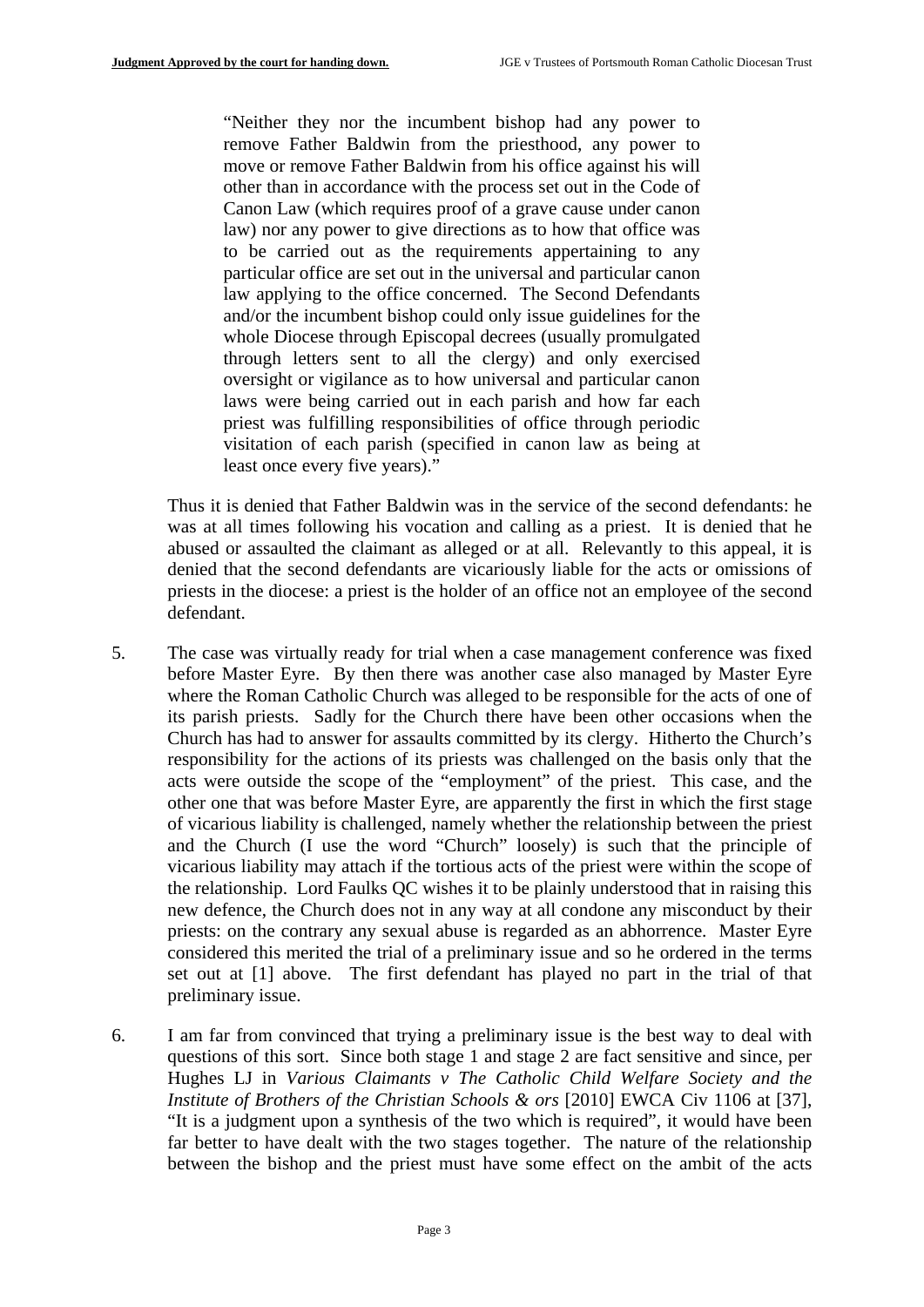which are within the scope of that relationship. There is on the pleadings the unresolved dispute as to whether Father Baldwin was the parish priest at the time the assaults were alleged to have been carried out, the defendants alleging he was deployed elsewhere in the parish, and although the parties are keen for this judgment to cover his position both as a priest and as the vocations director, I am reluctant to assume that they are in the same position. The evidence is silent as to the relationship between the bishop and his vocations director; we know little about what exactly the vocations director is appointed to do and for my part I confine myself to the terms of the issue as defined by the Master and by the pleadings. Others will have to decide if and when the question arises whether this judgment is capable of establishing that the bishop is "never, never" free of responsibility as opposed to "well then, hardly ever" (with apologies to the right good Captain of HMS Pinafore).

- 7. The Reverend Stephen Morgan gave evidence on the second defendants' behalf. He was the head of the department for Finance and Property at the Diocese of Portsmouth and the secretary to the Diocesan Trustees and Finance Council. He explained that the Diocese of Portsmouth (which is one of 22 in England and Wales) covers the counties of Berkshire, Hampshire, the Isle of Wight, part of Dorset and the Channel Islands. There are 96 parishes in the diocese, with about 400 souls in each parish. Bishop Derek Worlock, later the Archbishop of Liverpool, was the bishop at the material time. He died in February 1996. Father Baldwin is also deceased. The bishop customarily invited the priests he needed to move to a meeting at which he informed of them of their new appointment. The priest was able to decline to take up that appointment. When the moves were agreed the clergy would be informed but no formal letters of appointment were sent and there were no terms and conditions other than those imposed by the Church's canon law. An announcement would be made by the bishop to the whole diocese by way of a letter *Ad Clerum*. Priests did not receive a stipend or indeed any financial support from the diocese. Parishes were responsible for generating their own income to support their parish priest. A parish's income comprised almost always exclusively the charitable donations collected at Mass. Those monies were paid into a "parish account" which the parish priest was responsible for maintaining. He would withdraw funds from that parish account to pay for his basic living expenses which would be determined by each priest according to his own needs. For tax purposes priests have at all material times been considered to be office holders and have not been subject to the PAYE regime for income tax.
- 8. Since the canon law was material, each side took expert advice. Monsignor Gordon Read, Chancellor of the Roman Catholic Diocese of Brentwood and Judicial Vicar there since 1986, gave evidence for the second defendants and Dr Helen Costigane, a lecturer at Heythrop College, University of London, was called for the claimant. There was broad agreement between them. The Code of Canon Law promulgated in 1917 was the Code in force at the material times. As for the structure of the Roman Catholic Church, bishops are appointed by the Pope who, as Bishop of Rome, shares orders as bishop. Bishops are ultimately responsible to the Pope though they have full independent authority over their own dioceses. They are not delegates of the Pope. The diocese comprises the people within a defined territory who have been entrusted to the care of a bishop as pastor. Since the law of England and Wales does not recognise the Catholic Church as a legal entity in its own right, but sees it as an unincorporated association with no legal personality, the diocese usually establishes a charitable trust to enable it to own and manage property and otherwise conduct its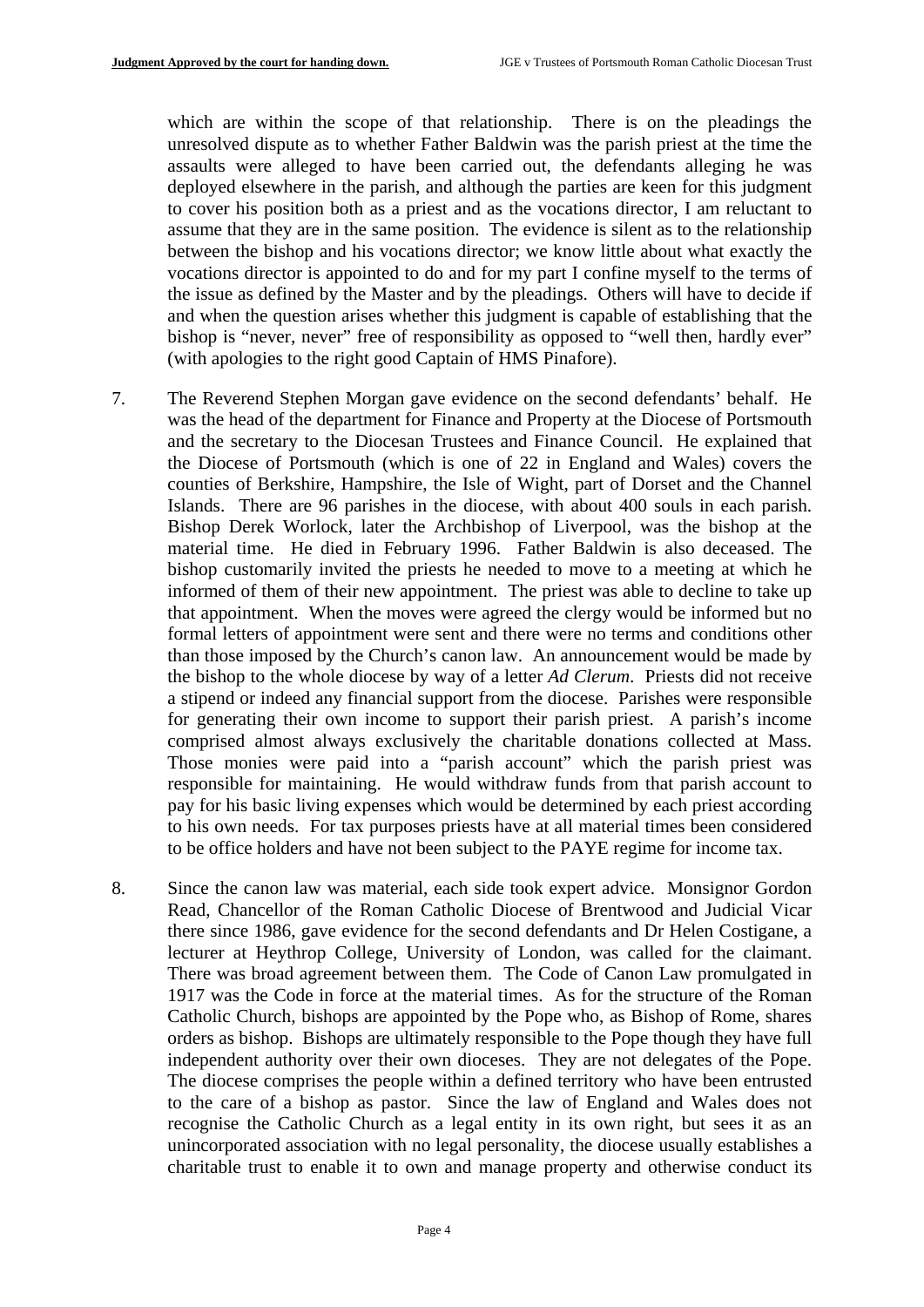financial affairs in accordance with domestic law. The defendant Trust is such a charity. Each parish is in canon law a separate legal entity so that, for example, any property belongs to the parish rather than the diocese. In canon law the position of parish priest is an ecclesiastical office which is of its nature perpetual and to which successive individuals are appointed. The effect is that subject to the oversight of the bishop, and any diocesan laws and regulations, the responsibility for running a parish rests on the parish priest. He is not a delegate of the bishop and does not receive instructions from him on how to run the parish. The bishop exercises oversight through periodic visitation of the parish which should be at least once every five years. It is possible for the bishop to transfer a priest from the parish against his will should the circumstances so require but only by carrying out the process set out in the Code of Canon Law. Thus the bishop may lawfully remove any parish priest from his parish whenever his ministry suffers injury, even without grave fault on his part, or is rendered ineffective by reason of any of the causes recognised in law or for any other similar reason. The procedure for the removal of a parish priest must be followed. That process in effect allows the parish priest to have recourse to the Congregation for the Clergy in Rome if dissatisfied with the decision the bishop. The day to day responsibilities of the parish priest are to reside in the parochial house, celebrate the divine services, minister to the sick and those close to death and "watch with diligence lest anything contrary to faith or morals is passed on in his parish, especially in public and private schools". As for the relationship between the bishop and the priest, while the priest owes his bishop reverence and obedience, he exercises his ministry as a co-operator and collaborator rather than someone who is subject to the control of his superior as would be the case in the employment field. They agreed that while there are penalties prescribed by canon law and while those are not akin to those seen in situations of managerial supervision in secular employment, they would have to leave it to the court to decide to what extent these may be interpreted in terms of "close supervision" or "control".

9. When cross-examined Dr Costigane said:

"There is no direct control in the sense the bishop is checking what a priest does every single day, but there is a level of control in the sense that if certain things don't happen then action could be taken or, for example, if he starts reading out the Koran instead of the Bible, there would be an issue there, I think. So in terms of levels of control I think it is a question of understanding what is meant by "control" in terms of direction. I would say, that is the key; and also "vigilance" as well."

She agreed with Lord Faulks QC for the defendants that there was a process to follow if the bishop wished to dismiss a priest or remove him:

"Q. You cannot just go through and say, as it were, "I am terminating your office", there is a strict procedure?

A. There is a procedure, yes.

Q. And that is dealt with in a little more detail by Monsignor Read, and I think you accept he is right about that?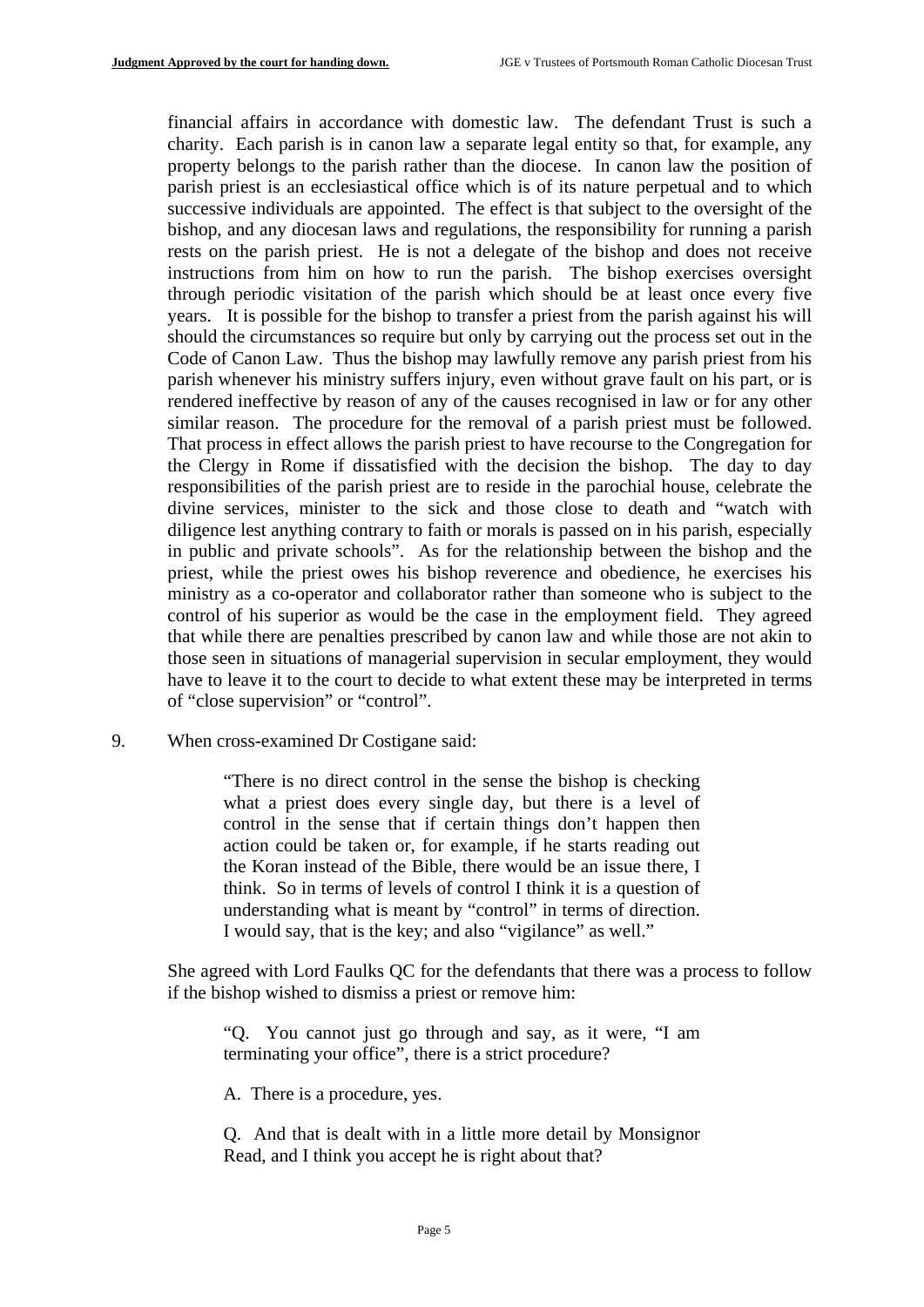- A. Yes.
- Q. And there has to be grave cause, I think? A. Yes."
- 
- 10. Monsignor Read told the court that:

"To remove someone from the office of parish priest there is a set procedure set out in the Code of Canon Law, both in the 1917 Code and the present Code. Basically that involves the Bishop having sufficient cause to remove a priest. It does not necessarily imply fault, it might be for health reasons that the priest is unwilling to acknowledge. He will ask him to resign, and if he declined then he would weigh the matter with two assessors who are appointed for that purpose. If he was minded to persevere in asking the priest to resign then he would do so, he would invite the priest to submit his reasons for not resigning and any evidence that he might wish to produce in favour of his argument and he would then, once again, weigh the matter with the two assessors. If he were determined to remove the priest at that point then he would issue a decree to that effect, but the priest concerned would have the right of recourse to Rome against his decision."

He repeated his written opinion that:

"Neither the bishop nor the priest would regard their relationship as having legal consequences or as one that would be adjudicated by the civil courts. The means of financial support provided for a parish priest is largely dependent on the free will offerings of the faithful. In a poor parish he may well have little disposable income or even go hungry. The office of parish priest is in the gift of the bishop and is not something that is advertised or can be applied for. The priest is not free to choose where to go but must accept the direction he is given. On the other hand, once he has been appointed he has great freedom in how he carries out the responsibilities attached to his office. …

Of course it is for the court to decide whether at the material time Fr Baldwin was parish priest of …, but for the reasons I have given my opinion is that in terms of Roman Catholic canon law, belief and practice, Fr Baldwin's relationship with the bishop or the Trustees of the Diocese of Portsmouth would not be considered that of an employee but rather that of the holder of an ecclesiastical office as described in the 1917 Code of Canon Law."

11. Cross-examined by Mr Levinson for the claimant, he agreed that all clerics but especially presbyters (priests) are bound by a special obligation to show reverence and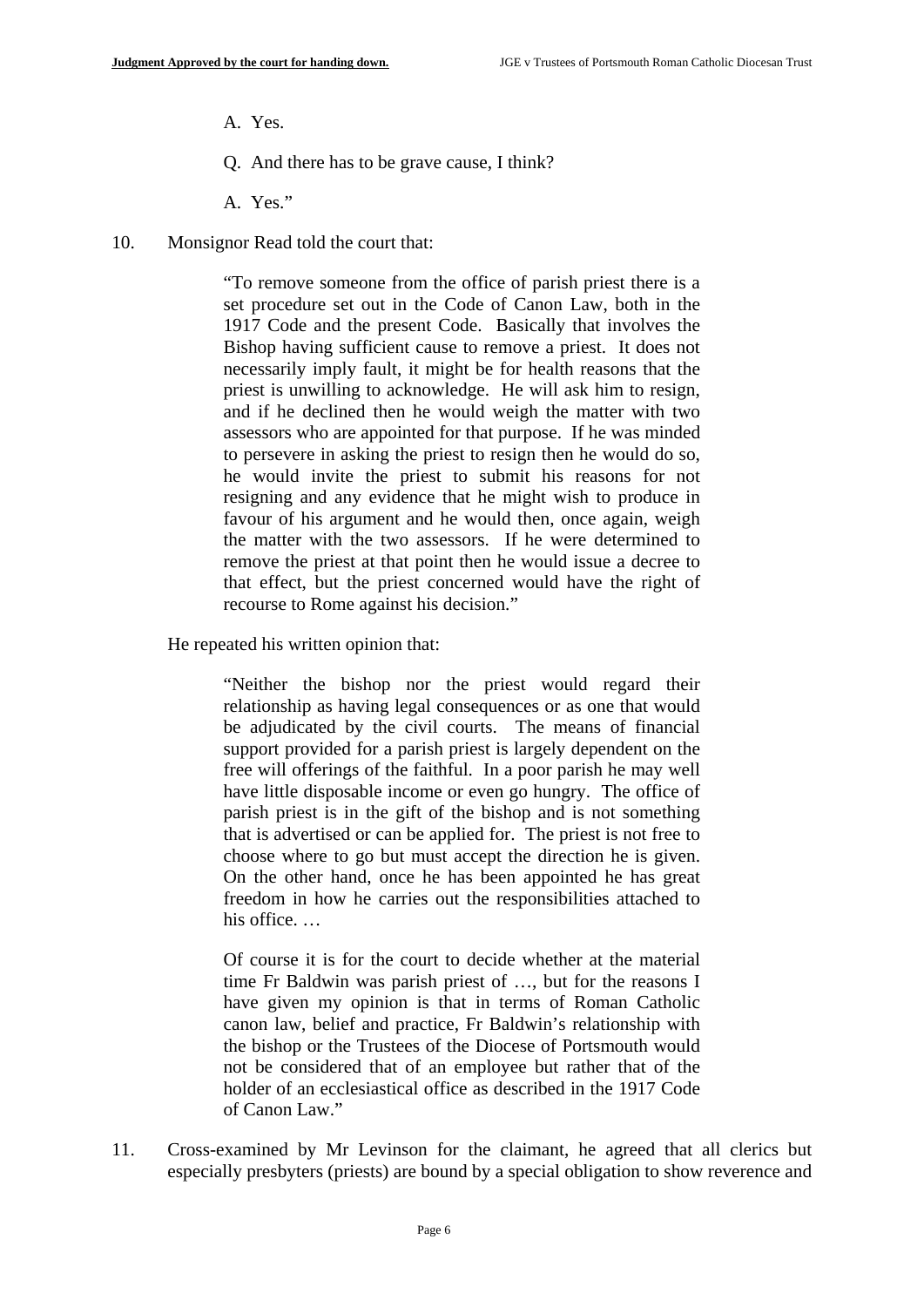obedience to their own Ordinary (bishop) and that was not a toothless obligation because as set out at Canon 2331:

"Whoever pertinaciously does not obey the Roman pontiff or a proper Ordinary or other competent authority shall be punished with appropriate penalties."

When he wrote in his written opinion that the diocesan bishop exercised no direct control over the way in which parish priests fulfil their office, he meant by "direct" that "he (the bishop) would not give detailed instructions as how they were to exercise the role of parish priest to them as individuals but rather issue norms through the *Ad Clerum* to the clergy as a whole, as particular policy or things of that kind. If it came to the bishop's attention that a priest was in breach of ecclesiastical law, he would have the right and duty to take action."

### *The judgment*

- 12. Accepting that vicarious liability involved the synthesis of two elements, stage 1 being the relationship between the employer and the employee and stage 2 being whether the act was within the scope of the employment, MacDuff J. considered that he had to look at the way the law had developed in both areas and that the reasoning behind decisions at stage 2 were "entirely relevant to stage 1." That analysis showed that the test which has emerged at stage 2 is whether the employee's torts were so closely connected with his employment that it would be just and fair to hold the employer vicariously liable.
- 13. As for stage 1, he recorded Lord Faulks QC's concession on the second defendants' behalf that vicarious liability can be founded on a relationship other than employment. Thus the argument before him centred on whether the relationship here was "akin to employment".
- 14. He found the following matters to be uncontroversial:

"29 (i) Within the Diocese of Portsmouth, priests are informed of their appointments verbally; these are then announced "*Ad Clerum*" in a circular letter sent out to the clergy. There are no terms and conditions other than those derived from canon law. Vacancies are not advertised and there is no form of contract, no offer and acceptance, and no terms and conditions. The appointment is subject only to the provisions of canon law.

(ii) There is effectively no control over priests once appointed. Within the bounds of canon law, a priest is free to conduct his ministry as he sees fit, with little or no interference from the bishop, whose role is advisory not supervisory. A bishop has a duty of vigilance but is not in a position to make requirements or give directions. Although I was told that a parish visit would be every five years, it could have been more frequent. The bishop has no power of dismissal. Dismissal from office would have to be effected through the Church in Rome.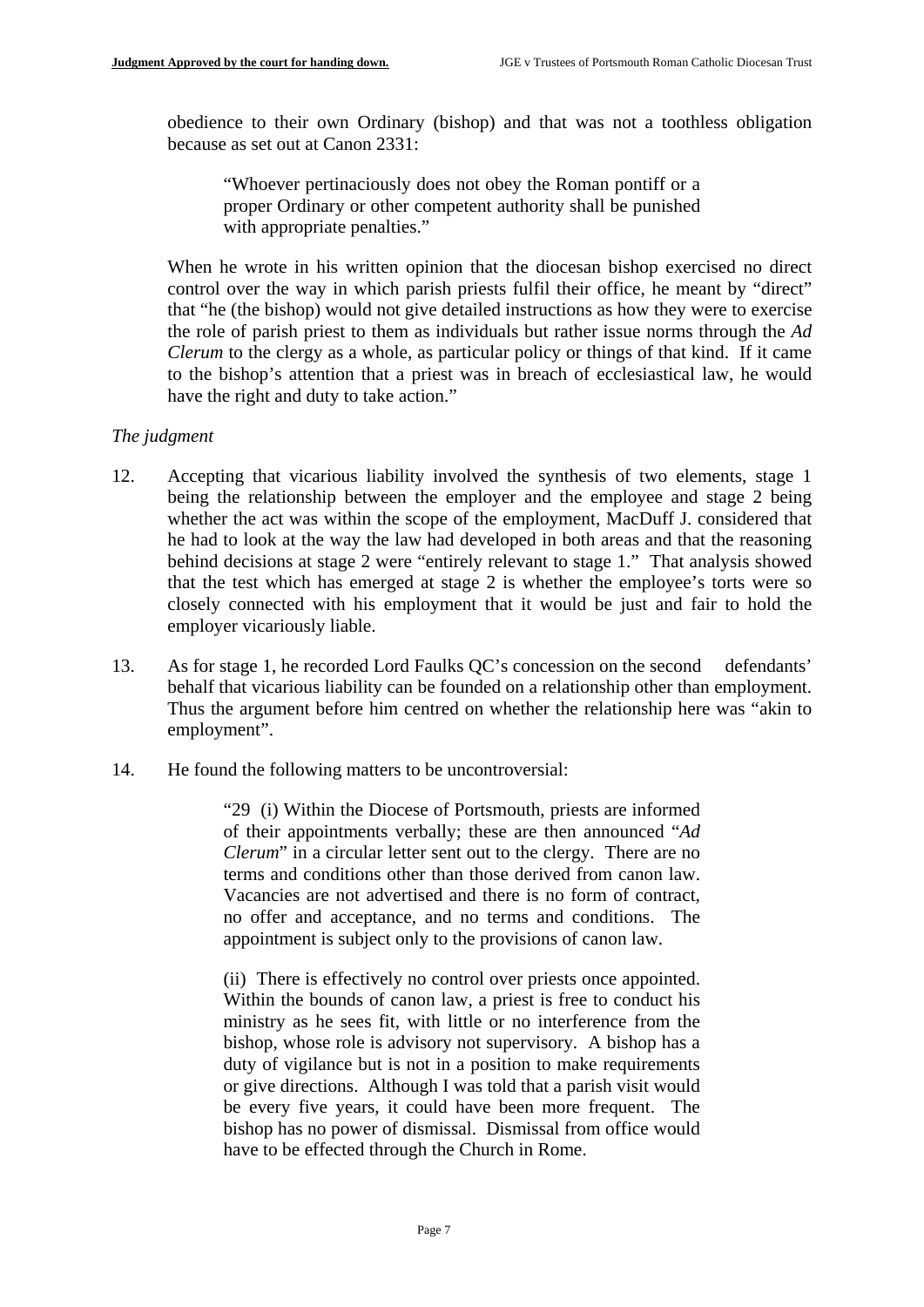(iii) At the time of these events, priests did not receive any financial support from the Diocese. Each parish was responsible for generating sufficient income to support its parish priest. Remuneration came mainly from the collection plate. The priest would withdraw the funds required to pay for his basic living expenses. There was no fixed amount payable and the priest would take what he decided was appropriate. Father Baldwin was considered to be an office holder by the Inland Revenue and was so treated for income tax and national insurance purposes.

(iv) There is a joint statement of the canon law experts; and there is little between them. Within each diocese is a bishop whose appointment is from Rome. The bishop appoints a priest to each parish within the diocese. The bishop must exercise Episcopal vigilance. There is clearly some element of control within this, although there is nothing in the way of penalty or enforcement; the purpose is to oversee and advise. The bishop

may redeploy the priest in another parish if the latter consents.<br>(v) There are a number of differences between the relationship and a standard contract of employment. The priest owes the bishop reverence and obedience but he exercises his ministry as a co-operator and collaborator rather than as someone who is subject to the control of his superiors. There are various requirements made of the priest by canon law with provisions as to prescribed penalties; but the experts agree that "*these are not akin to those seen in situations of managerial supervision in secular employment*". Matters such as duties, financial support and time away from the parish are left to the general provisions of canon law.

(vi) It seems to me clear that – as Lord Faulks QC submitted – a bishop and priest would not regard their relationship as being one that could be adjudicated upon by the civil courts; and Father Baldwin would have been considered as the holder of office rather than an employee of the defendants."

15. As to whether this was an employment relationship, he held:

"30. In so far as the defendants submit that this relationship differed from employment in a number of ways, I am able to agree. There are many significant differences; lack of the right to dismiss; little by way of control or supervision; no wages and no formal contract.

31. I have to determine whether the vicarious responsibility may attach to the relationship between Father Baldwin and the defendants notwithstanding that it was a relationship which differed in significant respects from a relationship of employer and employee. …"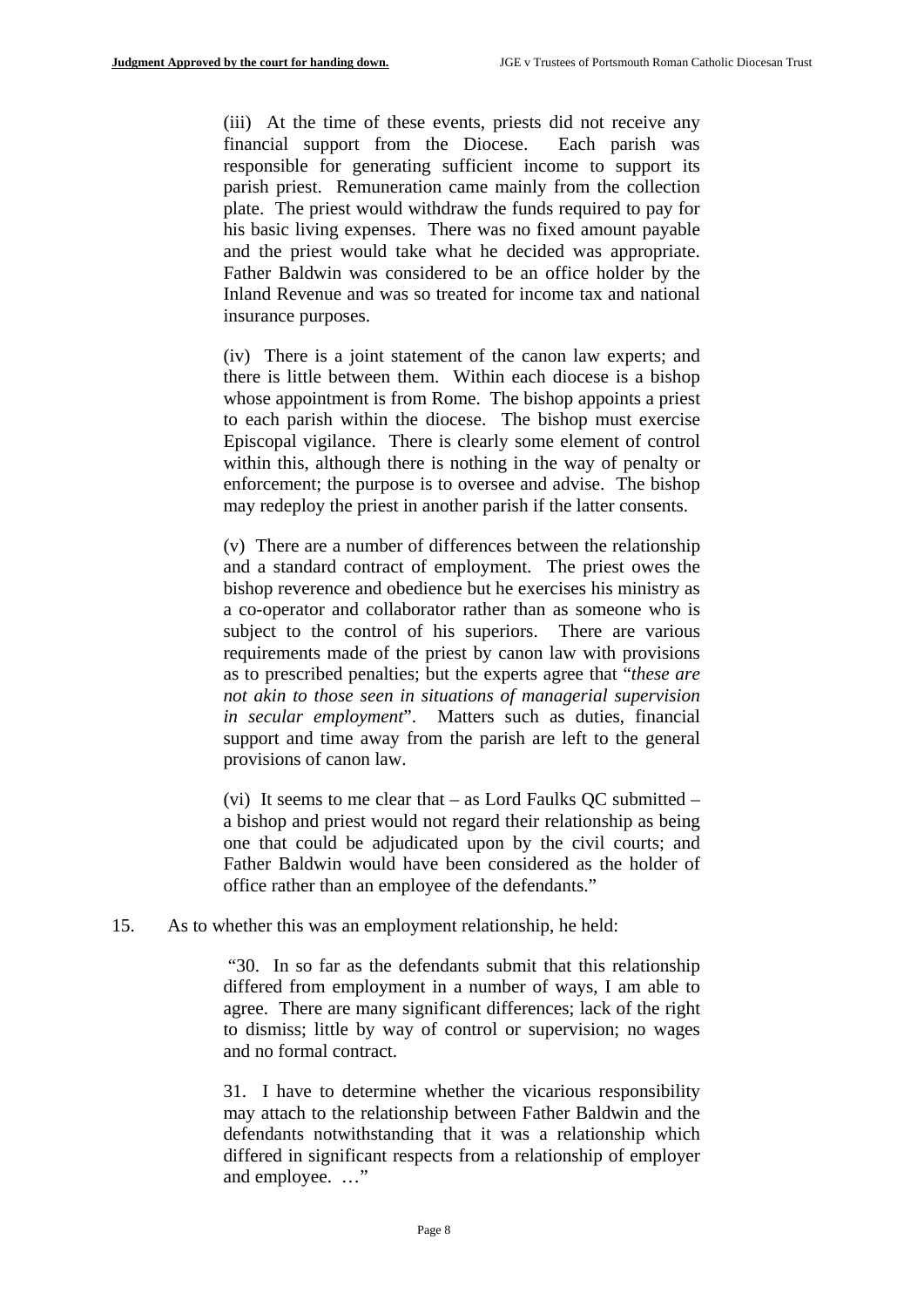16. Then he considered *Doe v Bennett & ors* [2004] ISCR 436, a decision of the Supreme Court of Canada, and decided:

> "34. I have no hesitation in adopting that approach [the approach set out in paragraph 20 of the judgment of McLachlin CJ in *Doe*]. There is a "close connection test" at both stage 1 and stage 2. At stage 2 the close connection is between the tortious act and the purpose and nature of the employment/appointment. At stage 1 the closeness of the connection is between "*the tortfeasor and the person against whom liability is sought*". …

> 35. … There are, it seems to me, crucial features which should be recognised. Father Baldwin was appointed by and on behalf of the Defendants. He was so appointed in order to their work; to undertake the ministry on behalf of the defendants for the benefit of the Church. He was given full authority of the defendants to fulfil that role. He was provided with the premises, the pulpit and the clerical robes. He was directed into the community with the full authority and was given free reign to act as representative of the Church. He had been trained and ordained for that purpose. He had immense power handed to him by the defendants. It was they who appointed him to the position of trust which (if the allegations be proved) he so abused.

> 36. Why, one may ask, does it matter that some of the features of a classic contract of employment do not apply here? What is the relevance to the concept of vicarious liability, for example of the lack of a formal agreement with terms and conditions; or of the manner of remuneration; or of the understanding that the relationship was not subject to adjudication by the secular courts? Those features may have relevance in a different context, but not to the question of whether, in justice, the defendant should be responsible for the tortious acts of the man appointed and authorised by them to act on their behalf."

17. Thus he concluded that it was "the nature and closeness of the relationship which is the test at stage 1". He said:

> "42. Of particular relevance to stage one will be the nature and purpose of the relationship: whether tools, equipment, uniform or premises were provided to assist the performance of the role; the extent to which the one party has been authorised or empowered to act on behalf of the other; the extent to which the tortfeasor may reasonably be perceived as acting on behalf of the authoriser. This is not an exhaustive list. Every case will be fact specific and other factors will become apparent as and when they occur. The extent to which there is control, supervision, advice and support will be of relevance but not determinative. Where the tortfeasor's actions are within the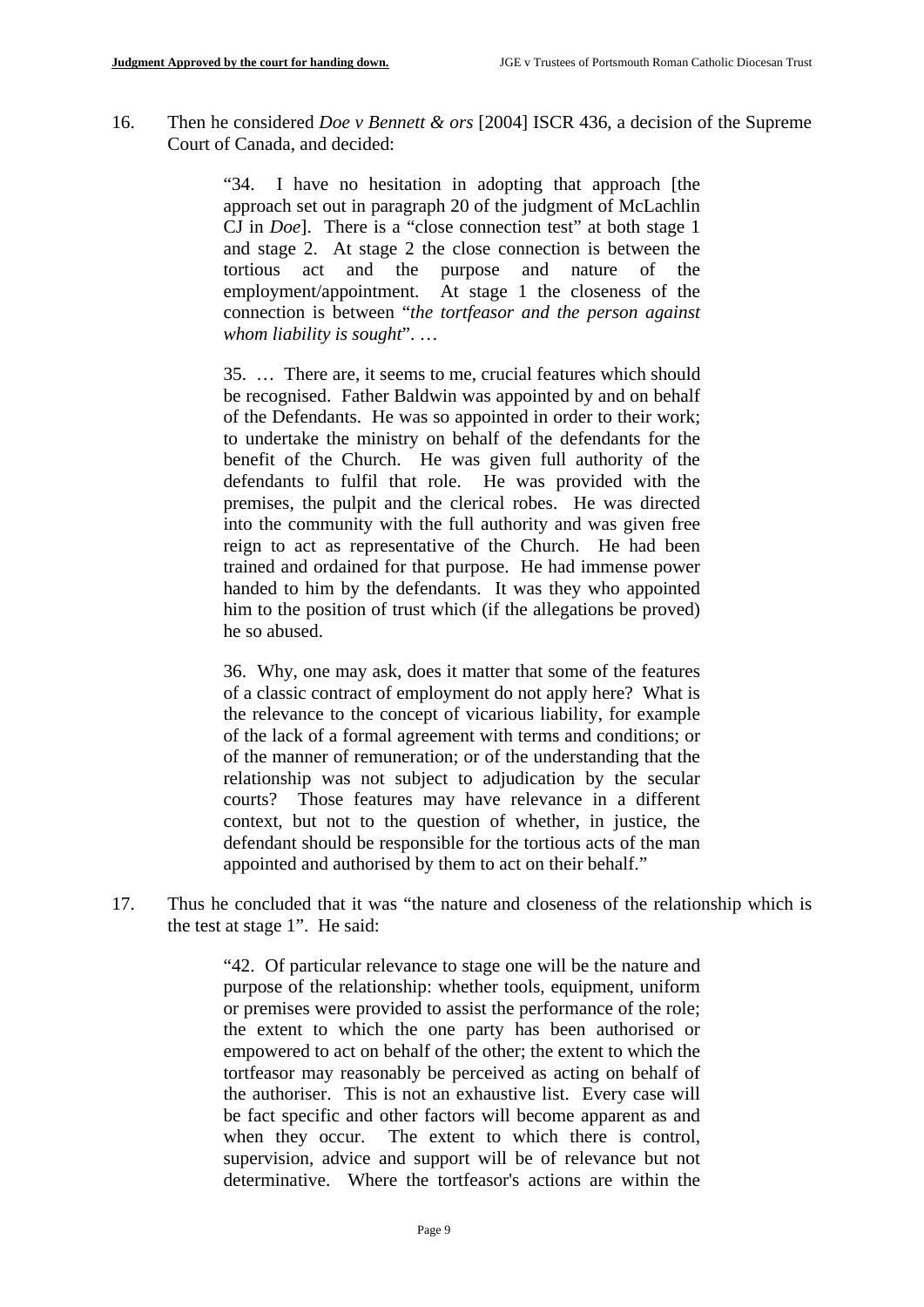control and supervision of the third party, the relationship will be the closer. Control is just one of the many factors which will assist a judge to the just determination of the question. That question will be whether on the facts before the court, it is just and fair for the defendant to be responsible for the acts of the tortfeasor – not in some abstract sense, but following a close scrutiny of (i) the connection and relationship between the two parties and (ii) the connection between the tortious act and the purpose of the relationship/employment/appointment.

43. In this case, the empowerment and the granting of authority to Father Baldwin to pursue the activity on behalf of the enterprise are the major factors. In my judgment, whether or not the relationship may be regarded as "*akin to employment*" the principal features of the relationship dictate that the Defendants should be held responsible for the actions which they initiated by the appointment and all that went with it. Accordingly, this preliminary issue is determined in favour of the Claimant."

# *Discussion*

## *Introduction*

18. I start with a problem that troubles me. Who is the real defendant? There was some understandable confusion about whom to sue and the claimant's solicitors sought clarification from the second defendants' solicitors. It was agreed that the Trustees of the Portsmouth Roman Catholic Diocesan Trust be named as nominal defendants for the Roman Catholic Bishop of Portsmouth who, at the material times between 1970 and 1972 was the late Derek Worlock, and/or the trustees in office at that time whose identity was unknown when the claim was brought. The case has proceeded effectively against the Bishop though it is the trustees who will be covered by the relevant insurance should liability be established. Intuitively one would think that, as a priest is always said to be "a servant of God", the Roman Catholic Church itself would be the responsible defendant. But the Church has no legal personality and cannot be party. I shall therefore concentrate on the Bishop. The central question for decision is whether the bishop employed Father Baldwin and, if not, was the relationship between them akin to employment.

## *Vicarious liability – its origins and its ordinary application*

19. Although in his interesting article *A Theory of Vicarious Liability* (2005) Alberta L.R 1, p.2, J.W. Nevers introduces his paper saying, "Vicarious liability occupies a mysterious place in the common law", it remains firmly entrenched in tort law despite speculation about the need for some rationalisation and reform. It imposes liability on D (the Defendant) to compensate C (the Claimant) for the damage suffered by C caused by the negligent or other tortious act of A (the Actor) even though D is not personally at fault at all. It is thus a form of strict liability. That may seem harsh on D. As O.W. Holmes observed (5 Harv. L. R 1, 14): "I assume that common sense is opposed to making one man pay for another man's wrong, unless he actually has brought the wrong to pass according to the ordinary canons of legal responsibility."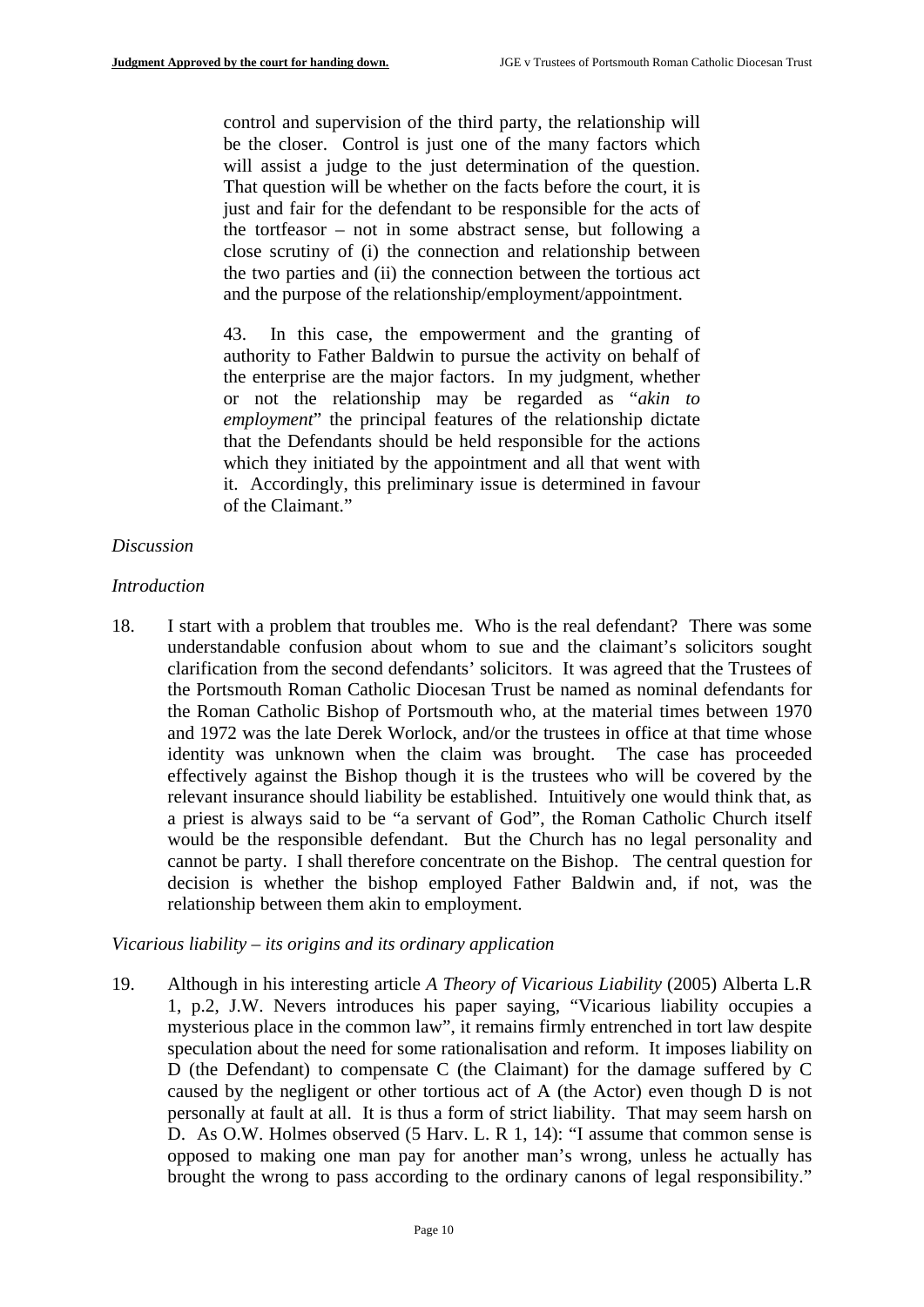rule today? That view may account for the alternative theory (for which there is some academic support and which may be gaining ground) for fixing D with personal liability by extending the range of non-delegable duties for which he is responsible. So how did this apparently unjust rule develop and, more importantly, what is the ambit of the

- 20. Although Pollock claims to have been the first to coin the phrase (see *Pollock-Holmes Letters,* vol i, p. 333), its origins are buried deep in the medieval law. It seems to have started in circumstances where the master had expressly commanded his servant to commit a wrong and it developed to encompass acts done by implied command. "Every act which is done by a servant in the course of his duty is regarded as done by his orders and consequently is the same as if it were the master's own act", *Bartonshill Coal Co v McGuire* (1858) 3 Macq 300, 306 per Lord Chelmsford . The traditional, but hard- worked, phrases *respondeat superior* and *qui facit per alium facit per se* may have been apposite then, though as Lord Reid acidly observed in *Stavely Iron & Chemical Co Ltd v Jones* [1956] AC 627, 643, "the former merely states the rule badly in two words, the latter merely gives a fictional explanation of it." Salmond credits Sir John Holt (1642-1710) with the beginning of the adaptation of those ancient notions to the needs of a modern society. As the Chief Justice said, "Seeing somebody must be a loser by this deceit, it is more reasonable that he, that employs and puts his trust and confidence in the deceiver, should be the loser than the stranger", *Hern v Nichols* (1700) 1 Salk 289. By the end of the eighteenth century there was a shift away from the notion of implied command arising from the relationship of master and servant. In its place grew an acceptance by the middle of the next century, aided by the great Victorian judges and the recognition of a changing and developing industrial society, that the existence of the master/servant relationship was itself enough to impose liability on the master if the servant was acting within the scope of his employment. Lord Brougham explained, "The reason I am liable is this, that by employing him I set the whole thing in motion; and what he does, being done for my benefit and under my direction, I am responsible for the consequences of doing it." So it should be: the master has the "deeper pockets" per Willes J. in *Limpus v L.G.O. Co* (1862) 1 H. & C. 526, 539.
- 21. That was the established law on which we cut our teeth. We learnt that disputes about vicarious liability centred on two questions. First (the stage 1 with which we are concerned in this appeal), the issue was whether this was a true relationship of employer/employee (the notion of master/servant having become "obsolete" per Lord Steyn in *Mahmud v B.C.C.I.* [1998] A.C. 20, 45/46, though "servant" remains hard to eradicate from the language as in the time-honoured pleading "his servants or agents…"). Secondly, our stage 2, the enquiry was whether A was acting within the scope of his employment or whether he was on a frolic of his own. At the first stage the contrast has traditionally been made between the relationship the employer had with his employee and the one he had with an independent contractor. The analysis examined the difference between a contract of service and a contract for services. Control became the important factor. Was D instructing A how to do the work or contracting with him as to what work was to be done? But control has not survived as the crucial criterion for establishing vicarious liability and other tests for distinguishing the employee from the independent contractor developed as I must explain later in this judgment at [64] to [69] when considering whether vicarious liability can be extended to a quasi employee who is in a relationship with his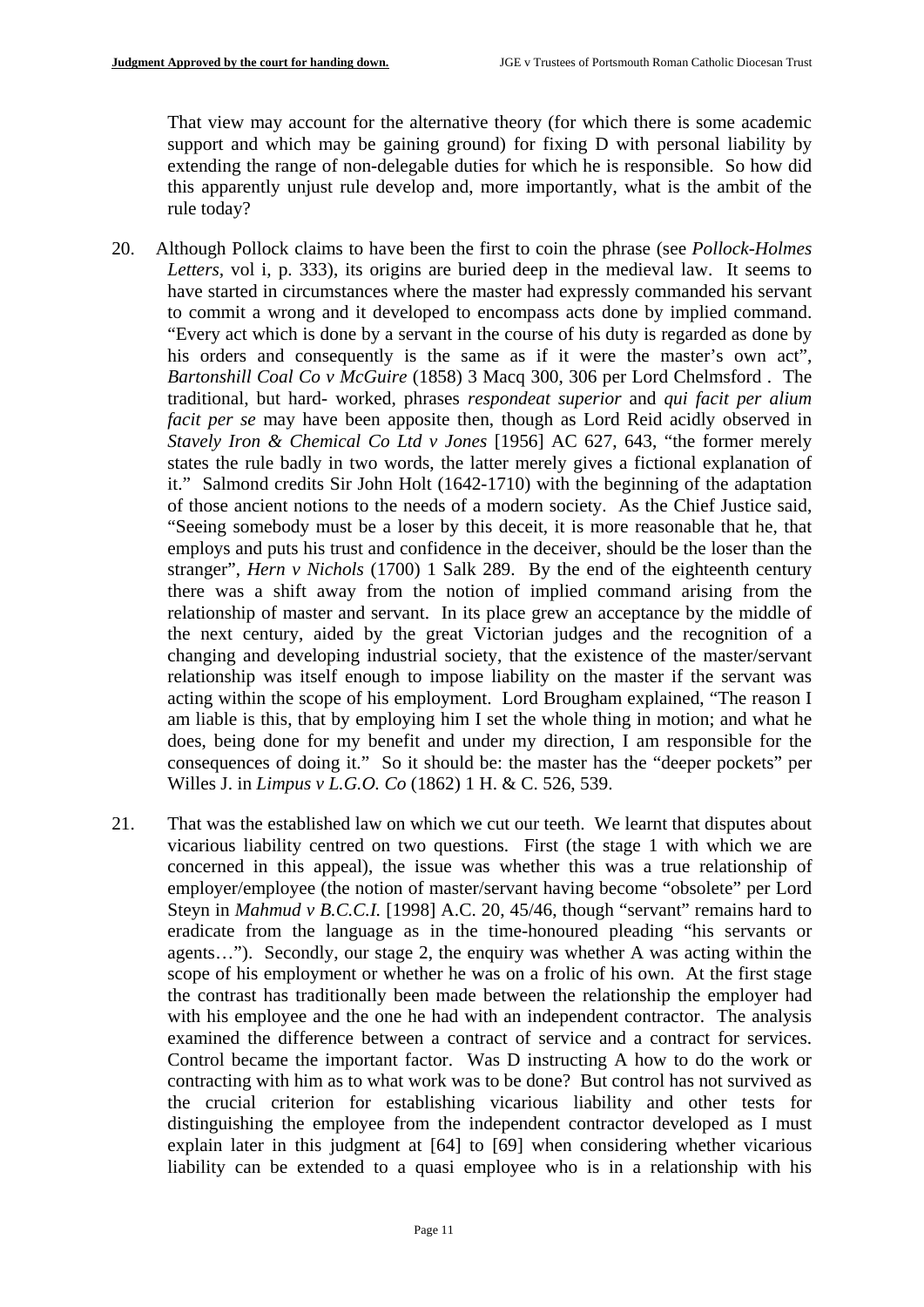"employer" which is only *akin* to employment. Although there is no dispute about it, I must, for the sake of painting the full picture, consider whether there was any contract of service between Father Baldwin and his bishop.

### *Is a priest an employee?*

- 22. It is common ground that the answer to that question is 'No'. MacDuff J. concluded that the relationship between Father Baldwin and his bishop differed from employer/employee in significant ways, but how significant the differences are must await further discussion. There are a string of cases involving the employment position of ministers of religion of many denominations and, in order to see the picture in the round, it is worth reviewing them, if only shortly.
- Board of National Mission [2005] UKHL 73[2006] AC 28. Mrs Percy was an 23. Whether or not there is a contract of service between a minister of religion and his church was most recently authoritatively considered in *Percy v Church of Scotland*  ordained minister of the Church of Scotland and it was held that since the appointment offered to, and accepted by her entitled her, inter alia, to a salary, to reimbursement of her travelling expenses and to accommodation and other benefits in return for her performing the duties of an associate minister, the agreement between her and the Board displayed an intention to create legal relations between the parties enforceable in the event of breach and constituted a contract personally to execute work within the meaning of section 82(1) of the Sex Discrimination Act 1975. It should be noted, however, that "employment" is there defined to mean either "a contract of services … or a contract to perform any work or labour …"
- 24. Lord Nicholls of Birkenhead examined the earlier cases and said:

"7. The existence of a contract of service between a minister of religion and his church is a question courts have considered on several occasions. In *In Re National Insurance Act 1911: In Re Employment of Church of England Curates* [1912] 2 Ch 563, 568, 569, Parker J held that a curate in the Church of England was not employed under a 'contract of service' within Part I (a) of the First Schedule to the National Insurance Act 1911: "the position of a curate is the position of a person who holds an ecclesiastical office, and not the position of a person whose rights and duties are defined by contract at all". Thus Parker J contrasted the position of an office holder and a person whose functions are defined by contract.

8. In *Scottish Insurance Comrs v Church of Scotland* (1914) SC 16 the Court of Session reached the same conclusion regarding assistants to ministers, not to be confused with associate ministers, of the Church of Scotland. Applying the "control" test used in identifying a contract of employment, an assistant to a minister was not subject to the control and direction of any particular master. An assistant holds an ecclesiastical office and performs his duties subject to the laws of the church: Lord Kinnear, at p 23. Lord Kinnear added that in any event there was difficulty in identifying exactly who was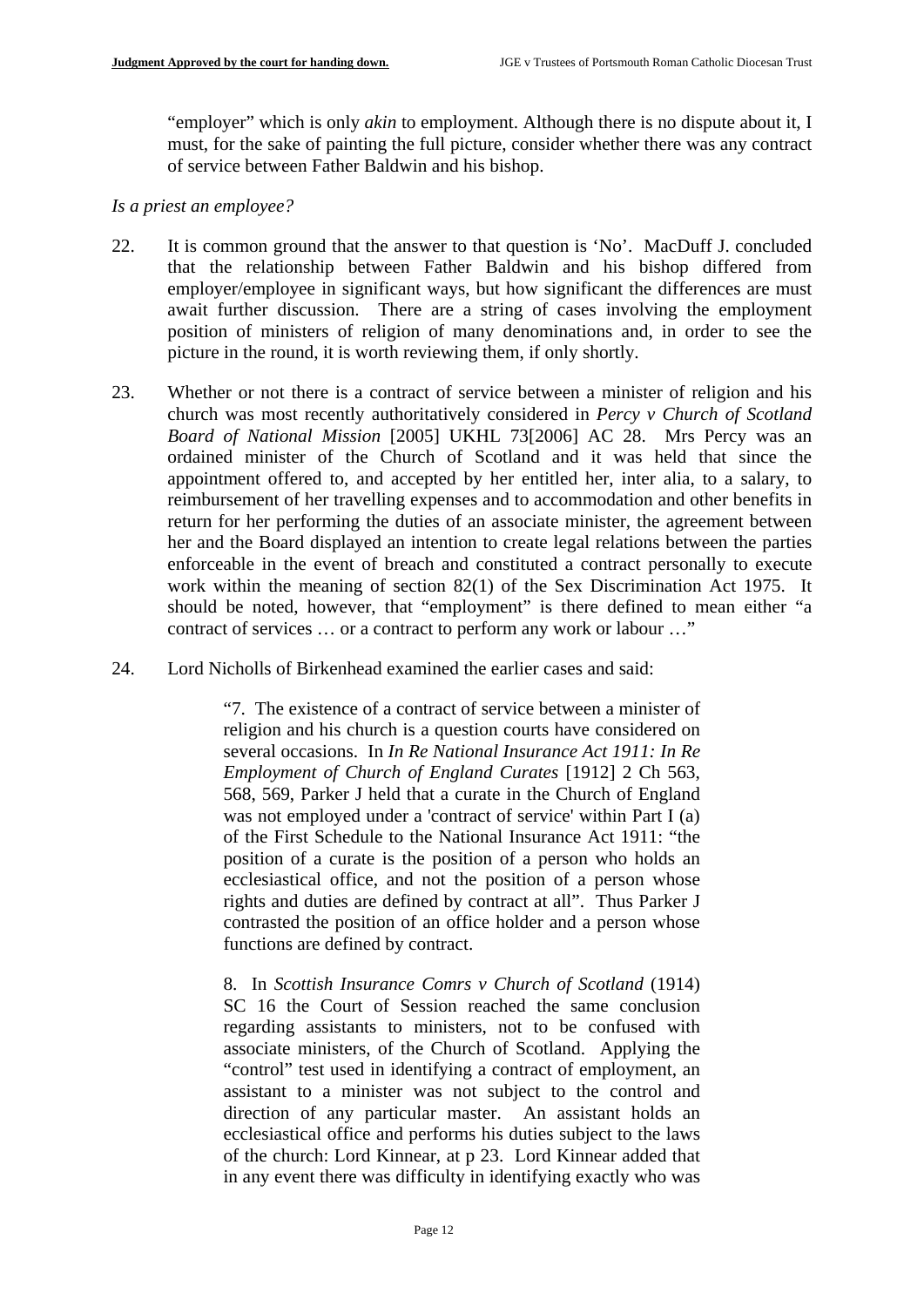the assistant's employer. Lord Johnstone noted that employment must be under a contract of service. A contract of service assumes an employer and a servant. It assumes the power of appointment and dismissal in the employer, the right of control over the servant in the employer, and the duty of service to the employer in the servant. There was no one who occupied that position. The contract in which the assistant was engaged was more a contract for services than a contract of service: pp 26-27.

9. The Court of Appeal decision in *President of the Methodist Conference v Parfitt* [1984] QB 368 concerned an unfair dismissal claim brought by a Methodist minister. The issue was whether the parties had entered into a contract of service. The court held that having regard to all the circumstances it was impossible to conclude that any contract, let alone a contract of service, came into being between a newly ordained minister and the Methodist Church when the minister was received into full connection.

10. The same question arose for decision by your Lordships' House in *Davies v Presbyterian Church of Wales* [1986] 1 WLR 323. The case concerned an unfair dismissal claim by a minister of the Presbyterian Church of Wales who had been inducted pastor of a united pastorate in Wales. Lord Templeman delivered the leading speech. He held that the claimant could not point to any contract between himself and the church. The book of rules did not contain terms of employment capable of being offered and accepted in the course of a religious ceremony.

11. The same issue arose again in *Diocese of Southwark v Coker* [1998] ICR 140, this time in the context of an unfair dismissal claim by an assistant curate of the Church of England. Again the claimant failed. Mummery LJ analysed the reason underlying the absence of a contract between a church and a minister of religion in these cases as lack of intention to create a contractual relationship. He said, at p 147, that the special features surrounding the appointment and removal of a Church of England priest as an assistant curate, and surrounding the source and scope of his duties, preclude the creation of a contract "unless a clear intention to the contrary is expressed". Mummery LJ noted that under the employment protection legislation the relevant right of an employee is not to be dismissed by his employer. He then considered and rejected one by one the possible candidates for the role of employer in that case. The Diocese of Southwark was not a legal person with whom a contract could be concluded. The Church Commissioners paid Dr Coker's stipend and the Diocesan Board of Finance made the necessary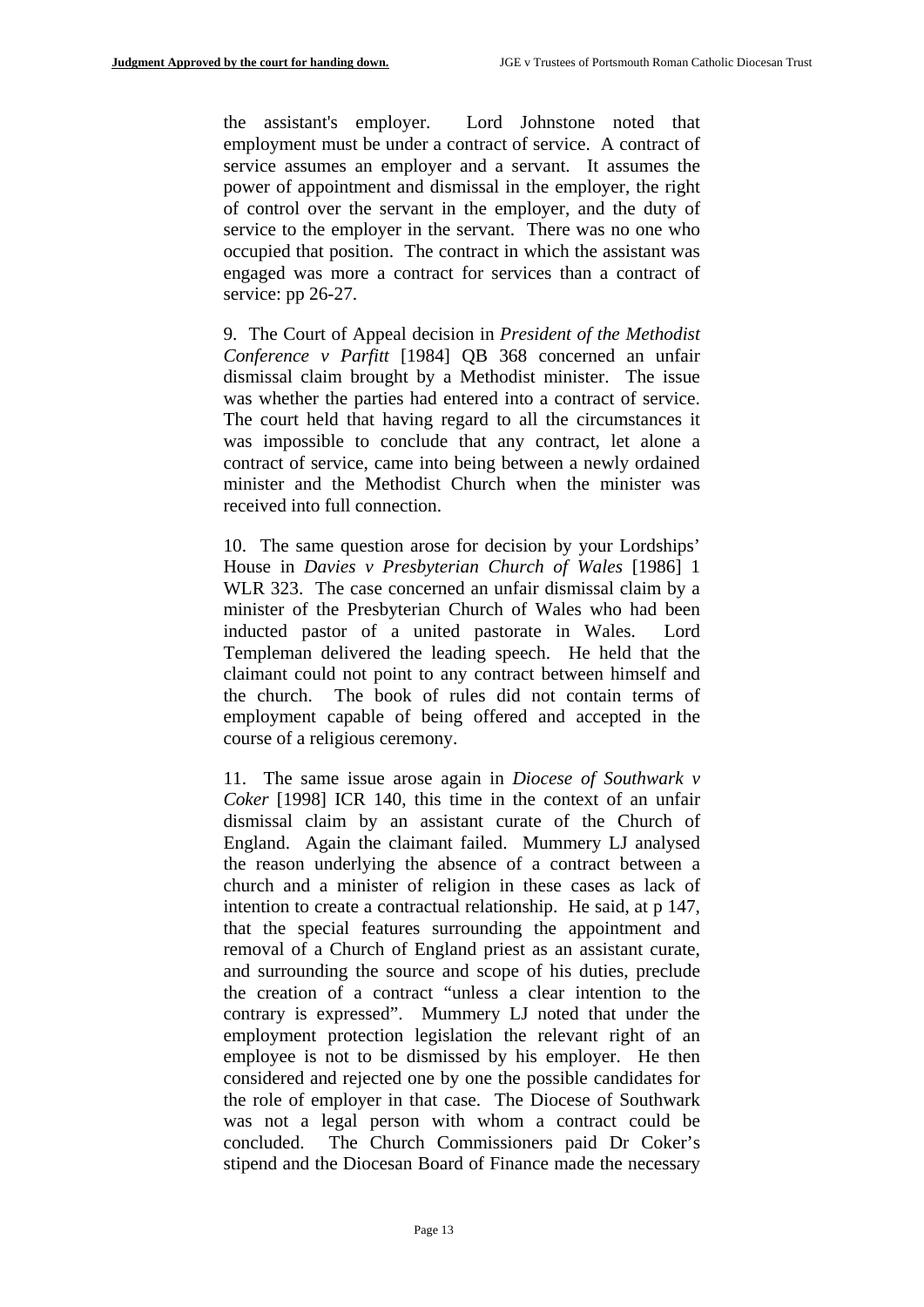vicars had a contract with him. That left only the bishop of the arrangements for the payment. But neither of them appointed him, removed him or had power to control the performance of his services. It was not contended that either of Dr Coker's diocese. The bishop had legal responsibility for licensing the appointment of assistant curates and the termination of their appointments. But that relationship was "governed by the law of the established church, which is part of the public law of England, and not by a negotiated, contractual arrangement": p.  $148.$ "

- 25. To that list can be added *Santokh Singh v Guru Nanak Gurdwara* [1990] ICR 209 where the Court of Appeal upheld an industrial tribunal's finding that a Granthi (priest) at a Sikh temple was not employed under a contract of service.
- 26. *Percy* was considered by this Court in *The New Testament Church of God v Stewart*  [2007] EWCA Civ 1004. There the pastor was held to be employed by his church under a contract of service. His salary was paid by the national office and he was treated as an employee for income tax and national insurance purposes. Pill LJ considered paragraphs 23 and 24 of Lord Nicholls' speech in *Percy*, where Lord Nicholls dealt with the question whether or not there was a presumption against the parties having an intention to create legal relations and he contrasted cases where "without more, the nature of the mutual obligations, their breadth and looseness, and the circumstances in which they were undertaken, point away from a legally-binding relationship" with arrangements "which on their face are to be expected to give rise to legally-binding obligations." Pill LJ held:

"[35] Lord Nicholls' reasoning at paragraph 23, is not that of overruling the earlier cases and *Davies* would not in any case be overruled unless expressly. What *Percy* does, however, establishes that the fact finding Tribunal is no longer required to approach its consideration of the nature of the relationship between a minister and his church with the presumption that there was no intention to create legal relations. The earlier cases, as explained, do not exclude that possibility; strong statements in *Percy* leave it open to employment tribunals to find, provided of course a careful and conscientious scrutiny of the evidence justifies such a finding, that there is an intention to create legal relations between a church and one of its ministers  $\cdots$ 

## 27. Pill L.J. also went on to say:

"47. The religious beliefs of a community may be such that their manifestation does not involve the creation of a relationship enforceable at law between members of the religious community and one of their number appointed to minister to the others, whether the appointment is by the local congregation or under an episcopal form of government. The law should not readily impose a legal relationship on members of a religious community which would be contrary to their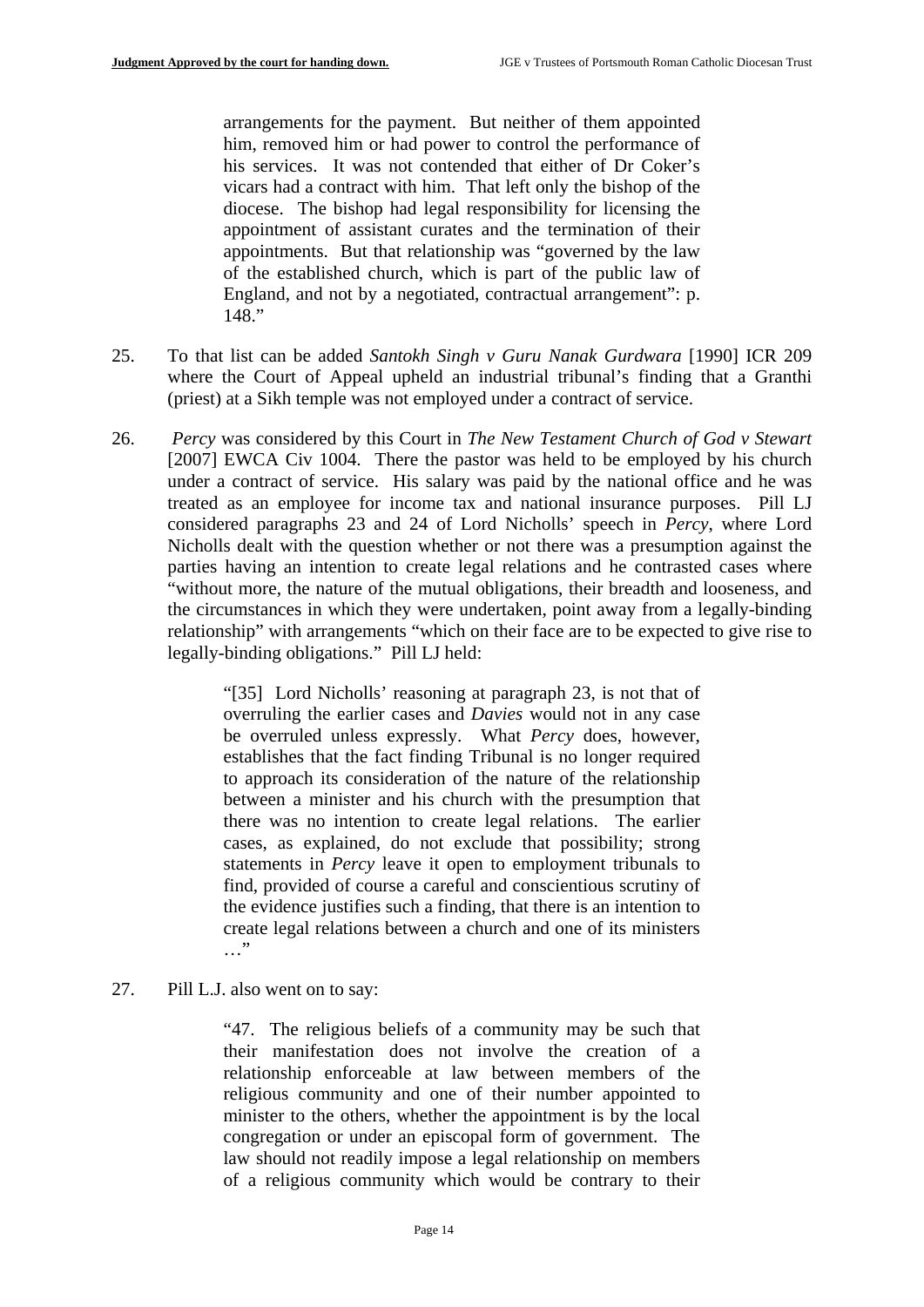religious beliefs. These beliefs and practices may be such, in the context of a particular church, that no intention to create legal relations is present. To take them into account does not involve any departure from ordinary contractual principles, especially in the light of Article 9 [of the European Convention on Human Rights].

48. … The religious beliefs held in a church may throw light on the nature of the relationship between it and its ministers."

28. Lord Nicholls' speech in *Percy* was also illuminating for its discussion on "Office holders and employees". He said:

> "15. The distinction between holding an office and being an employee is well established in English law. An important part of the background to this distinction is that in the past an employer could dismiss a servant without notice, leaving the servant with any claim he might have for damages for breach of contract. … By way of contrast, some office holders could be dismissed only for good cause. Thereby they were insulated against improper pressures. So the focus in master and servant cases was often on the question whether … there was an element of public employment or service, or anything in the nature of an office or status capable of protection: *Malloch v Aberdeen Corporation* [1971] 1 WLR 1578, 1595.

…

17. … The distinction between holding an office and being an employee has long suffered from the major weakness that the concept of an "office" is of uncertain ambit. The criteria to be applied when distinguishing those who hold an office from those who do not are imprecise. In *McMillan v Guest* [1942] AC 561, 566, Lord Wright observed that the word "office" is of indefinite content. Lord Atkin suggested, at page 564, that "office" implies a subsisting, permanent, substantive position having an existence independent of the person who fills it, and which goes on and is filled in succession by successive holders. As Lord Atkin indicated, this is a generally sufficient statement of the meaning of the word. It is useful as a broad description of the ingredients normally present with any office.

18. … Holding an office, even an ecclesiastical office, and the existence of a contract to provide services are not necessarily mutually exclusive."

- 29. Although it is perhaps trite to say it, these cases appear to me to establish that the following approach should be followed:
	- (1) each case must be judged on its own particular facts;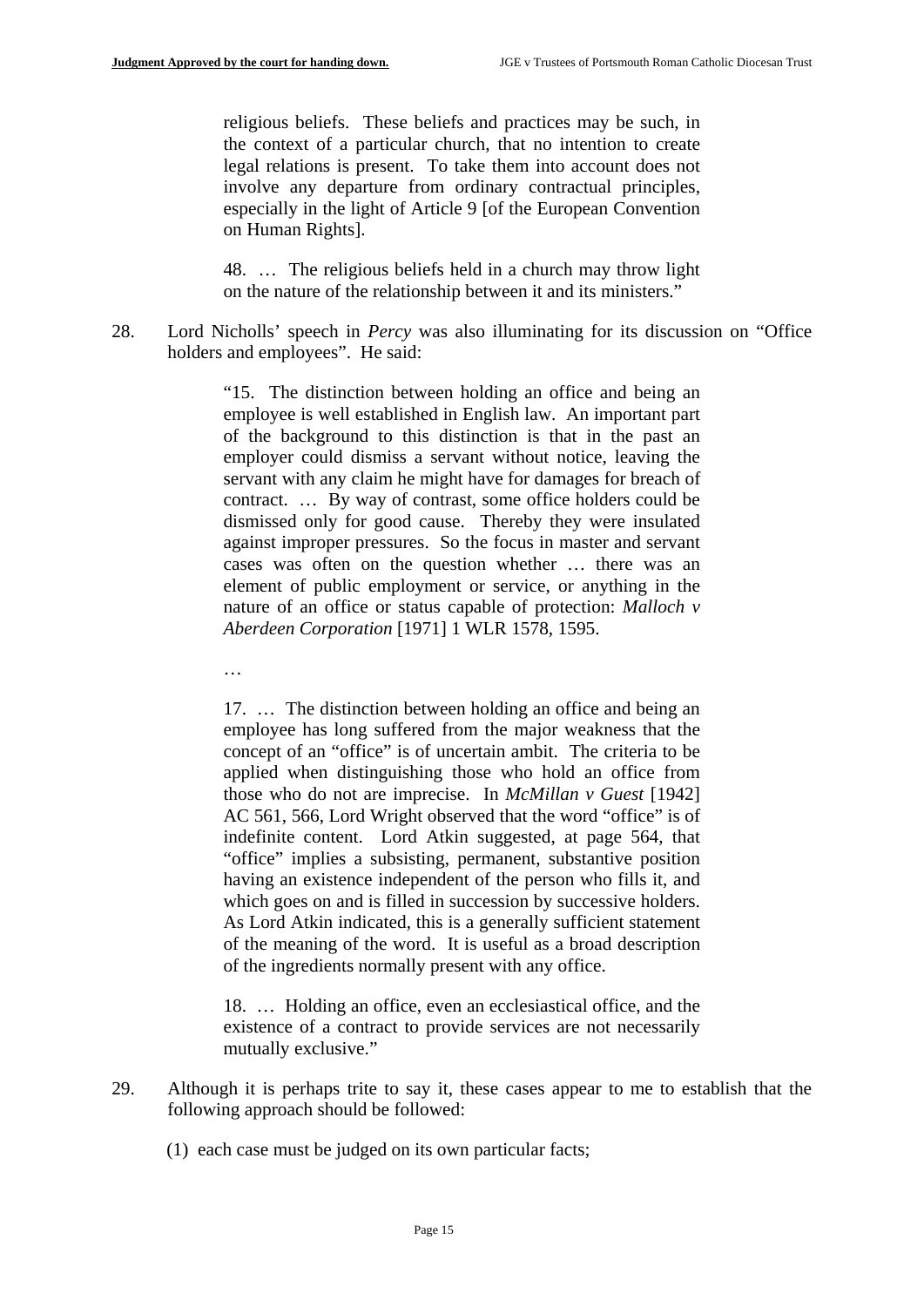(2) there is no general presumption of a lack of intent to create legal relations between the clergy and their church;

(3) a factor in determining whether the parties must be taken to have intended to enter into a legally binding contract will be whether there is a religious belief held by the church that there is no enforceable contractual relationship;

(4) it does not follow that the holder of an ecclesiastical office cannot be employed under a contract of service.

30. Applying those principles to the facts in this case, I am completely satisfied that there is no contract of service in this case: indeed there is no contract at all. The appointment of Father Baldwin by Bishop Worlock was made without any intention to create any legal relationship between them. Pursuant to their religious beliefs, their relationship was governed by the canon law, not the civil law. The appointment to the office of parish priest was truly an appointment to an ecclesiastical office and no more. Father Baldwin was not the servant nor a true employee of his bishop.

## *Vicarious liability arising out of a relationship akin to employment*

- 31. Because there is no relationship of employer/employee between them, then, if one is judging the question on conventional lines, the bishop is not vicariously liable for the tortious acts of the priest. But now we get to the nub of this appeal. Can the bishop be vicariously liable if the relationship is *akin* to employment? Can the law be extended that far? To answer those questions, I must deal with the following topics raised in the course of the wide-ranging submissions advanced by counsel: (1) the important case in the Canadian Supreme Court *John Doe v Bennett* [2004] 1 SCR 436, [2004] SCC 17; (2) the only reasoned English case relevant at stage 1, *Viasystems (Tyneside) v Thermal Transfer (Northern) Ltd* [2005] EWCA Civ 1151,  $[2006]$  QB 510; (3) the recent developments of the law at stage 2; (4) the policy considerations which inform the doctrine of vicarious liability; and, finally, drawing the threads together, (5) the search for principle.
- *(1) The Canadian Supreme Court case of John Doe*
- 32. The Canadian Supreme Court had considered the application of the doctrine of vicarious liability to the tort of sexually assaulting children in *Bazley v Curry* (1999) 174  $(4<sup>th</sup>)$  45 and in *Jacobi v Griffiths* 174 DLR  $(4<sup>th</sup>)$  71, important cases on the developing law at our stage 2, the scope of employment. I shall deal with them later at [47]. In *Doe* McLachlin C.J. delivering the judgment of the court said at paragraph 20, the passage on which MacDuff J relied:

"In *Bazley,* the court suggested that the imposition of vicarious liability may usefully be approached in two steps. First, a court should determine whether there are precedents which unambiguously determine whether the case should attract vicarious liability. "If prior cases do not clearly suggest a solution, the next step is to determine whether vicarious liability should be imposed in light of the broader policy rationales behind strict liability": *Bazley*, at para. 15 … Vicarious liability is based on the rationale that the person who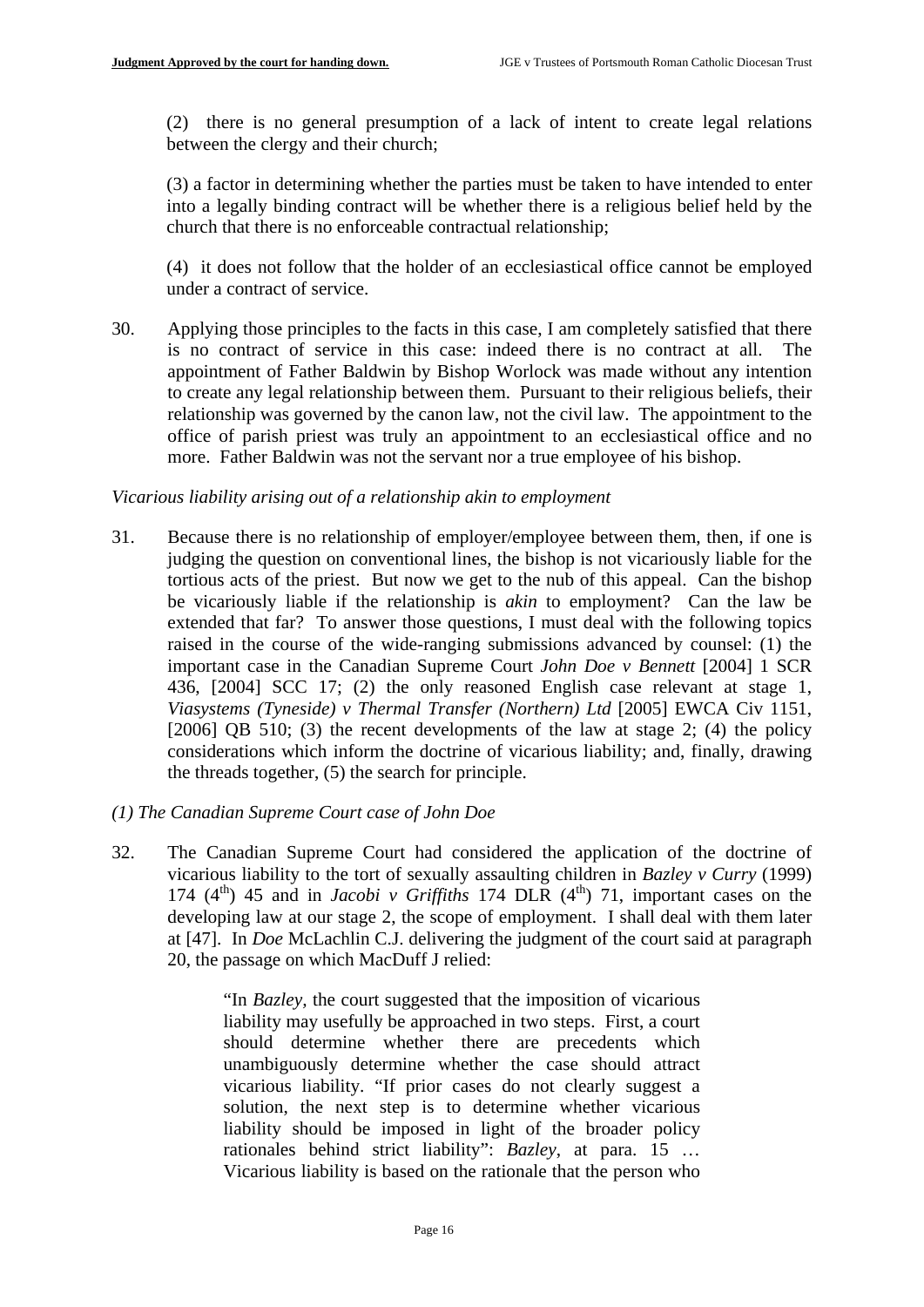puts a risky enterprise into the community may fairly be held responsible when those risks emerge and cause loss or injury to members of the public. Effective compensation is a goal. Deterrence is also a consideration. The hope is that holding the employer or principal liable will encourage such persons to take steps to reduce the risk of harm in the future. Plaintiffs must show that the rationale behind the imposition of vicarious liability will be met on the facts in two respects. First, the relationship between the tortfeasor and the person against whom liability is sought must be sufficiently close. Second, the wrongful act must be sufficiently connected to the conduct authorised by the employer. This is necessary to ensure that the goals of fair and effective compensation and deterrence of future harm are met."

33. At paragraph 27 she said:

"The relationship between the bishop and a priest in a diocese is not only spiritual, but temporal. The priest takes a vow of obedience to the bishop. The bishop exercises extensive control over the priest, including the power of assignment, the power to remove the priest from his post and the power to discipline him. *It is akin to an employment relationship*. The incidents of control far exceed those characterising the relationship between foster parents and the government ..*.* and the priest is reasonably perceived as an agent of the diocesan enterprise. The relationship between the bishop and the priest is sufficiently close. Applying the relevant test to the facts, it is also clear that the necessary connection between the employercreated or enhanced risk and the wrong complained of is established." I have added the emphasis.

- 34. Over a period of almost two decades a Roman Catholic priest in Newfoundland sexually assaulted boys in his parishes. Two successive bishops and the archbishop failed to stop the abuse. The claimants, by then adults, sued the priest, the episcopal corporation of the diocese, the bishops and archbishop and even the Roman Catholic Church. The court treated the episcopal corporations as the secular arm of the bishop or archbishop for all purposes. The appeal centred on whether or not the corporation was vicariously liable for the priest's assaults.
- 35. Lord Faulks points out that the facts of that case are very different from the facts before us. Indeed they are. This was a very isolated rural community where the priest:

"had enormous stature because of his position as parish priest, both to the boys and to their parents. The plaintiffs perceived him as a "god" — quite logically given his centrality in the community and the disparity in lifestyles between himself and his parishioners. As the school principal testified, "...people believed that the priest could turn you into a goat."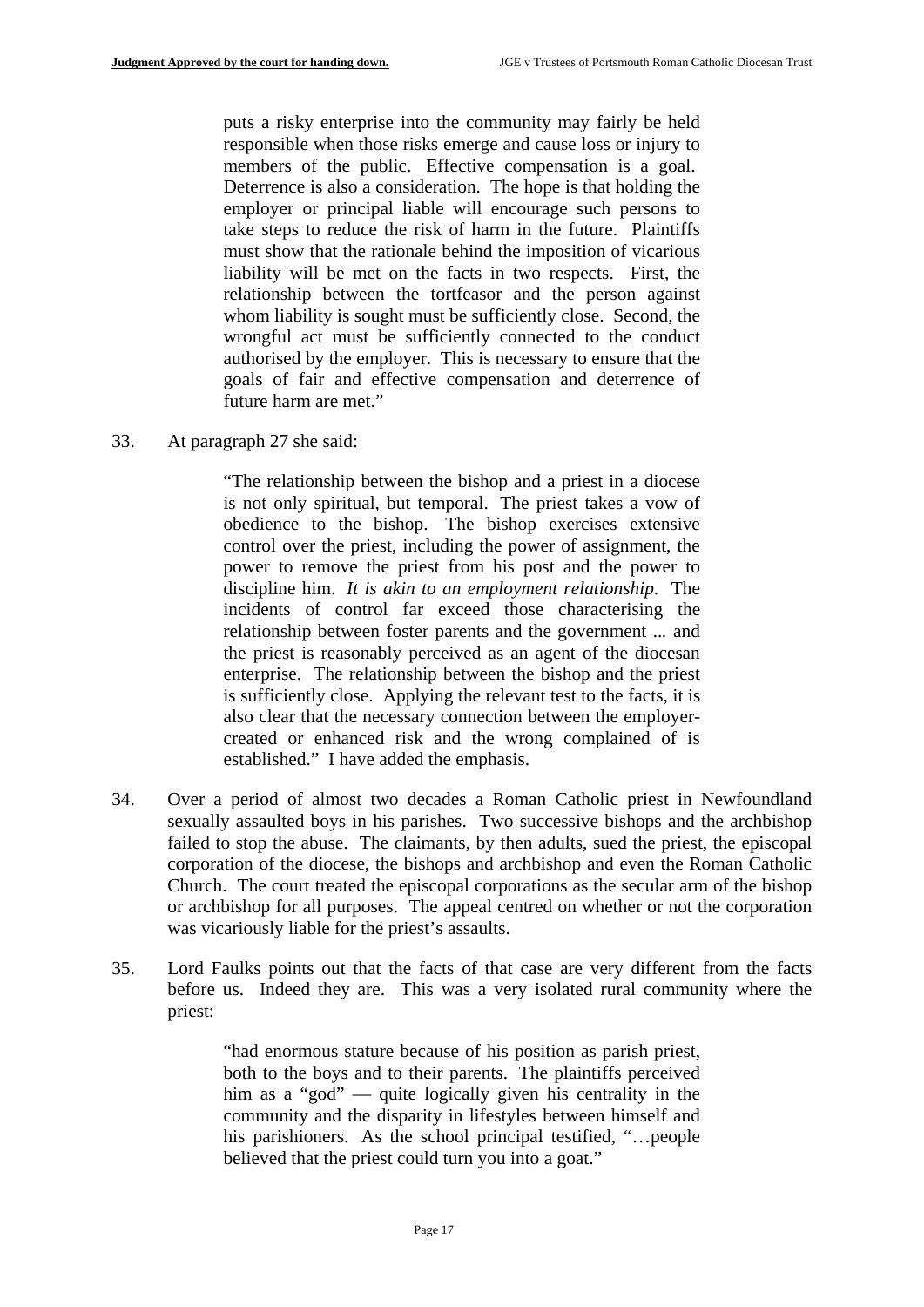Nevertheless, it is an authority from a powerful court which commands respect even if it is not binding upon us.

*(2) Viasystems (Tyneside) v Thermal Transfer (Northern) Ltd [2006] QB 510* 

- 36. This is the only recent English case to which our attention was drawn which has seen some development of the law of vicarious liability. The claimants engaged the first defendants to install air conditioning in their factory. The first defendants subcontracted ducting work to the second defendants. The ducting work was being carried out by a fitter and his mate, supplied to the second defendants by the third defendants on a labour-only basis under the supervision of a fitter working for the second defendants, when the fitter's mate negligently caused the fracture of the fire protection sprinkler system, resulting in severe flood damage to the factory. In the court below it was assumed that only one of the second or third defendants could in law be vicariously liable for the negligence of the fitter's mate, not both. In the Court of Appeal counsel drew attention to the discussion in *Atiyah Vicarious Liability in the Law of Torts* (1967) in a chapter entitled "The Borrowed Servant" where it was suggested that both the general and the temporary employer could be vicariously liable for an employee's negligence. That was the issue which engaged the Court of Appeal.
- 37. Dealing with the question of dual vicarious liability, May LJ said this:

"46. In summary, therefore, there has been a long-standing assumption, technically unsupported by authority binding this court, that a finding of dual vicarious liability is not legally permissible. An assumption of such antiquity should not lightly be brushed aside, but the contrary has scarcely been argued and never considered in depth. This is not surprising, because in many, perhaps most, factual situations, a proper application of the *Mersey Docks* [*Mersey Docks and Harbour Board v Coggins and Griffith (Liverpool) Ltd* [1947 AC 1] principles would not yield dual control, as it so plainly does in the present case. I am sceptical whether any of the cases from this jurisdiction which I have considered would, if they were re-examined, yield dual vicarious liability. …

48. Academic commentary tends to favour the possibility of dual vicarious liability, but feels that authority constrains it. Other jurisdictions have reacted variously, giving no clear lead. Their decisions range from articulating the assumption to favouring or adopting dual liability.

49. In my judgment, there is, in a modern context, little intrinsic sense in, or justification for, the assumption. …"

### 38. As for the test to apply, he held:

"16. … To look for a transfer of a contract of employment is, in a case such as this, no more than a distracting device; in the present case a misleading one. [The fitter's mate's]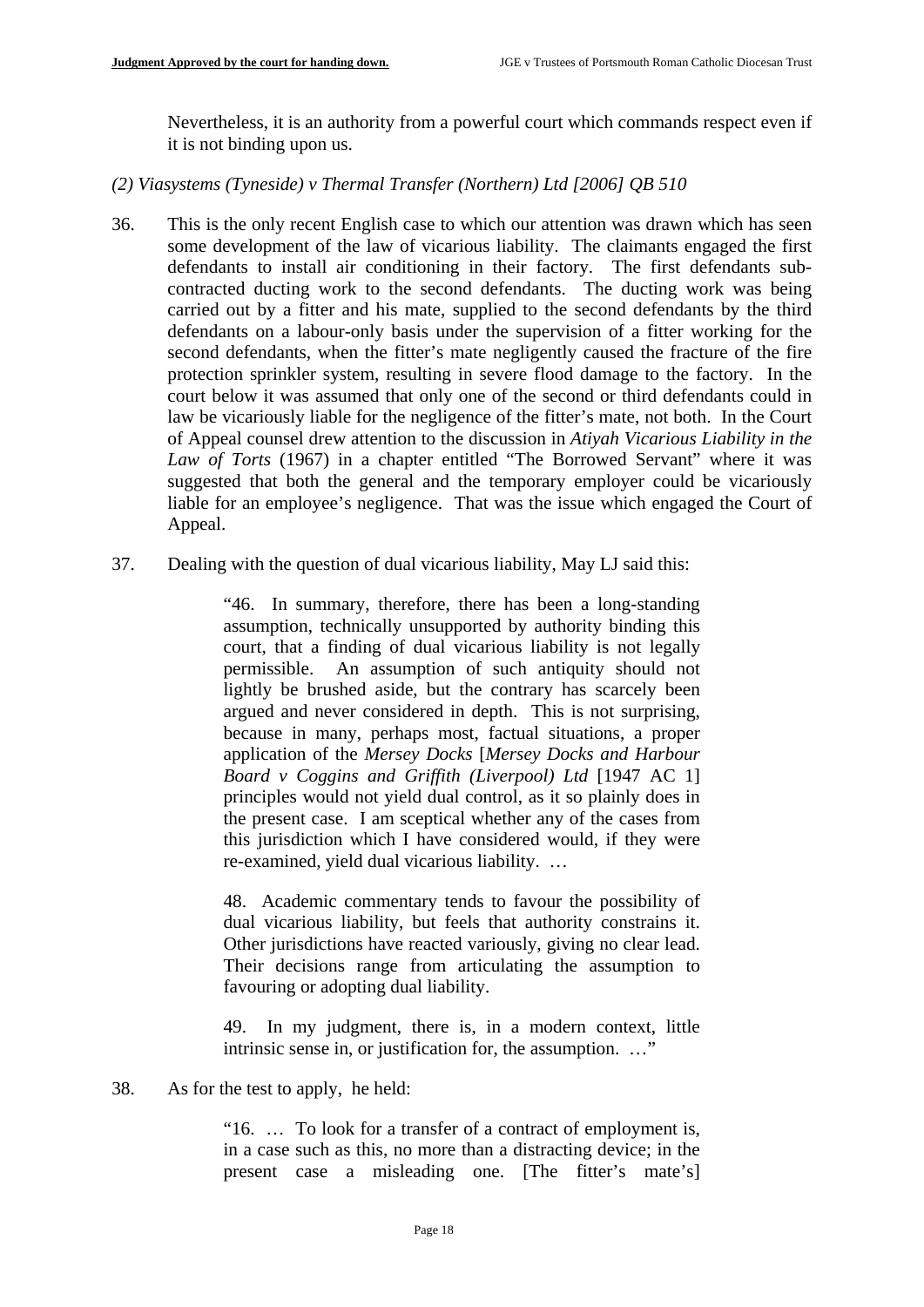employment was not transferred. The inquiry should concentrate on the relevant negligent act and then ask whose responsibility it was to prevent it. Who was entitled, and perhaps theoretically obliged, to give orders as to how the work should or should not be done? In my view, "entire and absolute control" is not, at least since the *Mersey Docks* case [*Mersey Docks and Harbour Board v Coggins & Griffith (Liverpool) Limited* [1947] AC 1], a necessary precondition of vicarious liability."

39. Rix LJ agreed but added his own gloss on the subject. He said:

seeks to set the scope and limits of the employer's liability. "55. The concept of vicarious liability does not depend on the employer's fault but on his role. Liability is imposed by a policy of the law upon an employer, even though he is not personally at fault, on the basis, generally speaking, that those who set in motion and profit from the activities of their employees should compensate those who are injured by such activities even when performed negligently. Liability is extended to the employer on the practical assumption that, inter alia, because he can spread the risk through pricing and insurance, he is better organised and able to bear that risk than the employee, even if the latter himself of course remains responsible; and at the same time the employer is encouraged to control that risk. For these purposes, issues have naturally arisen as to when the relationship of employer and employee, as distinct from that of employer and independent contractor, exists; or as to the doctrine of the course of employment, which Over the years, the tests which have been adopted to answer these issues have developed in a way which has gradually given precedence to function over form.

…

77. In my judgment, if consideration is given to the function and purposes of the doctrine of vicarious liability, then the possibility of dual responsibility provides a coherent solution to the problem of the borrowed employee. Both employers are using the employee for the purposes of their business. Both have a general responsibility to select their personnel with care and to encourage and control the careful execution of their employees' duties, and both fall within the practical policy of the law which looks in general to the employer to organise his affairs in such a way as to make it fair, just and convenient for him to bear the risk of his employees' negligence. I am here using the expression "employee" in the extended sense used in the authorities relating to the borrowed employee.

...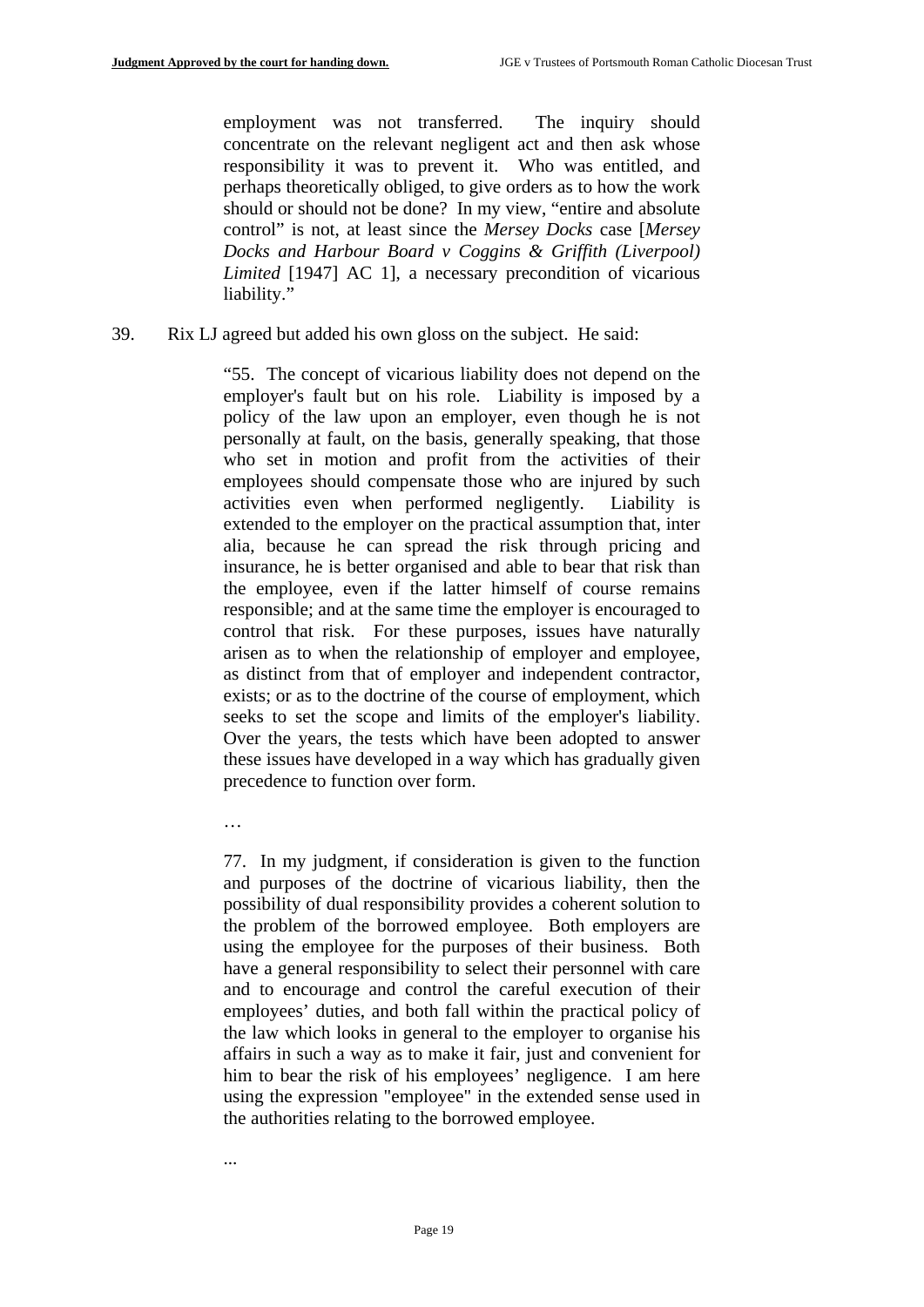79. However, I am a little sceptical that the doctrine of dual vicarious liability is to be wholly equated with the question of control. … Once, however, a doctrine of dual responsibility becomes possible, I am less clear that either the existence of sole right of control or the existence of something less than entire and absolute control necessarily either excludes or respectively invokes the doctrine. Even in the establishment of a formal employer/employee relationship, the right of control has not retained the critical significance it once did. I would prefer to say that I anticipate that subsequent cases may, in various factual circumstances, refine the circumstances in which dual vicarious liability may be imposed. I would hazard, however, the view that what one is looking for is a situation where the employee in question, at any rate for relevant purposes, is so much a part of the work, business or organisation of both employers that it is just to make both employers answer for his negligence. What has to be recalled is that the vicarious liability in question is one which involves no fault on the part of the employer. It is a doctrine designed for the sake of the claimant imposing a liability incurred without fault because the employer is treated by the law as picking up the burden of an organisational or business relationship which he has undertaken for his own benefit."

- 40. As I read those judgments, two justifications for the extension of the employer/employee relationship are given: the first, per May L.J., who was entitled, and in theory, if they had the opportunity, obliged to control the workmen, and the second, per Rix L.J., was the employee in question so much part of the work, business or organisation of both employers that it was fair, just and convenient for both to bear the risk of the employee's negligence.
- 41. *Viasystems* has, I have discovered, been considered by this court in *Hawley v Luminar Leisure Ltd and ASE Security Services Ltd* [2006] EWCA Civ 18. Luminar operated a nightclub in Southend. They contracted with ASE for the provision of security services and under that contract provided the supply of "door supervisors", one of the doormen being Jeffrey Warren. He unlawfully assaulted the claimant, punching him so hard that he fell to the ground, fractured his skull and suffered permanent and serious brain damage. He alleged both Luminar and ASE were each responsible for Warren's tortious and deliberate act. The trial judge, Wilkie J, who tried the claim before *Viasystems* had been decided in this Court, held that "the control that Luminar had over ASE's employees was such as to make them temporary deemed employees of Luminar for the purposes of vicarious liability." Giving the judgment of the Court, Hallett LJ, with contributions from Latham and Neuberger LJJ, held that was a decision he was fully entitled to reach and one with which the Court of Appeal should not interfere. The Court did however discuss *Viasystems*. They noted the different approaches taken by May and Rix LJJ but did not choose between them. Every case was fact specific and many factors might be relevant. The question of control may not be wholly determinative but remained at the heart of the test to be applied. "Whatever approach one adopts we are not persuaded that on the facts of this case it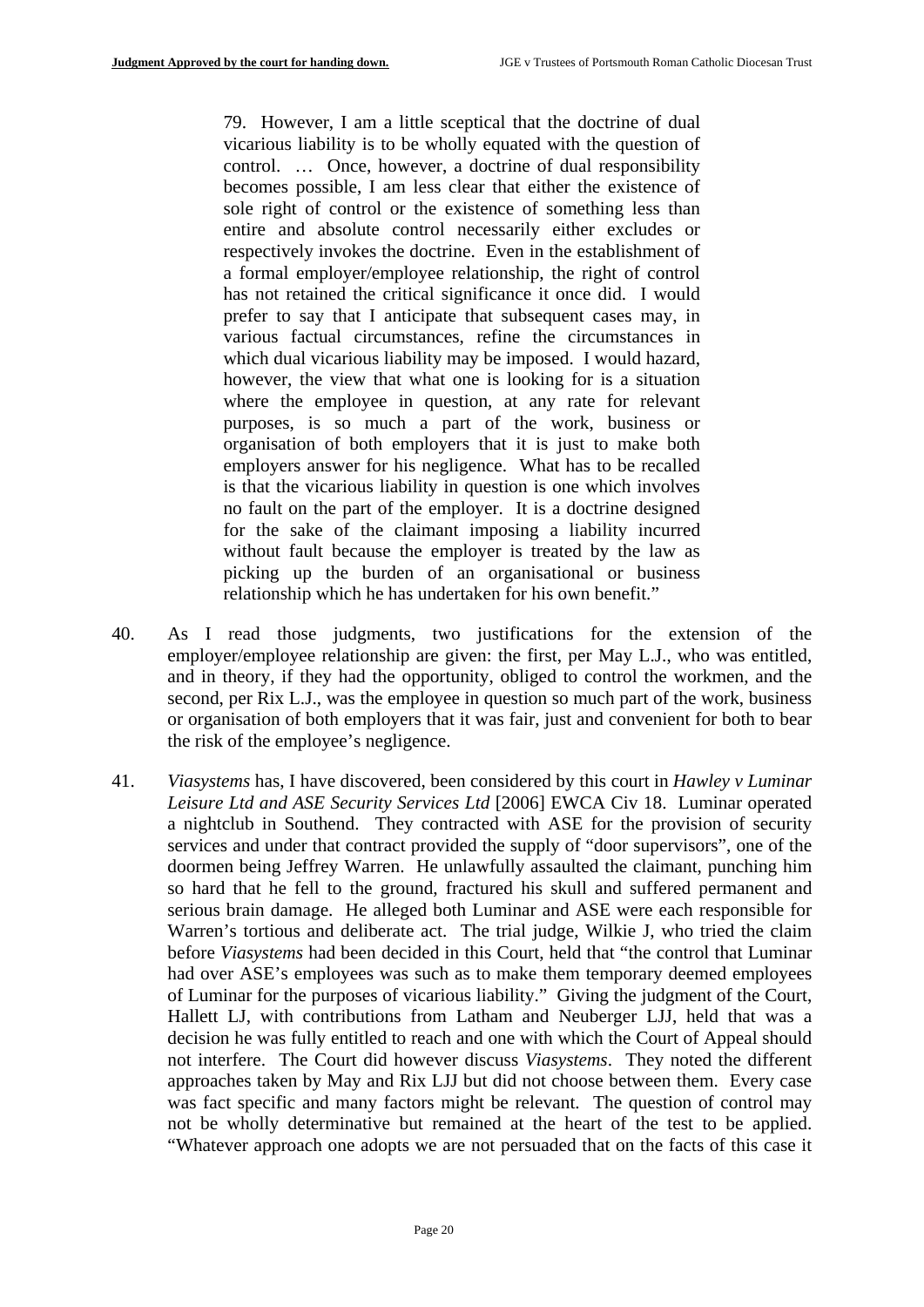makes any difference." There was no discussion about the correctness of accepting the possibility of dual responsibility: all the Court seems to have said is:

"86. Thus, although the law now apparently entitles this court to make a finding of dual vicarious liability for the reasons given we decline to do so."

- *(3) Recent developments of the law at stage 2, the scope of employment*
- 42. There have been a spate of recent cases where the courts have had to decide an employer's liability for sexual abuse committed by school masters and priests. In all these cases an employment relationship, our stage 1, was conceded and the question was whether the innocent employer should be responsible for the criminal acts of his employee. The law is established by *Lister v Hesley Hall Ltd* [2001] UKHL 22, [2002] 1 AC 215. There the claimants were resident in a boarding house attached to a school owned and managed by the defendants. Without their knowledge, the warden of the boarding school employed by them systematically sexually abused the claimants. The Court of Appeal held that the warden's acts could not be regarded as an unauthorised mode of carrying out his authorised duties. But that decision was reversed on appeal to the House of Lords. The ratio of the case is clear. Lord Steyn was of the opinion that the correct test was this:

"27. My Lords, I have been greatly assisted by the luminous and illuminating judgments of the Canadian Supreme Court in *Bazley v Curry* 174 DLR (4th) 45 and *Jacobi v Griffiths* 174 DLR (4th) 71. Wherever such problems are considered in future in the common law these judgments will be the starting point. On the other hand, it is unnecessary to express views on the full range of policy considerations examined in those decisions.

28. Employing the traditional methodology of English law, I am satisfied that in the case of the appeals under consideration the evidence showed that the employers entrusted the care of the children in Axeholme House to the warden. The question is whether the warden's torts were so closely connected with his employment that it would be fair and just to hold the employers vicariously liable. On the facts of the case the answer is yes."

43. Lord Hutton agreed with Lord Steyn (see [52]). So did Lord Hobhouse of Woodborough (see [63]). Lord Clyde applied the same sort of test saying that:

> "37. … An act of deliberate wrongdoing may not sit easily as a wrongful mode of doing an authorised act. But recognition should be given to the critical element in the observation, namely the necessary connection between the act and the employment. … What has essentially to be considered is the connection, if any, between the act in question and the employment. If there is a connection, then the closeness of that connection has to be considered."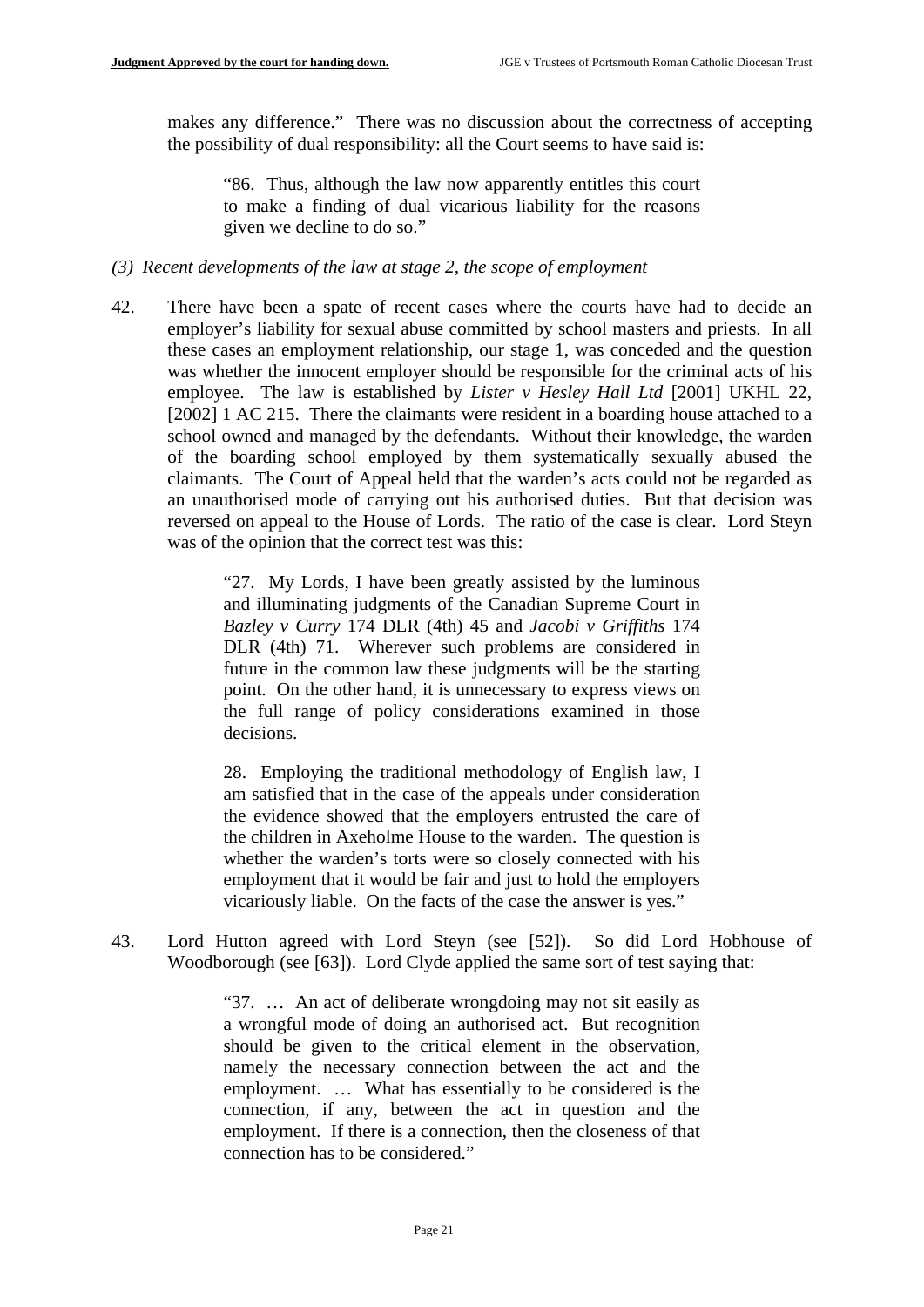### So too Lord Millett:

"70. … What is critical is that attention should be directed to the closeness of the connection between the employee's duties and his wrongdoing and not to verbal formulae. This is the principle on which the Supreme Court of Canada recently decided the important cases of *Bazley v Curry* … and *Jacobi v Griffiths* which provide many helpful insights into this branch of the law and from which I have derived much assistance."

It is thus firmly established that the appropriate test is the closeness of the connection between the work the employee had been employed to do and the acts of abuse that he committed.

44. Lord Hobhouse, and even to some extent Lord Millett, added opinions which have given rise to some academic criticism. Lord Hobhouse said:

> "55. The classes of persons or institutions that are in this type of special relationship to another human being include schools, prisons, hospitals and even, in relation to their visitors, occupiers of land. They are liable if they themselves fail to perform the duty which they consequently owe. If they entrust the performance of that duty to an employee and that employee fails to perform the duty, they are still liable. The employee, because he has, through his obligations to his employers, adopted the same relationship towards and come under the same duties to the plaintiff, is also liable to the plaintiff for his own breach of duty. The liability of the employers is a *vicarious* liability because the actual breach of duty is that of the employee. The employee is a tortfeasor. The employers are liable for the employee's tortious act or omission because it is to him that the employers have entrusted the performance of their duty. The employers' liability to the plaintiff is also that of a tortfeasor. I use the word "entrusted" in preference to the word "delegated" which is commonly, but perhaps less accurately, used. Vicarious liability is sometimes described as a "strict" liability. The use of this term is misleading unless it is used just to explain that there has been no actual fault on the part of the employers. The liability of the employers derives from their voluntary assumption of the relationship towards the plaintiff and the duties that arise from that relationship and their choosing to entrust the performance of those duties to their servant. Where these conditions are satisfied, the motive of the employee and the fact that he is doing something expressly forbidden and is serving only his own ends does not negative the vicarious liability for his breach of the "delegated" duty."

Lord Millett said:

"82. In the present case the warden's duties provided him with the opportunity to commit indecent assaults on the boys for his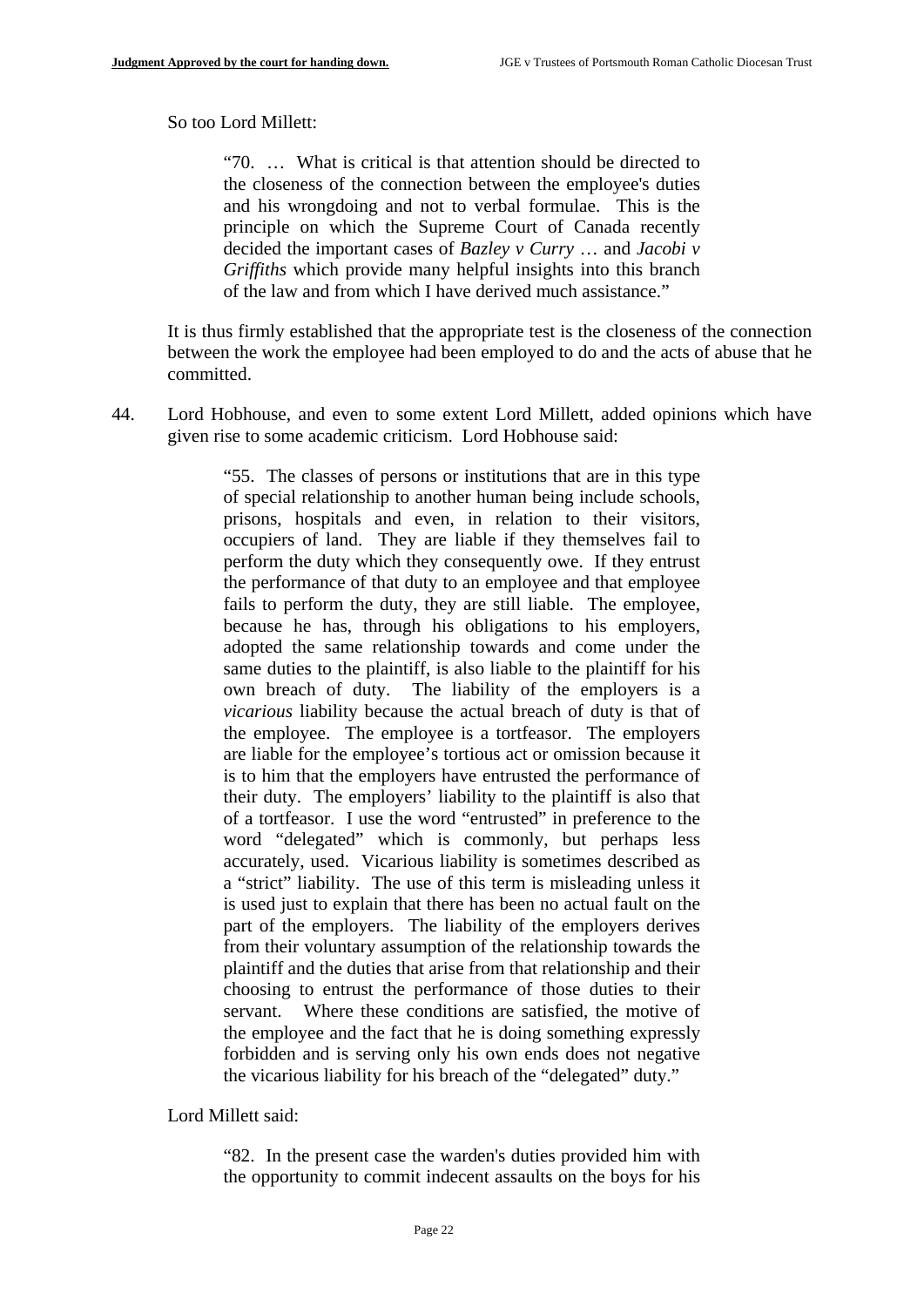own sexual gratification, but that in itself is not enough to make the school liable. The same would be true of the groundsman or the school porter. But there was far more to it than that. The school was responsible for the care and welfare of the boys. It entrusted that responsibility to the warden. He was employed to discharge the school's responsibility to the boys. For this purpose the school entrusted them to his care. He did not merely take advantage of the opportunity which employment at a residential school gave him. He abused the special position in which the school had placed him to enable it to discharge its own responsibilities, with the result that the assaults were committed by the very employee to whom the school had entrusted the care of the boys."

45. The criticism is that the court did not take the opportunity to settle the guidelines between vicarious liability and personal liability, whether in negligence or for breach of non-delegable duties. For example in Tony Weir's 2002 edition of *Tort Law*, at p. 103 he writes: "The distinct analyses [vicarious liability and non-delegable duty] were not kept properly apart." *McBride and Bagshaw*, *Tort Law* 2nd edition, 2003 argue at p. 652:

> "[Their Lordships] could easily have found the defendants in *Lister* were *personally* liable to compensate the claimants for the harm they suffered as a result of being sexually abused by Grain. Their Lordships could easily have reached this conclusion using the device of a non-delegable duty of care. They could have ruled that "the defendants owed the claimants a non-delegable duty of care to look after them; the defendants gave Grain the job of looking after the claimants; and Grain put the defendants in breach of the non-delegable duty of care that they owed the claimants when, by sexually abusing the claimants, he failed to look after the claimants properly. It is hard to understand why the House of Lords did not decide *Lister* in this way – particularly as these were the *very* reasons why the House of Lords found there *was* a "sufficiently close connection" between the torts committed by Grain in the *Lister*  case and what he was employed to do so as to make the defendants *vicariously* liable in respect of those torts."

I note that in the High Court of Australia in *New South Wales v Lepore* 195 ALR 412 Gummow and Hayne JJ say at para 208, "The analyses of Lord Hobhouse and Lord Millett have strong echoes of non-delegable duties." Gaudron J explained the Australian view at paras 123-125 as follows:

"Ordinarily, if there is a material increase in a risk associated with an enterprise involving the care of children that is a foreseeable risk and, thus, it is the personal … duty of those who run that enterprise to take reasonable care to prevent that risk eventuating. …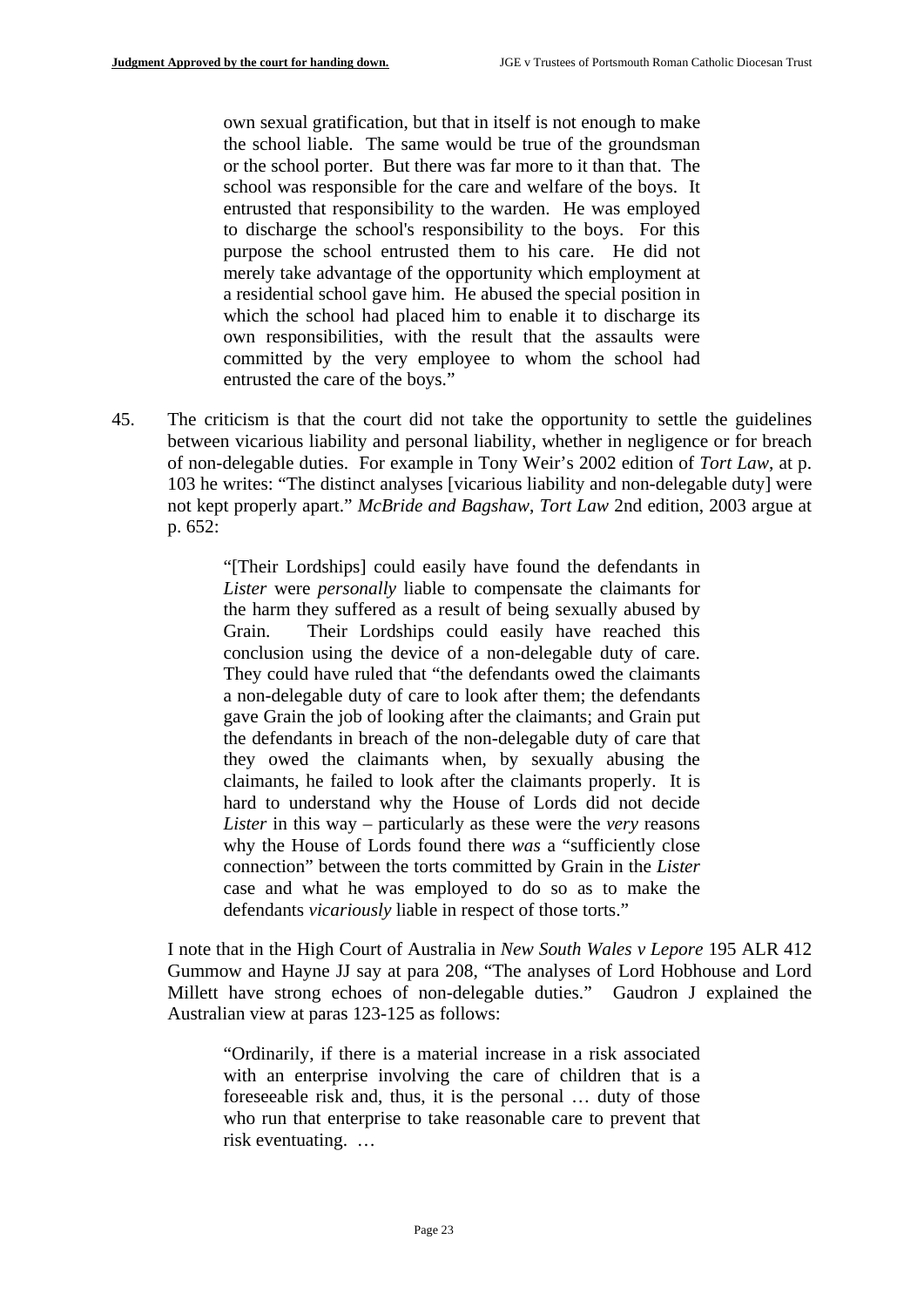And if abuse occurs in circumstances in which an employee has seized an opportunity which could have been obviated by the use of reasonable care, the employer should be held directly liable.

A residential institution or authority that does not take reasonable steps to institute a system such that its employees do not come into personal contact with a child or other vulnerable person unless supervised or accompanied by another adult should be held directly liable in negligence if abuse occurs in a situation in which there is neither supervision nor an accompanying adult. Further, it seems almost certain that, on that basis, there would be no different result in factually similar cases from those arrived at in *Bazley* and *Lister*. So, too, on that basis, it would be a breach of a personal … duty of care resulting in direct liability to allow an employee to share a bedroom with a child entrusted to his care, as was the case in *Trotman* [*v North Yorkshire CC* [1999] LGR 584, CA]."

I cannot but wonder whether May LJ's test of asking in *Viasystems* who was entitled and perhaps theoretically obliged to give orders as to how the work should or should not be done, does not also engage questions of personal or non-delegable duty. According to *Markesinis and Deakin's Tort Law,* 6th ed., p.700, Lord Hobhouse's formulation is "certainly unorthodox" but, they add,

"there is much to be said for an analysis here which focuses on the defendant's overall responsibility for the care of the claimant."

These are all challenging observations beyond the scope of this judgment on this particular preliminary issue and we must await future developments. The bishop would undoubtedly be concerned to hear of a priest in his parish abusing little girls and may well have a duty to intervene and remove the priest from his parish to protect the victim but whether this concern for his parishioners, or even a general duty to be concerned about their welfare, can be transformed into a legal duty to take care when he has no reason to suspect harm is being or about to be suffered must remain a question for another day.

46. Be that as it may *Lister* is binding as to the test for stage 2 and has been applied in a number of cases: see for example *Maga v Archbishop of Birmingham* [2010] EWCA Civ 256, [2010] 1 WLR 1441 (sexual abuse by a priest) and *Various Claimants v The Catholic Child Welfare Society and the Institute of Brothers of the Christian Schools & ors* (sexual abuse by the brothers of the De La Salle Institute). There Hughes LJ, with a hint of the views of Rix LJ in *Viasystems* and Lord Hobhouse in *Lister*, said:

> "57. Nor do I think that vicarious liability on the part of the Institute can be derived on the basis that brother-teachers were carrying out its purposes and acting in the capacity of members of it. True, no doubt, that teaching was the mission of the Institute, and that the brothers were therefore, when teaching at St William's or anywhere else, furthering that mission, having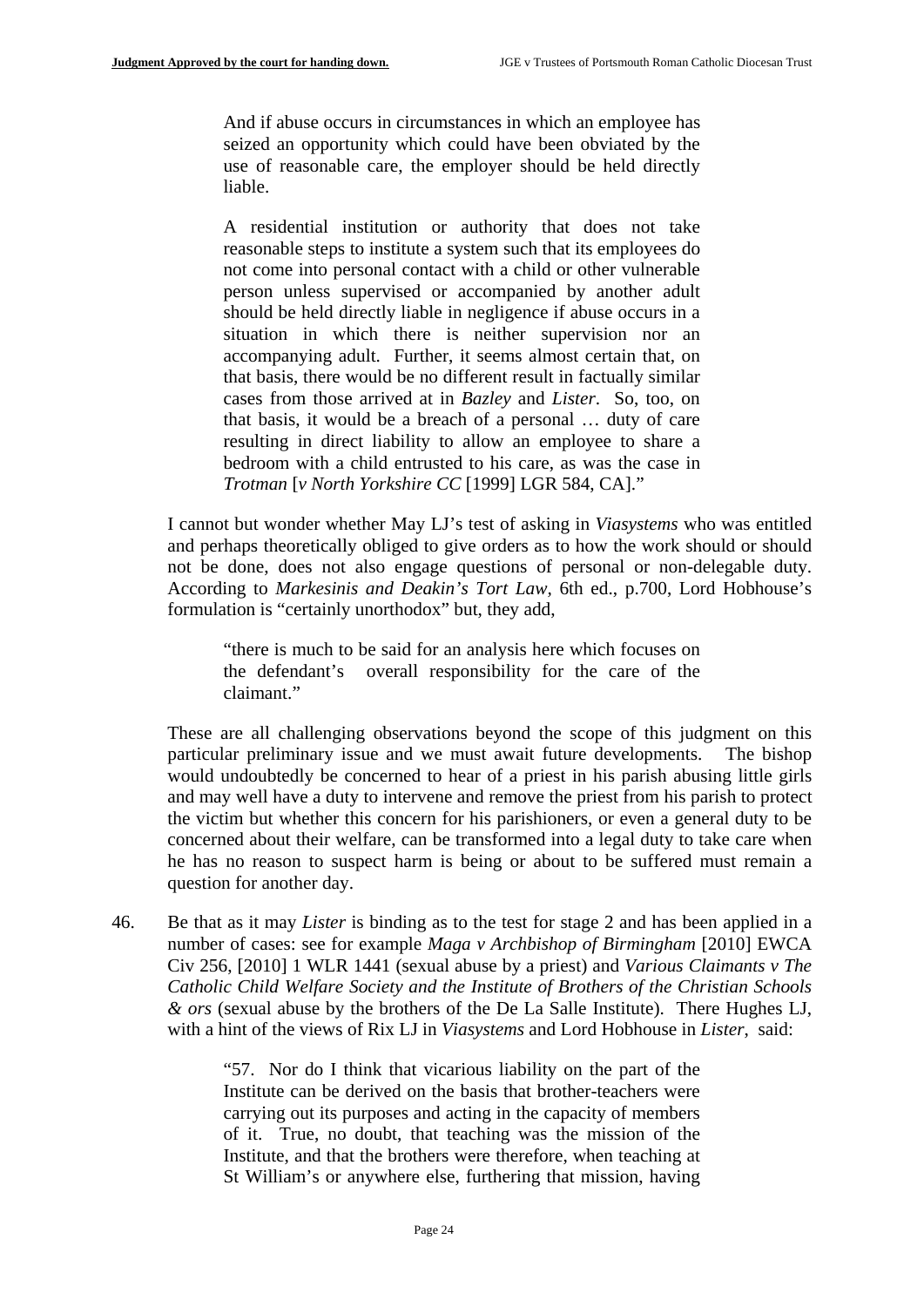been sent there for that purpose. True, clearly, that they were identifiably present clothed with the status of members of the Institute and subject to its discipline. It does not, however, follow, that the Institute was engaged in the business of running the teaching at St William's. Applying the first stage of the test proposed by *Lister*, the Institute had not undertaken a duty of caring for the pupils at St William's and then delegated or entrusted it to the brother-teachers. Those brothers who taught at St William's were not doing so on behalf of the other members of the Institute."

47. For completeness I must refer to the Canadian authorities *Bazley* and *Jacobi* which on the same day established the close connection test though the court reached different conclusions when applied to the facts of the two cases. In *Bazley* the Children's Foundation, a non-profit organisation, operated residential care facilities for the treatment of emotionally troubled children. The Foundation authorised its employees to act as parent figures for the children. Unfortunately the Foundation hired a paedophile who sexually abused one of the children in the home. The court saw its task as endeavouring to articulate a rule consistent with both the existing authority and the policy reasons for vicarious liability. The common theme in the existing authorities resided in the idea that where the employee's conduct was closely tied to a risk that the employer's enterprise had placed in the community, the employer would be justly held vicariously liable for the employee's wrong. But the court devoted itself extensively to the policy considerations, holding that vicarious liability has always been concerned with policy. As *Fleming The Law of Torts* 9th edition, 1998 puts it at p. 410, "[V]icarious liability cannot parade as a deduction from legalistic premises, but should be frankly recognised as having its place in a combination of policy considerations." Giving the judgment of the court McLachlin J found that the concern of the law was first and foremost to provide a just and practical remedy to people who suffer as a consequence of wrongs perpetrated by an employee. That, coupled with deterrence of future harm, usefully embraced the main policy considerations that had been advanced. "The idea that the person who introduces a risk incurs a duty to those who may be injured lies at the heart of tort law": [30]. Fairness demanded that the employment enterprise employing others to advance its own economic interest should bear the burden of providing a just and practical remedy for wrongs perpetrated by their employees. That is fair to the injured person. It is also fair to the employer because it is right and just that the person who creates the risk should bear the loss when the risk ripens into harm. So the court concluded:

> "[37] Underlying the cases holding employers vicariously liable for the unauthorised acts of employees is the idea that employers may justly be held liable where the act falls within the ambit of the risk that the employer's enterprise creates or exacerbates. Similarly, the policy purposes underlying the imposition of vicarious liability on employers are served only where the wrong is so connected with the employment that it can be said that the employer has introduced the risk of the wrong (and is thereby fairly and usefully charged with its management and minimisation). The question in each case is whether there is a connection or nexus between the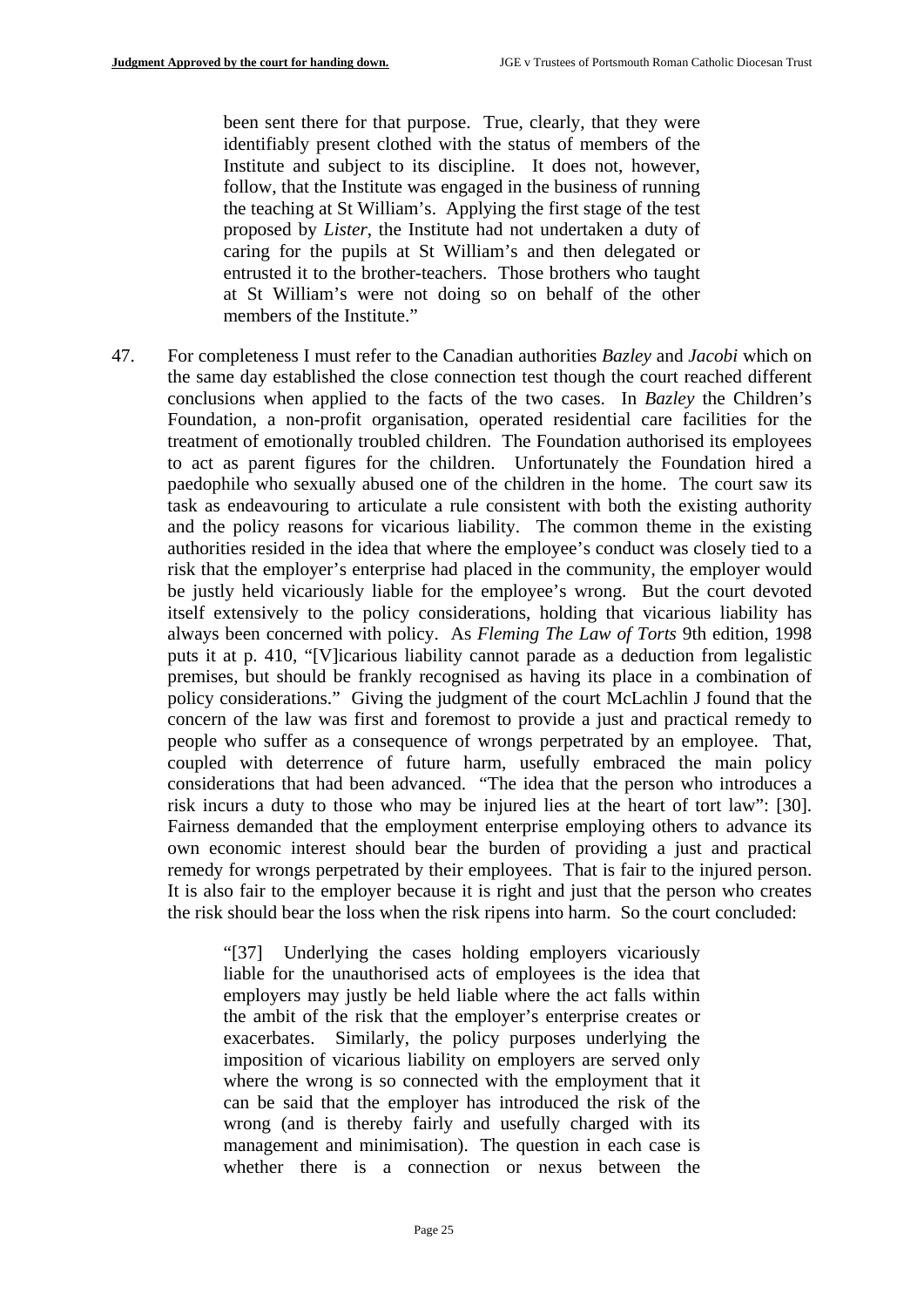employment enterprise and that wrong that justifies imposition of vicarious liability on the employer for the wrong, in terms of fair allocation of the consequences of the risk and/or deterrence.

…

[42] Applying these general considerations to sexual abuse by employees, there must be a strong connection between what the employer was asking the employee to do (the risk created by the employer's enterprise) and the wrongful act. It must be possible to say that the employer *significantly* increased the risk of the harm by putting the employee in his or her position and requiring him to perform the assigned tasks. …"

48. Although this case has received high praise (see Lord Steyn at [27] of *Lister* cited at [43] above), it has not escaped its share of understandable criticism. Fridman, "*The Course of Employment: Policy or Principle?"* (2002) 6 Newcastle Rev. 61 at 66 suggests that the approach of the Supreme Court represented "the triumph of policy over principle". In *Lister* Lord Steyn himself guardedly thought it "unnecessary to express views on the full range of the policy considerations" that dominated the Canadian cases. Lord Hobhouse was more forthright:

> "60. … The judgments contain a useful and impressive discussion of the social and economic reasons for having a principle of vicarious liability as part of the law of tort which extends to embrace acts of child abuse. But an exposition of the policy reasons for a rule (or even a description) is not the same as defining the criteria for its application. Legal rules have to have a greater degree of clarity and definition than is provided by simply explaining the reasons for the existence of the rule and the social need for it, instructive though that may be."

- 49. So much for the recent developments at stage 2, the scope of the employment. Whatever its flaws, the rule remains that there must be a close connection between the employment and the tortious act. Whether this stage 2 test is of any relevance or help in ascertaining whether the case comes within stage 1 is a matter to which I must return.
- *(4) The policy considerations which inform the doctrine of vicarious liability*
- 50. The doctrine of vicarious liability does give rise to a clash of two broad policies upon which the law of torts is founded, one that there ought to be an effective remedy for the victim of another's wrongful act, and the other that the defendant should not generally be held liable unless he was at fault. Only policy considerations can explain the triumph of the former over the latter. Identifying the relevant strands of policy and evaluating their importance is not straightforward.
- 51. Longmore LJ observed in *Maga* at [81]: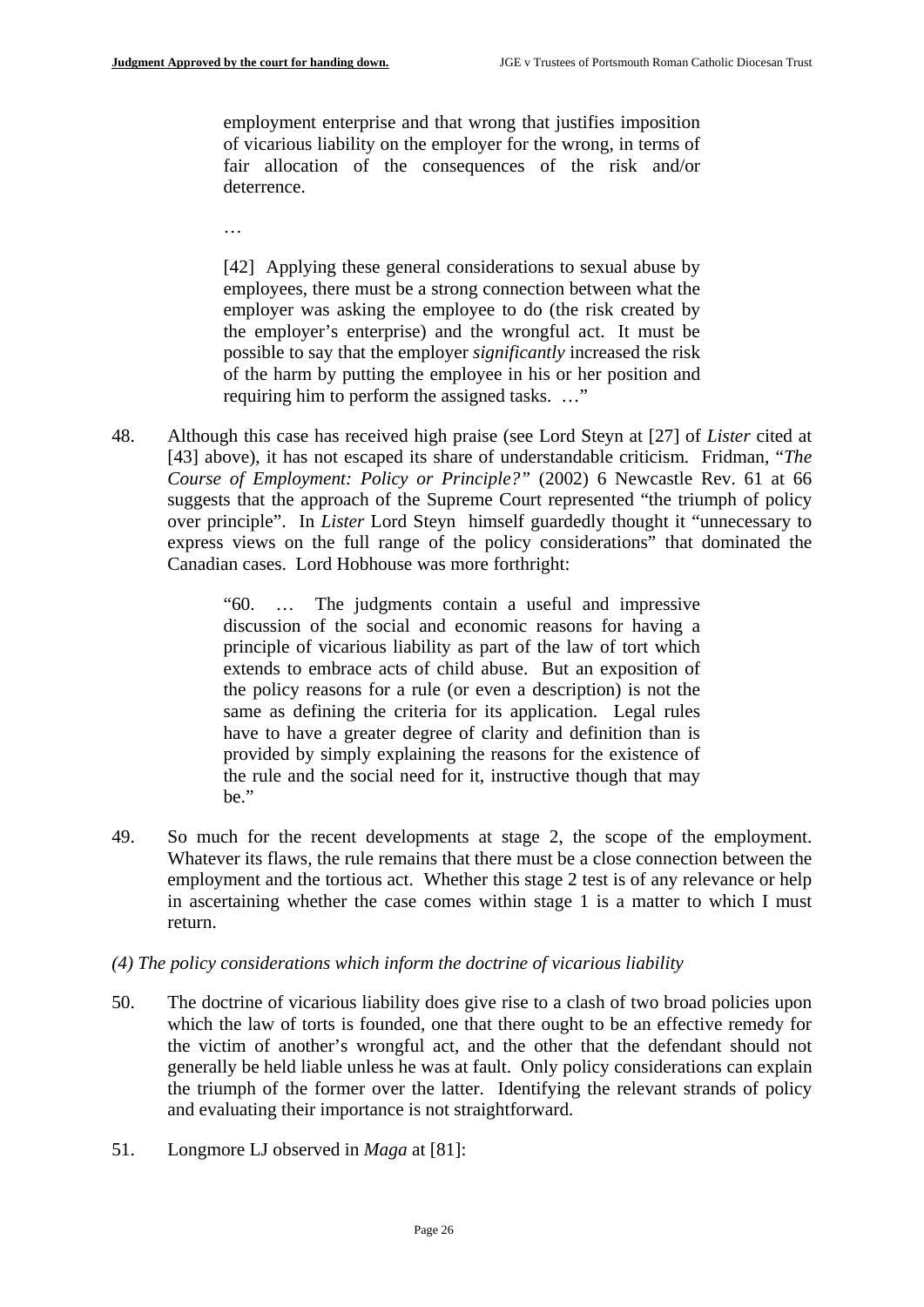"Since this case is not covered by previous authority, it may be necessary to have in mind the policy behind the imposition of vicarious liability. That is difficult because there is by no means universal agreement as to what that policy is. Is it that the law should impose liability on someone who can pay rather than someone who cannot? Or is it to encourage employers to be even more vigilant than they would be pursuant to a duty of care? Or is it just a weapon of distributive justice? Academic writers disagree and the House of Lords in *Lister's* case did not give any definitive guidance to lower courts."

52. There is of course much instructive academic debate about the subject but it is, unfortunately, not possible fully to deal with it in this judgement. In *A Theory of Vicarious Liability* 2005 Alberta L.R. 1 referred to above J.W. Neyers conducts a perceptive analysis of the main rationales and examines the failures of the leading theories of control, compensation, deterrence, loss spreading and enterprise liability adequately to explain the doctrine of vicarious liability and its limits. It may be useful to summarise some of the main themes.

(a) Control is one of the traditional explanations of vicarious liability but as Atiyah points out, "control cannot be treated either as a sufficient reason for always imposing liability or as a necessary reason without which there should never be vicarious liability." A parent is not liable for the torts of his children though he controls them; absence of control is no longer a serious obstacle to liability.

(b) Compensation/deep pockets: this explanation is necessary to ensure that innocent claimants have a solvent defendant against whom they may recover as employers are likely to be wealthier and/or carry insurance. That does not adequately explain why the employer should not be liable for the wrongful acts of his independent contractor.

(c) Deterrence: in one form the theory argues that since larger economic units are in the best position to reduce accidents through efficient organisation and discipline of staff, the law is justified in making them vicariously liable. If this was the reason for the rule, then one would expect that the employer would be able to escape from "vicarious" liability by proving he was without fault (as he would be able to do, for example, in Germany). The notion of deterrence does not work well in the case of sexual predators who are deterred neither by potential criminal sanctions nor by more efficient administration of a church's affairs, so the imposition of liability on the church – whatever its rationale – will bear little relationship to deterrence.

(d) Loss-spreading: the idea here is that by fixing liability on the employer, the burden of the injury will be spread among his customers and insurers. That does not help explain why the employer of a domestic servant is vicariously liable for his employee's torts when this cannot be spread through any customer base.

should nonetheless be vicariously responsible.<br>  $P_{\text{age 27}}$ (e) Enterprise liability: one notion here is that a business enterprise cannot justly disclaim responsibility for accidents which may fairly be said to be characteristic of its activities. As suggested in *Bazley*, it is fair that the employer pays because the employer's enterprise created or exacerbated the risk that the claimant would suffer the injury she did. This of course does not explain why charitable organisations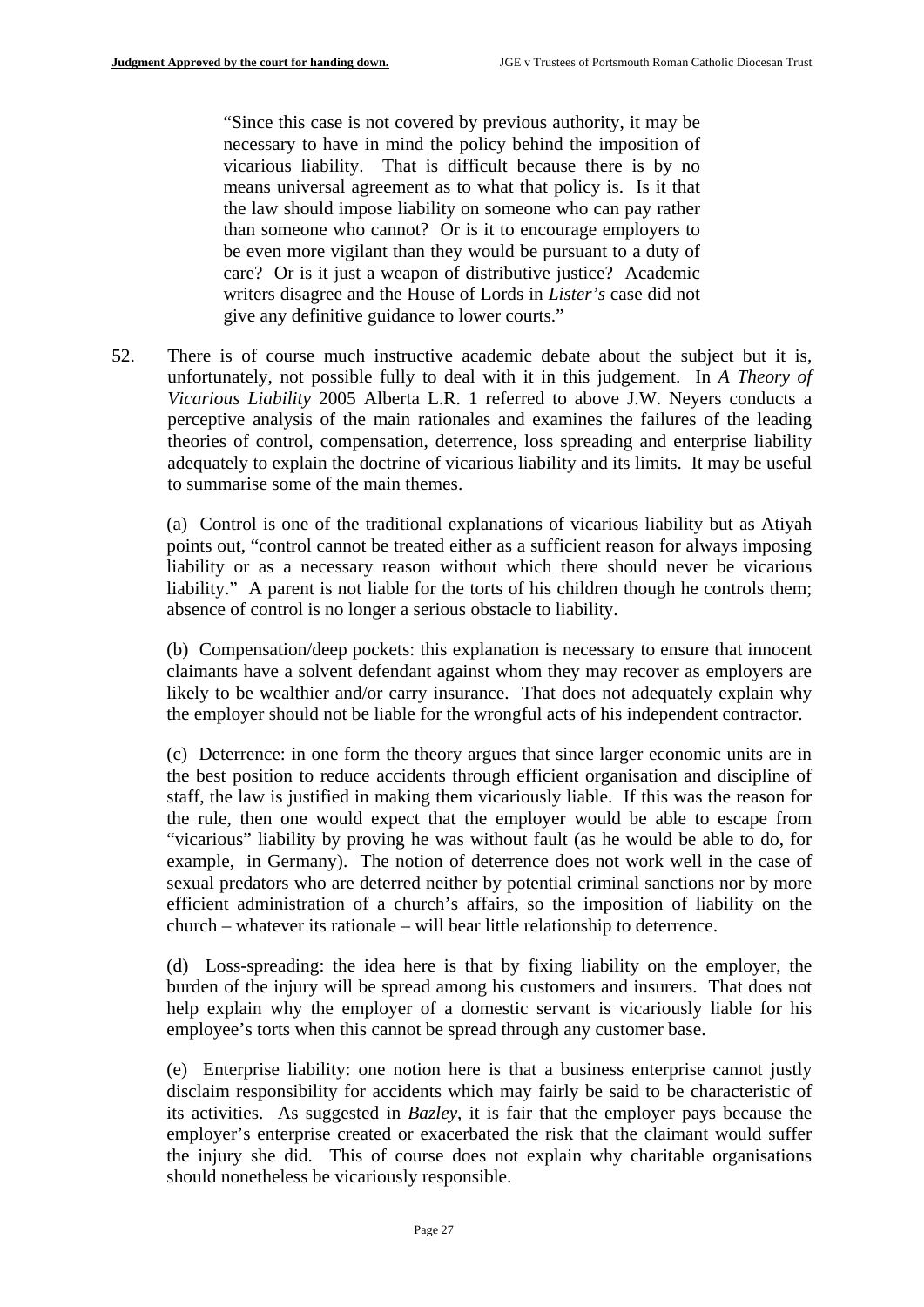- 53. It seems, therefore, that no single rationale provides a complete answer for the imposition of vicarious liability. I have to agree with the view expressed by, among others, Fleming in *Law of Torts*, 10th edition (2011) p. 438 that: "… the modern doctrine of vicarious liability should be frankly recognised as having its basis in a combination of policy considerations." If, as I accept, the court cannot ignore the role played by policy in shaping the decision at hand, the question still remains: what should the role of policy be?
- 54. The courts do not speak with one voice. At one extreme McLachlin J in *Bazley*  believes:

"[27] A focus on policy is not to diminish the importance of legal principle. It is vital that the courts attempt to articulate general legal principles to lend certainty to the law and guide future applications. However, in areas of jurisprudence where changes have been occurring in response to policy considerations, the best route to enduring principle may well lie through policy. The law of vicarious liability is just such a domain."

At the other extreme is Lord Hobhouse of Woodborough whose view is expressed at [60] in *Lister*:

"I do not believe that it is appropriate to follow the lead given by the Supreme Court of Canada in *Bazley* … The judgments contain a useful and impressive discussion of the social and economic reasons for having a principle of vicarious liability as part of the law of tort which extends to embrace acts of child abuse. But an exposition of the policy reasons for a rule (or even a description) is not the same as defining the criteria for its application. Legal rules have to have a greater degree of clarity and definition than is provided by simply explaining the reasons for the existence of the rule and the social need for it, instructive though that may be."

My own view is that one cannot understand how the law relating to vicarious liability has developed nor how, if at all, it should develop without being aware of the various strands of policy which have informed that development. On the other hand, a coherent development of the law should proceed incrementally in a principled way, not as an expedient reaction to the problem confronting the court. So I must see whether it is possible to articulate general legal principles which will allow the court to decide whether the bishop may be vicariously liable for the alleged torts of Father Baldwin.

# *(5) The search for principle*

55. Many seem to doubt that one can find a rule which covers every situation. In *Kilboy v South Eastern Fire Area Joint Committee* 1952 SC 280, 285, the Lord President (Cooper) said of the rule *respondeat superior* "What was once presented as a legal principle has degenerated into a rule of expediency, imperfectly defined, and changing its shape before our eyes under the impact of changing social and political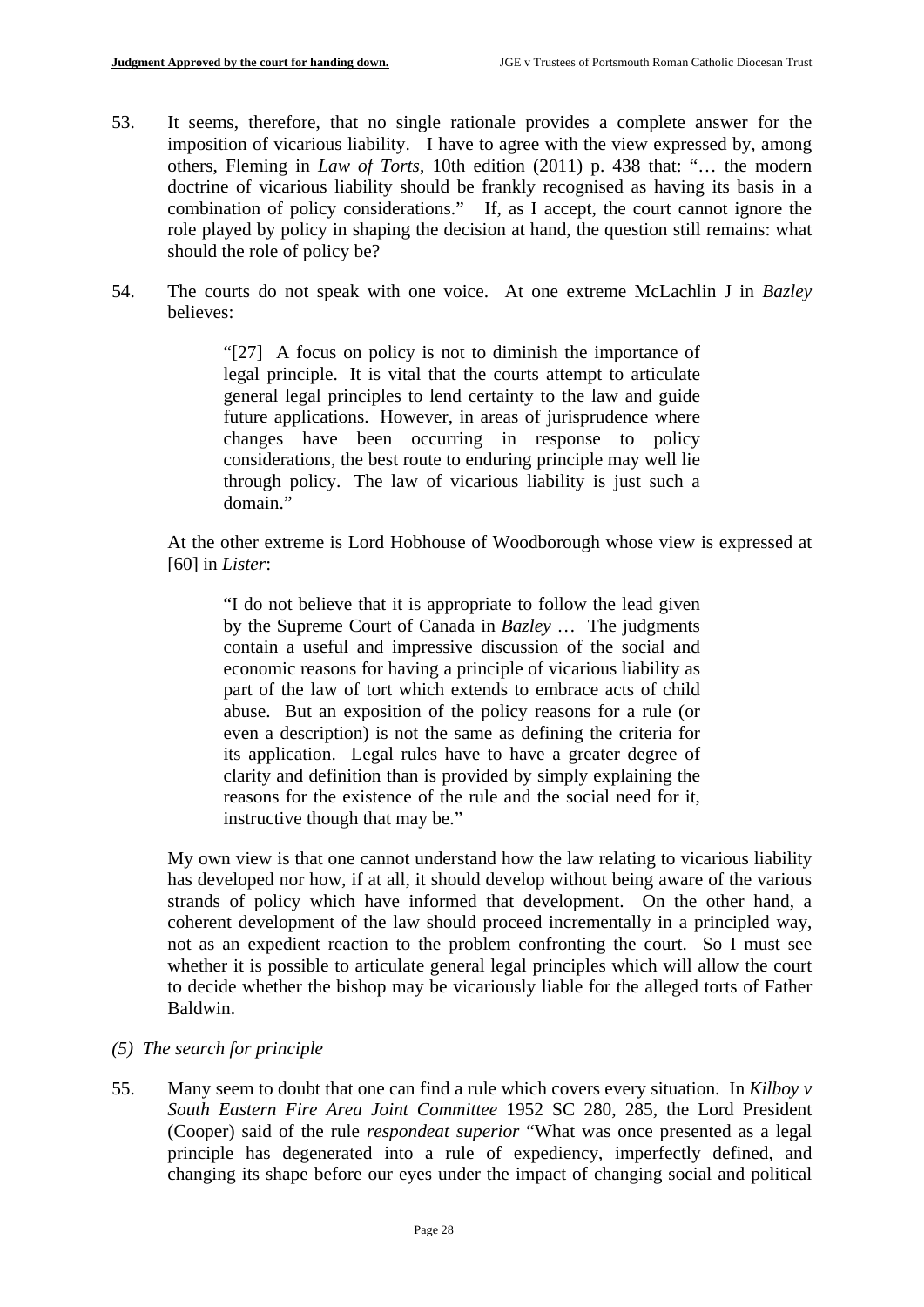conditions." For Lord Pearce, "The doctrine of vicarious liability has not grown from any very clear, logical or legal principle but from social convenience and rough justice": *Imperial Chemical Industries v Shatwell* [1965] AC 656, 685. Professor Glanville Williams' rather scathing view in *Vicarious Liability and the Master's Indemnity*, 1957 MLR 220, 231 was:

"Vicarious liability is the creation of many judges who have different ideas of its justification or social policy, or no idea at all. Some judges may have extended the rule more widely or confined it more narrowly than its true rationale would allow; yet the rationale, if we can discover it, will remain valid so far as it extends."

I am relieved he is not marking this essay.

- 56. The search for principle to explain the development of the law must nevertheless go on. The answer should not be a mere expedient reaction to the particular problem confronting the court at the time; the outcome must serve as the desired solution for the matter in dispute but it must not also generate inappropriate outcomes in other situations. As Phillip Morgan points out in the article he sent us, *Revising Vicarious Liability – a Commercial Perspective* 2011 Lloyds Maritime and Commercial Law Quarterly 175, "In the field of vicarious liability, where cases concerning abuse litigation have led, cases involving commercial concerns have followed", citing *Dubai Aluminium Co Ltd v Salaam* [2002] UKHL 48, [2003] AC 366 where *Lister* was applied in a case of commercial fraud.
- connection test appropriate and (3) is it enough that the result is just and fair? 57. The academic writers have accordingly set us a daunting task. I would have wished to have had more time for research and reflection but these are luxuries we do not enjoy. Let me start with MacDuff J's judgment and his adoption of the approach of the Canadian Supreme Court in *Doe.* Is the principled approach of universal application to ask whether the connection between the tortfeasor and the defendant is sufficiently close in its nature and purpose to amount to a relationship akin to employment and thus render it just and fair to make the defendant vicariously liable for the actions which he initiated by appointing the priest to his parish? That approach requires one to look for (1) a relationship akin to employment; (2) which is established by a connection between D (defendant) and A (actor) which is sufficiently close so that (3) it is fair and just to impose liability on D. That gives rise to these questions: (1) given the unchallenged finding that there is no relationship of employer/employee in this case, can the law be extended to relationships "akin to employment"? (2) Is the close

## *Extending vicarious liability to relationships akin to employment*

58. This question is closely linked to a matter which has excited and divided academic opinion: can one be an employee for one purpose (e.g. in employment law for unfair dismissal or for PAYE income tax) but not for another, namely vicarious liability and the law of tort? The traditional view that the question "who is a servant?" should receive the same answer regardless of the context in which the question is asked is exemplified by Atiyah, *Vicarious Liability and the Law of Tort* p. 32/33. The more modern view to the contrary, held, for example, by Ewan McKendrick, *Tort Textbook*  5th ed., 18, derives from the increase in atypical forms of employment. McKendrick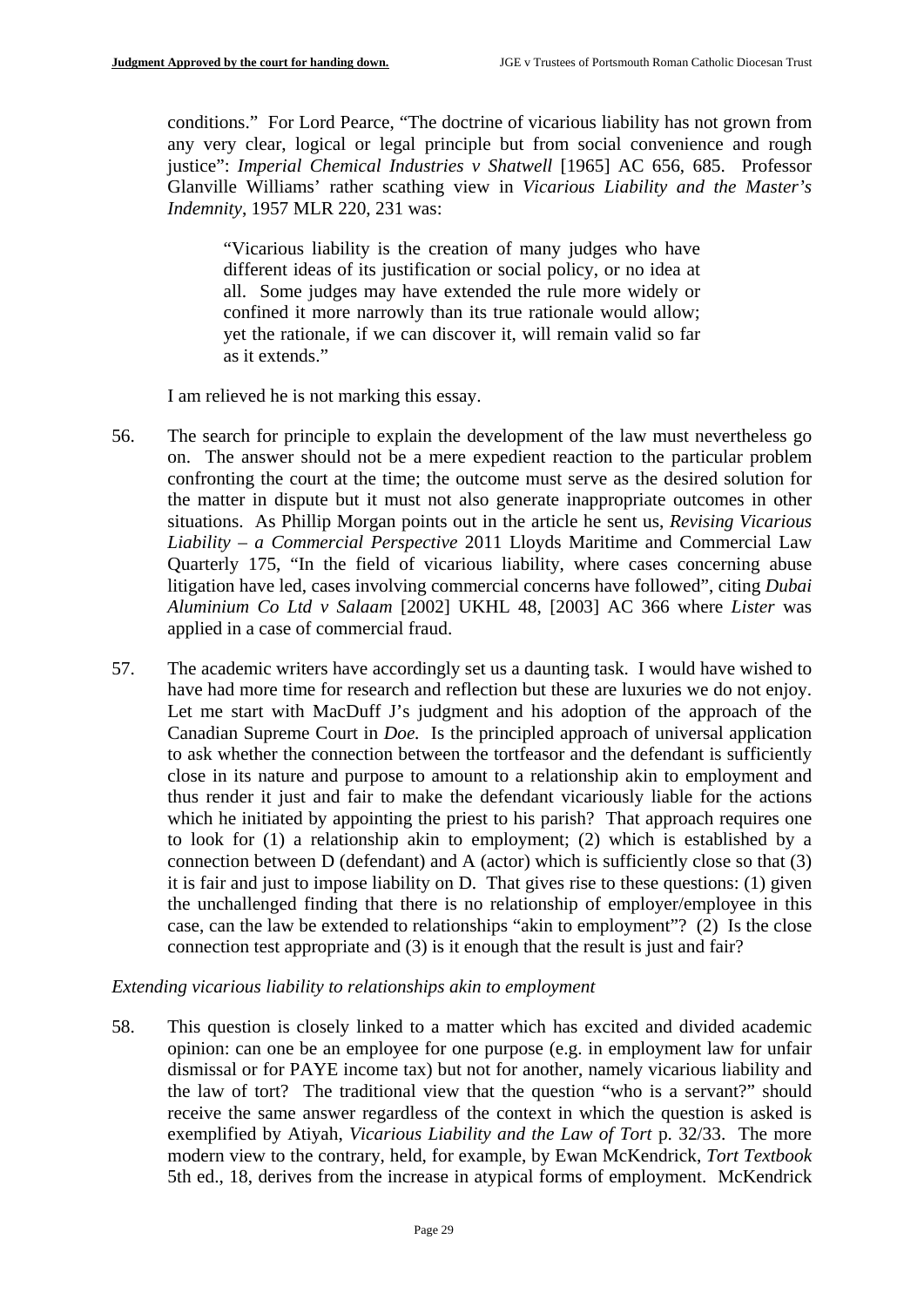poses the problem in his article *Vicarious Liability and Independent Contractors – A Re-examination* (1990) 53 MLR 777:

"The Labour market in Britain is presently undergoing significant structural change. The principal change is a rapid increase in new, flexible forms and patterns of work which depart radically from the standard employment relationship whereby an employee works regularly (that is, full-time) and consistently for his employer under a contract of employment. This new flexible, 'atypical' workforce consists largely of the self-employed, part-time workers, casual workers, 'temps,' homeworkers and those working on government training schemes. The rise of this workforce has been well documented by labour lawyers but so far it has largely escaped the attention of tort lawyers. Yet the emergence of a large 'atypical' workforce is an event of great importance for the law of tort.

The primary significance for tort lawyers lies in the fact that, owing to the flexibility, lack of continuity and irregularity of their work, many atypical workers are either unable or have great difficulty in establishing that they are employees employed under a contract of employment. If they are not employees then, presumably, they are outside the scope of the doctrine of vicarious liability. And if they are independent contractors then, as Lord Bridge recently stated, it is:

trite law that the employer of an independent contractor is, in general, not liable for the negligence or other torts committed by the contractor in the course of the execution of the work.

Yet will the courts actually hold that these atypical workers are independent contractors for whose torts the employer is not liable? If they do, will that not undermine the social purposes, such as loss distribution, which have hitherto been furthered by the doctrine of vicarious liability? On the other hand, if the courts are to conclude that employers are liable for the torts of such workers how can they achieve this goal? Can the doctrine of vicarious liability be adapted in order to encompass this new workforce or will the courts have to create new forms of primary liability?"

the true relationship of employer/employee be established in order to found the claim. relevant tax legislation. The statutory definition will demand a true relationship of 59. In my judgment the time has come to recognise that the context in which the question arises cannot be ignored. If the case is one where an employee seeks a remedy against his employer, for example for unfair dismissal, then the case does require that It is after all a claim based on that relationship. Likewise liability for income tax ultimately depends upon the proper construction of the specific provisions in the employer/employee. If the case is brought under the sex discrimination legislation, then a different test applies: see *Percy*. On the other hand the remedy of an innocent victim against the employer of the wrongdoer has a different justification rooted, as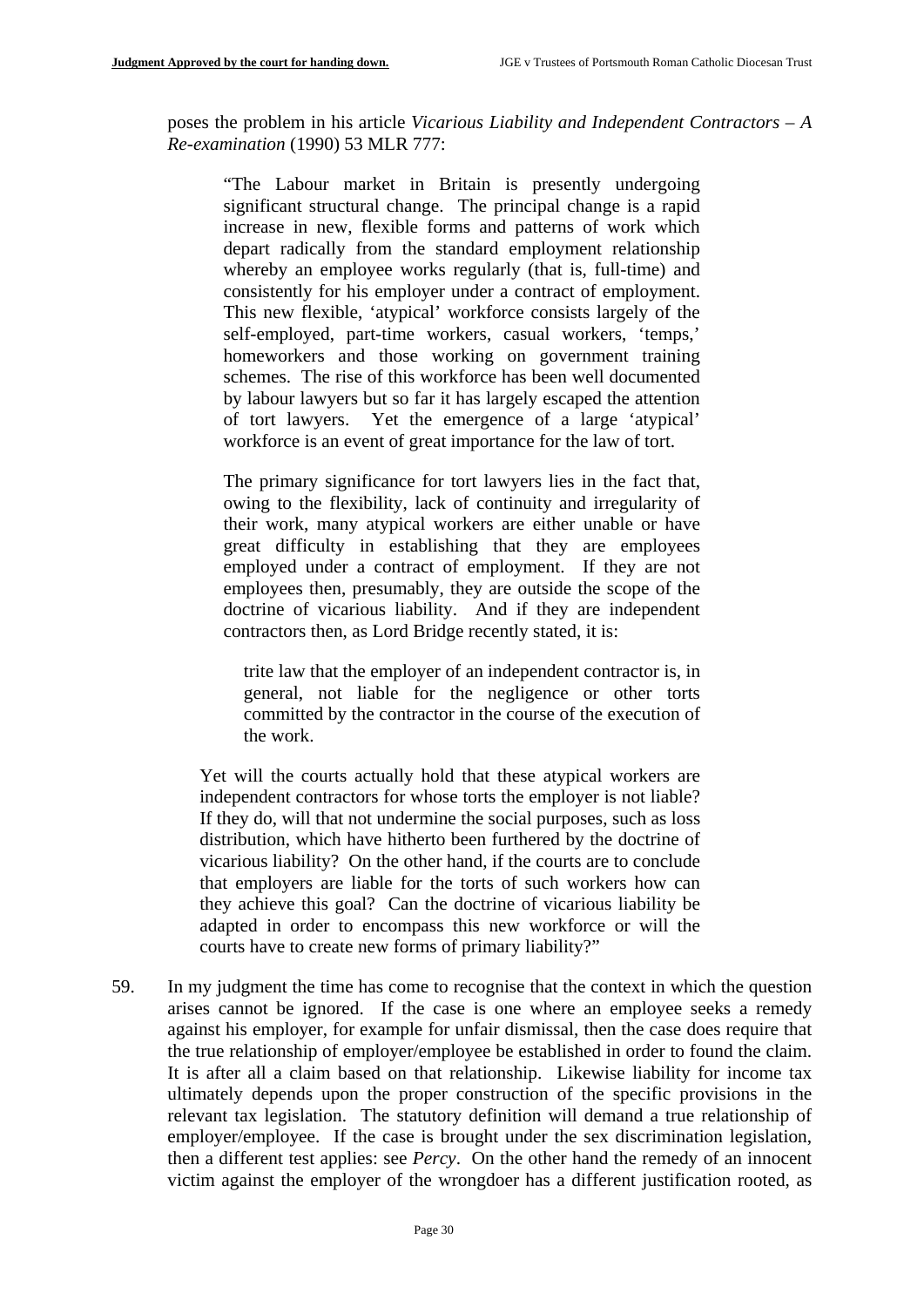we have seen, in public policy. The fluid concept of vicarious liability should not, therefore, be confined by the concrete demands of statutory construction arising in a wholly different context.

60. I have not overlooked Lord Steyn's observation in the Privy Council in *Bernard v The Attorney General of Jamaica* [2004] UKPC 47 at [23]:

> " … the Board is firmly of the view that the policy on which vicarious liability is founded is not a vague notion of justice between man and man. It has clear limits. This perspective was well expressed in *Bazley v Curry* … The principle of vicarious liability is not infinitely extendable."

On the other hand, it is not a static concept and has adjusted over the centuries to provide just solutions to the challenges of changing times. And times are still achanging as McKendrick's article demonstrates. We need to adapt to the current demands. *Viasystems* has gone a long way to acknowledge that, for the purposes of establishing vicarious liability, the tortfeasor does not have to be an old-fashioned employee. It will be recalled that the issue there was whether "employers" could be held vicariously liable for the torts of an "employee" bound in contract to one of them but "loaned" by him to the other for the purpose of carrying out a particular piece of work. The actual contract of employment was treated as no more than an irrelevant distraction. Function triumphed over form. Despite the tortfeasor *not* being an employee of the second defendant, the second defendant was vicariously liable for his negligence. For *Street on Torts* 12<sup>th</sup> ed. p. 592, this was "a radical step" and he fears what will happen "in the wrong hands." In my hands I am prepared to say that, even if the court did not address the exact question we have to resolve  $-$  is a relationship akin to employment enough? – this decision of the Court of Appeal, accepted as it has been in *Hawley v Luminar,* has extended the conventional boundaries and will, I believe, come to be seen as something of a William Ellis moment where, perhaps unwittingly, their Lordships picked up the ball and ran with it thereby creating a whole new ballgame – vicarious liability even if there is strictly no employer/employee relationship. This appeal now presents us with the problem of laying down the rules for this novel game – vicarious liability in cases akin to employment.

## *The close connection test*

61. With all due respect to the Canadian Supreme Court I simply do not understand how their review of precedent and/or broader policy rationales led to the conclusion that "the relationship between the tortfeasor and the person against whom liability is sought must be sufficiently close." If anything precedent is against that conclusion. Parent and child could not be closer yet the parent has never been vicariously liable for the tort of the child simply by reason of being a parent. Husband and wife may be thought to be closely connected but the ancient rule that the husband was always vicariously liable for his wife's tort was abolished long ago. A wife is not vicariously liable for her husband's (or his agent's) use of the family car owned by the wife where the use was entirely for his purposes and not for hers: *Launchbury v Morgans* [1973] AC 127. The close connection test (the sufficient connection between the work that the employee had been employed to do and the acts of abuse that he committed) is established for stage 2 purposes (*Lister* et al) but even if liability depends on a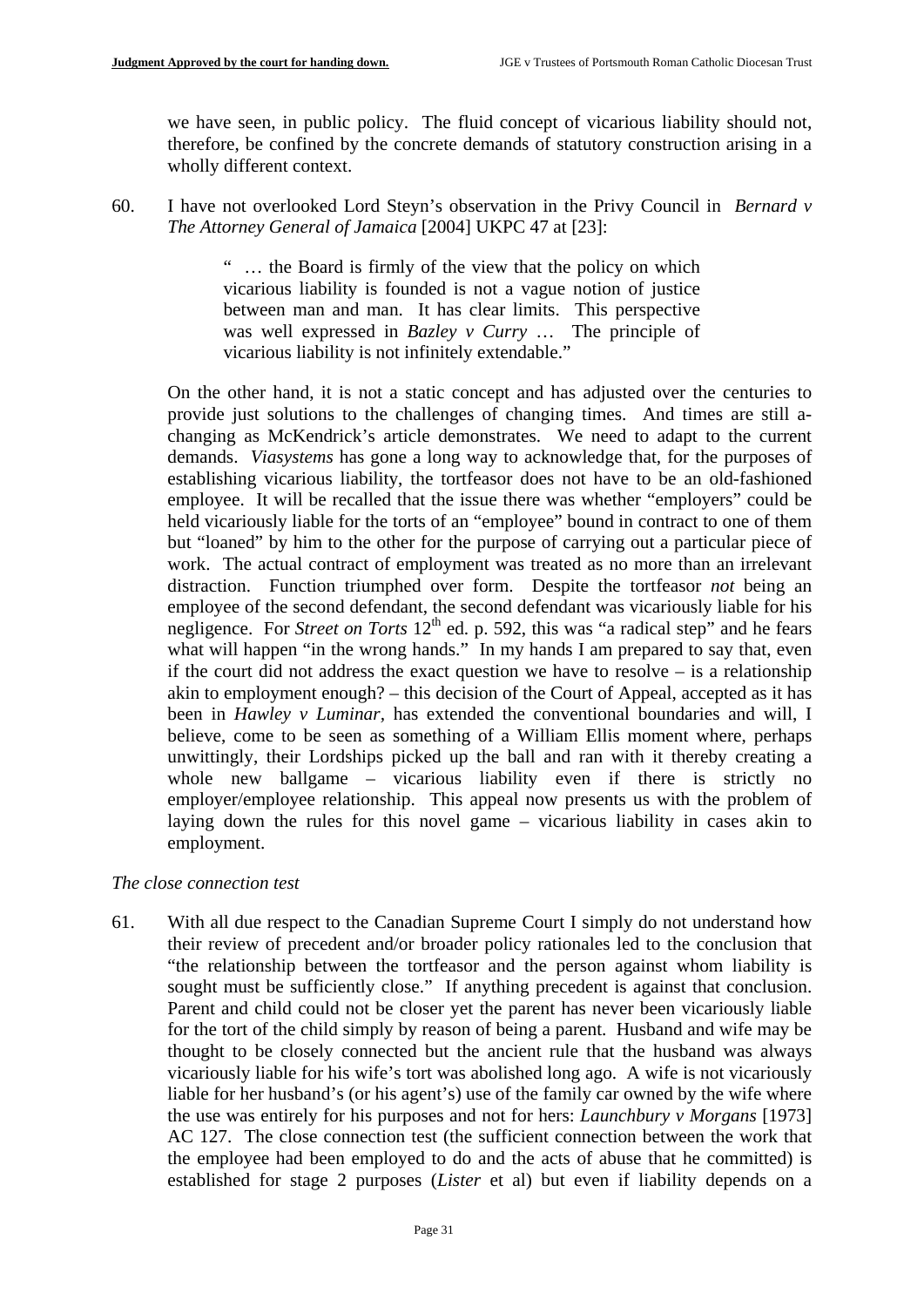synthesis of stage 1 and stage 2 (*Various Claimants* per Hughes LJ) I do not see why the close connection test for stage 2 purposes has to be transposed to stage 1 which is analysing the nature of the relationship. The employer may have as close a connection with his regularly used independent contractor as he has with an employee who is but an anonymous member of his workforce. I do not find closeness of that connection to be of any great assistance.

- 62. If there is a close connection test, it is that the relationship between the defendant and the tortfeasor should be so close to a relationship of employer/employee that, for vicarious liability purposes, it can fairly be said to be akin to employment. One may at least ask the very broad question whether the tortfeasor bears a sufficiently close resemblance and affinity in character to a true employee that justice and fairness to both victim and defendant drive the court to extend vicarious liability to cover his wrongdoing. For this purpose one is looking to identify the broad characteristics of the employer/employee relationship.
- 63. If it is necessary to see how close in character the tortfeasor is to being an employee of the defendant, it is necessary at least to bear in mind the characteristics and hallmarks of a true employee.

## *The hallmarks of the relationship of employer-employee*

 In *Ready Mix Concrete (South East) Ltd v Minister of Pensions and National*  64. I indicated early on at [21] that vicarious liability tended to depend on the difference between employee and independent contractor. If, as I believe, it is necessary to attempt to capture the essence of what it is that makes a man an employee, I must examine those differences in more detail. Generally speaking, an employee works under the supervision and direction of his employer: an independent contractor is his own master bound by his contract but not by his employer's orders. An employee works for his employer: an independent contractor is in business on his own account. *Insurance* [1968] 2 QB 497 (a case which I observe with envy occupied the court for six days whilst we were allowed one only), McKenna J said at p. 515 that a contract of service exists if these three conditions are fulfilled:

> "(i) The servant agrees that, in consideration of a wage or other remuneration, he will provide his own work and skill in the performance of some service for his master; (ii) he agrees, expressly or impliedly, that in the performance of that service he will be subject to the other's control in a sufficient degree to make that other master; (iii) the other provisions of the contract are consistent with its being a contract of service."

He elaborated:

"Control includes the power of deciding the thing to be done, the way in which it shall be done, the means to be employed in doing it, the time when and the place where it shall be done. All these aspects of control must be considered in deciding whether the right exists in a sufficient degree to make one party the master and the other his servant."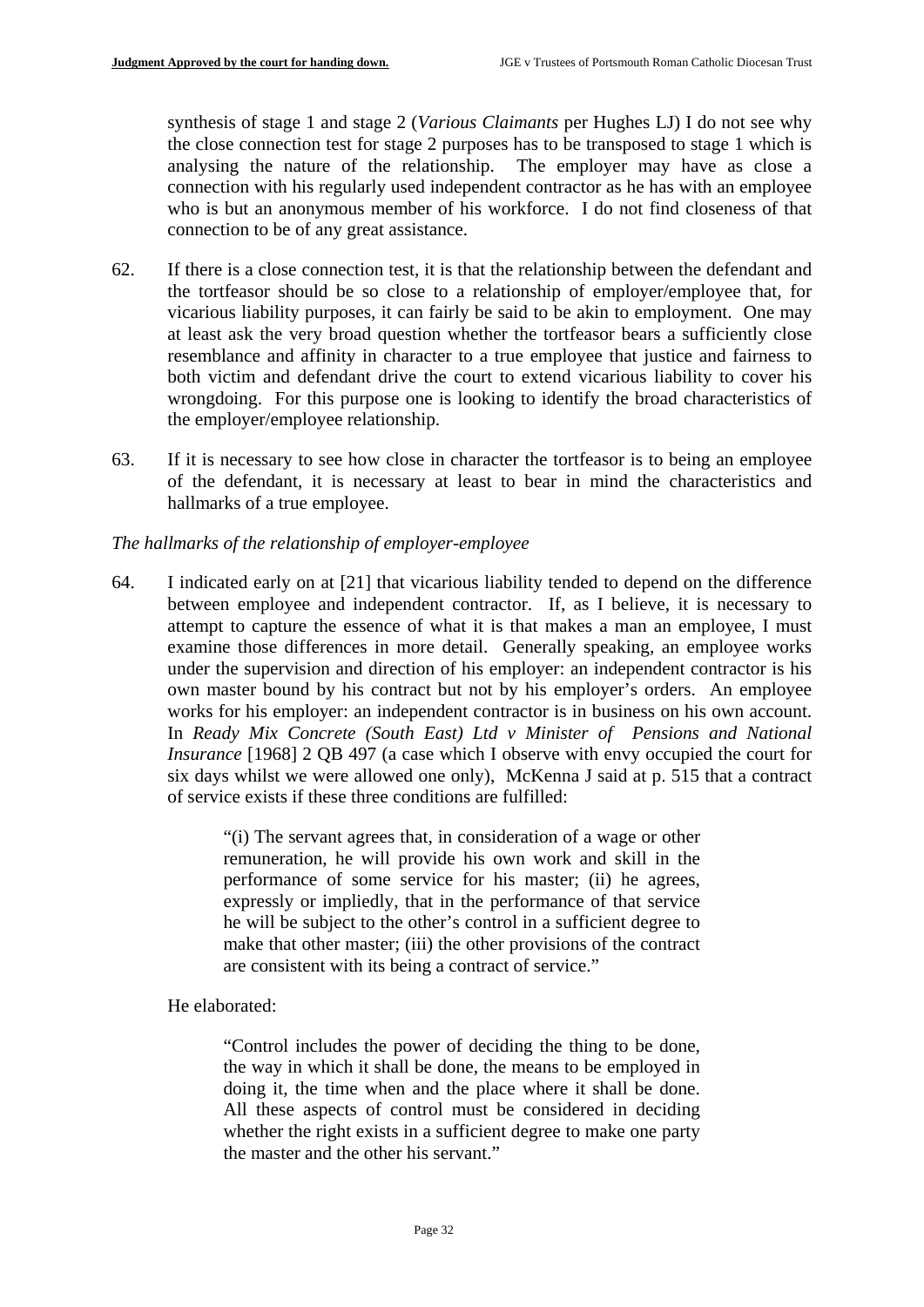Later at p. 524 he commented on Lord Thankerton's "four indicia" of a contract of service said in *Short v J. and W. Henderson Ltd* (1946) 62 TLR 427, 429 to be:

"(a) The master's power of selection of his servant; (b) the payment of wages or other remuneration; (c) the master's right to control the method of doing the work; and (d) the master's right of suspension or dismissal."

McKenna J said:

"It seems to me that (a) and (d) are chiefly relevant in determining whether there is a contract of any kind between the supposed master and servant, and that they are of little use in determining whether the contract is one of service. The same is true of (b) unless one distinguishes between different methods of payment, payment by results tending to prove independence and payment by time the relation of master and servant."

65. That leaves control as an important distinguishing factor. The example is often given of the difference between the chauffeur and the taxi driver but it is not always as easy as that. As times have changed so control has become an unrealistic guide. It may have been more meaningful when work was done by labourers under the direction of employers who had the same or greater technical skills than their workmen. Now that one is frequently dealing with a professional person or a person of some particular skill and experience, for example a brain surgeon, there can be no question of the employer telling him how to do his work for in truth the skilled person is engaged for the very reason that he possesses skills which the employer lacks. The emphasis placed on control has thus been reduced. As Roskill J said in *Argent v Minister of Social Security* [1968] 1 WLR 1749, 1758-9:

> "… in the earlier cases it seems to have been suggested that the most important test, if not the all-important test, was the extent of the control exercised by the employer over the servant. If one goes back to some of the cases in the first decade of this century, one sees that that was regarded almost as the conclusive test. But it is also clear that as one watches the development of the law in the first sixty years of this century and particularly the development of the law in the last fifteen or twenty years in this field, the emphasis has shifted and no longer rests so strongly upon the question of control. Control is obviously an important factor. In some cases it may still be the decisive factor, but it wrong to say that in every case it is the decisive factor. It is now, as I venture to think, no more than a factor albeit a very important one."

Roskill J's test was this at p. 1760:

"Finally it has been more recently suggested that the matter can be determined by reference to what in modern parlance was called economic reality. All these are matters which have to be borne in mind. To my mind, no single one is decisive. One has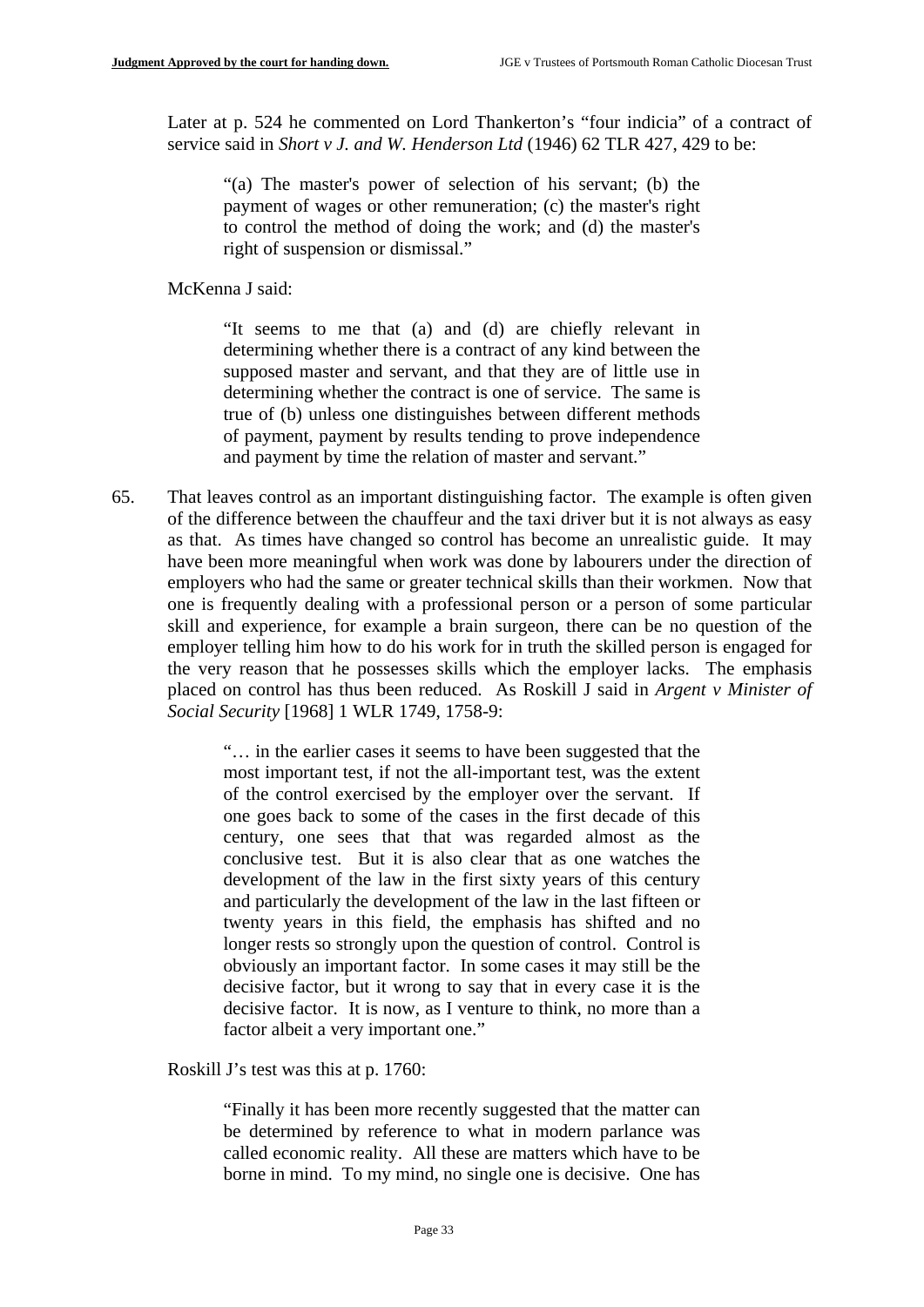to look at the totality of the evidence, at the totality of the facts found and then apply them to the language of the statute. One cannot do better than echo the words of Somerville LJ in *Cassidy v Ministry of Health* [1951] 2 KB 343, 352:

"one perhaps cannot get much beyond this: 'was his contract a contract of service within the meaning which an ordinary person would give to the words?'"

66. Roskill J also referred to Denning LJ's views expressed in *Stevenson Jordan & Harrison Ltd v MacDonald & Evans* [1952] 1 TLR 101, 111 and *Bank voor Handel en Scheepvaart NV v Slatford* [1953] 1 QB 248, 295. In the former Denning LJ said:

> "I find that the contract between the two parties was more consistent with a contract for service than a contract of service. From the totality of the evidence, Mr Evans-Hemming was not employed as part of the business of the plaintiffs but rather as a contract for service and his work, although done for the business, is not integrated into it but is only accessory to it."

In the latter he said:

"… the test of being a servant does not rest nowadays on submission to orders. It depends on whether the person is part and parcel of the organisation."

Those passages have been criticised, for example by Professor Atiyah and by the Privy Council in *Lee Tin Sang v Chung Chi-Keung* [1990] 2 AC 374. Nonetheless there are echoes of that test in the judgment of Rix L.J. in *Viasystems*.

67. The Privy Council in *Lee Tin Sang* did, however, give this help at p. 382:

"What then is the standard to apply? This has proved to be a most elusive question and despite a plethora of authorities the courts have not been able to devise a single test that will conclusively point to the distinction in all cases.

Their Lordships agree with the Court of Appeal when they said that the matter had never been better put than by Cooke J. in *Market Investigations Ltd v Minister of Social Security* [1969] 2 Q.B. 173, 184-185:

"The fundamental test to be applied is this: 'is the person who has engaged himself to perform these services performing them as a person in business on his own account?'

If the answer to that question is 'yes', then the contract is a contract for services. If the answer is 'no', then the contract is a contract of service. No exhaustive list has been compiled and perhaps no exhaustive list can be compiled of the considerations which are relevant in determining that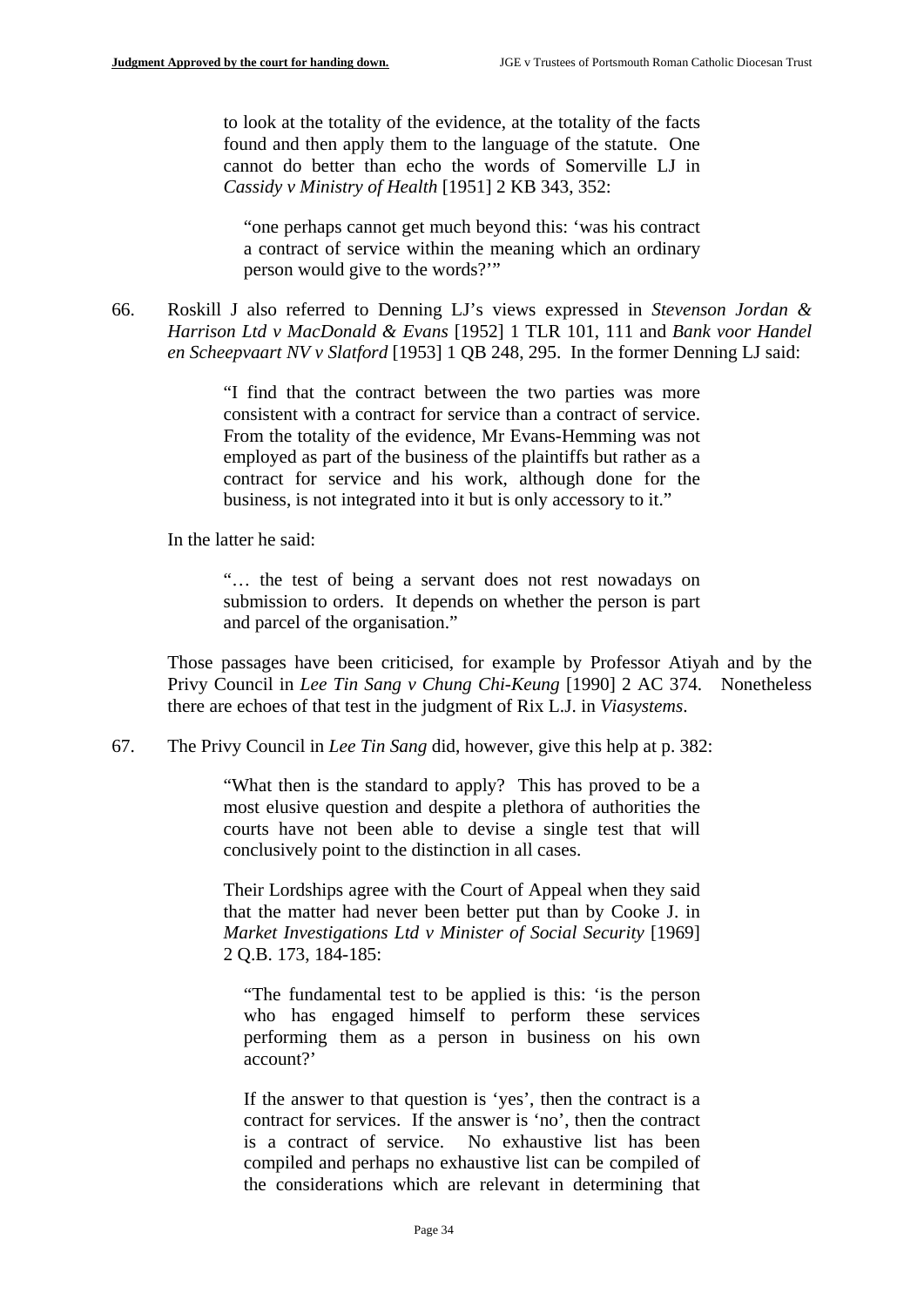question, nor can strict rules be laid down as to the relative weight which the various considerations should carry in particular cases. The most that can be said is that control will no doubt always have to be considered, although it can no longer be regarded as the sole determining factor; and that factors which may be of importance are such matters as whether the man performing the services provides his own equipment, whether he hires his own helpers, what degree of financial risk he takes, what degree of responsibility for investment and management he has, and whether and how far he has an opportunity of profiting from sound management in the performance of his task."

68. To much the same effect is an earlier Privy Council case, *Montreal v Montreal Locomotive Works Ltd* [1947] 1 DLR 161 where Lord Wright said:

> "In earlier cases a single test, such as the presence or absence of control, was often relied on to determine whether the case was one of master and servant, mostly in order to decide issues of tortious liability on the part of the master or superior. In the more complex conditions of modern industry, more complicated tests have to be applied. It has been suggested that a four-fold test would in some cases be more appropriate, a complex involving (1) control; (2) ownership of tools; (3) chance of profit; (4) risk of loss. Control is not always in itself conclusive."

He went on to say that

"it is in some cases possible to decide the issue by raising as the crucial question whose business is it, or in other words by asking whether the party is carrying on the business, in the sense of carrying it on for himself or on his own behalf and not merely for a superior."

- whether he can be said to be an independent contractor, for if he is, the law is clear. 69. There being no single test, what one has to do is marshal various tests which should cumulatively point either towards an employer/employee relationship or away from one. Adopting that approach confirms that which is accepted as the common ground, namely, that Father Baldwin is not a true employee. The test may yet be useful to see the employer is *not* vicariously liable for the torts of his independent contractor. I am satisfied that Father Baldwin is no more a true independent contractor than he is an employee. For a start, he has no contractual relationship with his bishop. He is hardly a person in business on his own account with a free hand to carry out the job, if it is a job, as and when he wishes.
- 70. Whilst it may be useful to carry out some sort of comparative exercise for the purpose of ascertaining how close the relationship of Father Baldwin and the bishop is to a relationship of employer/employee as opposed to that of employer/ independent contractor, my judgment is that one should concentrate on the extent to which, if at all, he is in a position akin to employment. The cases analysed in the immediately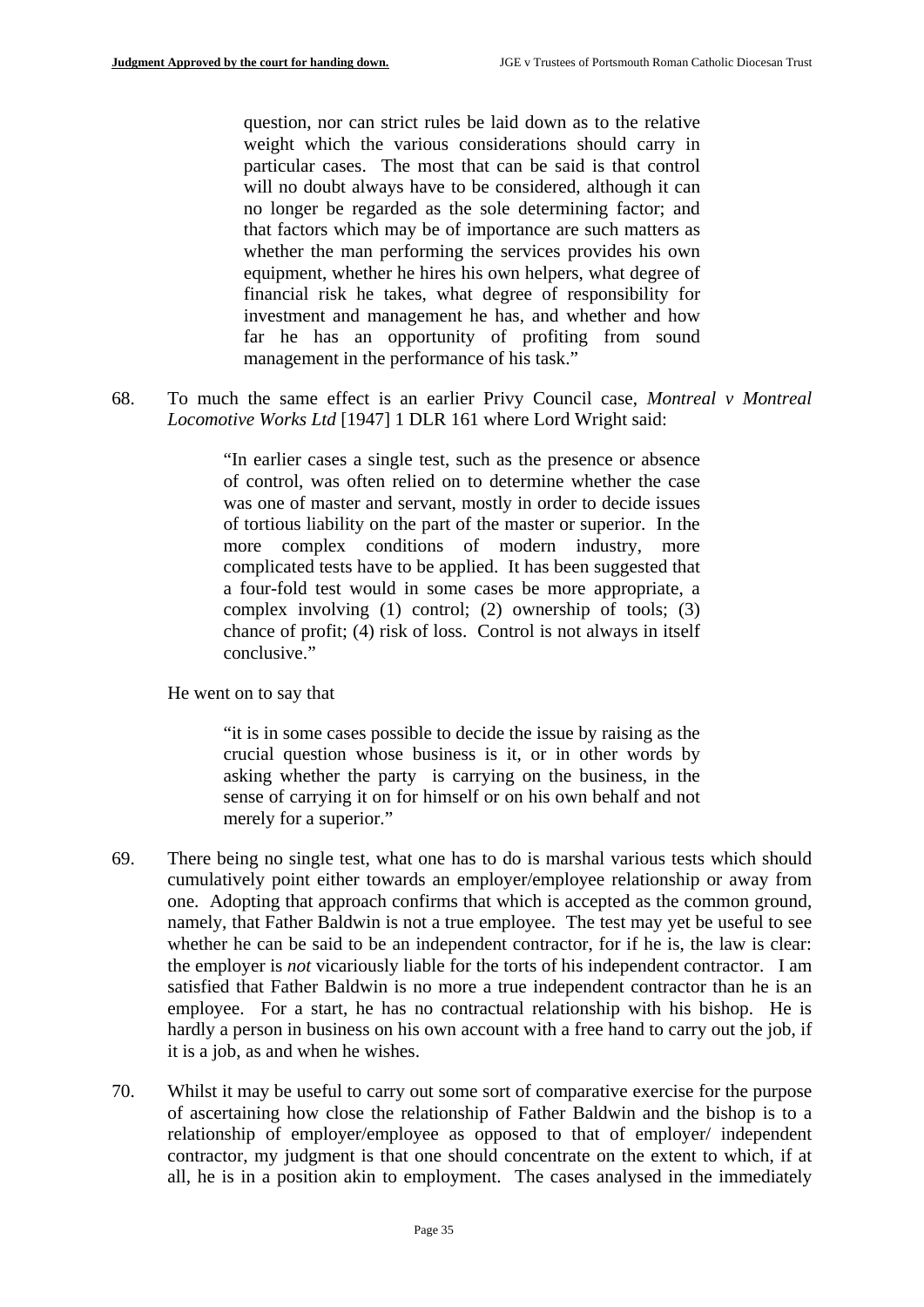preceding paragraphs should be noted with a view to abstracting from them, if it is possible, the essence of being an employee. To distil it to a single sentence I would say that an employee is one who is paid a wage or salary to work under some, if only slight, control of his employer in his employer's business for his employer's business. The independent contractor works in and for his own business at his risk of profit or loss.

71. Whilst it is useful as part of an overall exercise to use the traditional distinctions between employer and employee to see whether vicarious liability may fairly and properly be extended to this particular relationship, it is also necessary to include a consideration of the policy factors which enable a judgment to be made as to the justice - or injustice - of extending liability.

## *How to weld policy considerations into a useful test for vicarious liability*

72. I have found Professor Richard Kidner's article *Vicarious Liability: for whom should the 'employer' be liable?* (1995) 15 LS 47 to be most illuminating and helpful. He suggests that the following in some mix or other are appropriate signposts which may point to vicarious liability:

> matters as quality of work, performance, productivity etc? "(1) Control by the 'employer' of the 'employee'. Traditionally this has meant asking whether the employer can control not only what is done but also how it is done. This makes little sense and the variant of asking whether the employer has the legal *right* to control is merely circular. Rather this factor should look at the degree of managerial control which is exercised over the activity and this may depend on how far a person is integrated into the organisation of the enterprise. At the one end of the spectrum a contractor will merely be asked to achieve an end result, or more ambiguously the specification of that end result may be so detailed as to amount to detailed control over how that result is to be achieved. At the other end of the spectrum, it is the person who is actually controlled in every detail of how things are to be done. Another way to look at the control test is to examine the degree to which the 'employee' is accountable to the employer; in other words to what extent is he subject to the managerial procedures of the employer in relation to such

> (2) Control by the contractor of *himself*. This is not about Mr Newall who took no orders from anybody [the *Mersey Docks*  case] but is rather an element of the entrepreneur test and involves looking at how the contractor arranges his work, his use of assets, his payment etc.

> (3) The organisation test (in the first sense of how central the activity is to the enterprise): This involves the question, how far the activity is a central part of the employer's business from the point of view of the objectives of that business. This element flows from the need to establish who it is that is engaging in the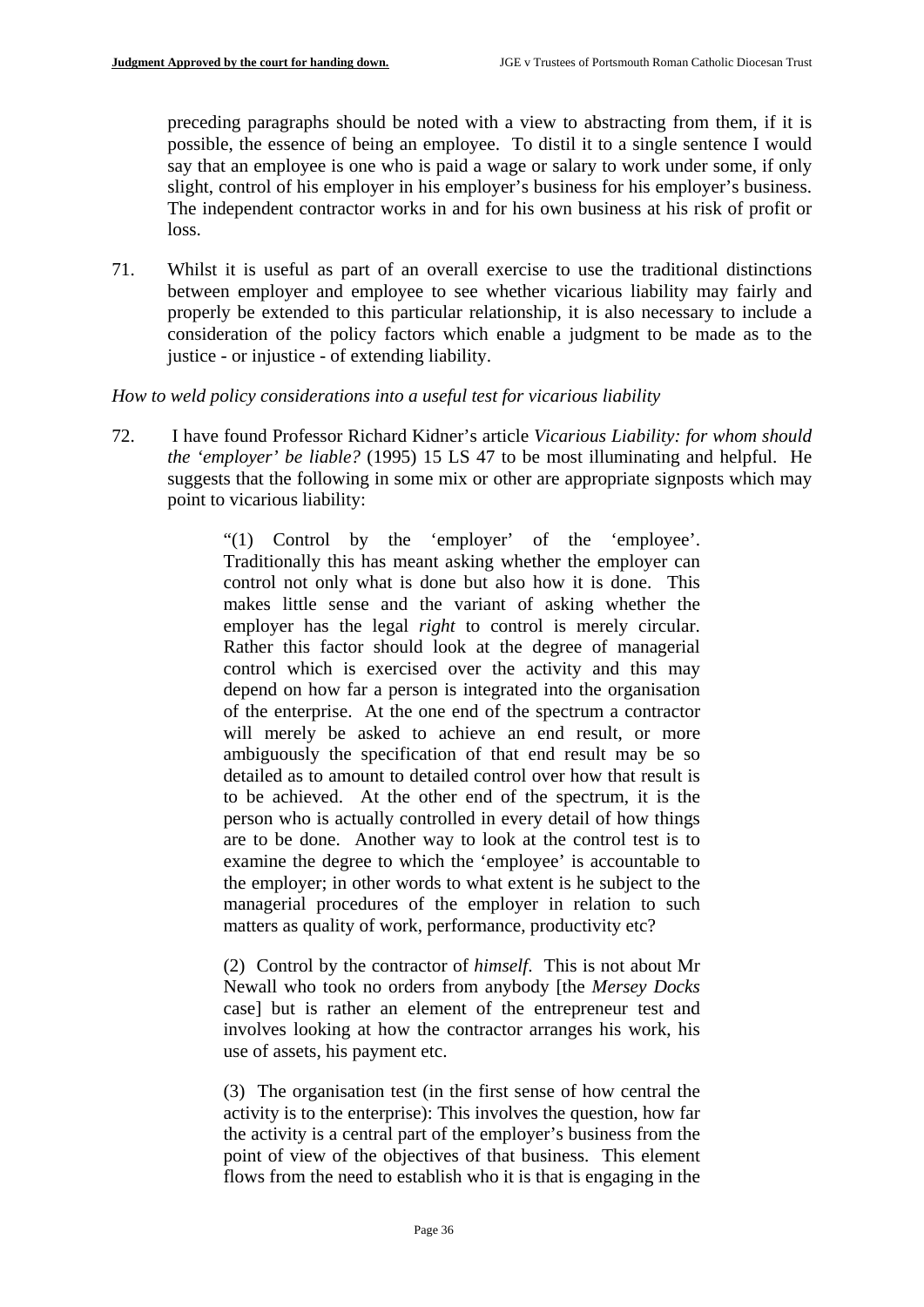activity and the more relevant the activity is to the fundamental objectives of the business the more appropriate it is to apply the risk to that business.

(4) The integration test (i.e. the organisation test in the second sense of whether the activity is integrated into the organisational structure of the enterprise). This also looks at the traditional test of whether the function is being provided for the business or by the business and is also a part of the entrepreneur test for it asks whether the activity is part of the enterprise's organisation or of some other organisation. A service may be absolutely essential to the business or wholly peripheral to it, but if it is being provided by what is in effect a separate business it would be appropriate to apply the risk to the enterprise. It is a factor of both who is engaging in the activity and also who stands to gain or lose from it.

(5) Is the person in business on his own account (the entrepreneur test)? This is not really a separate test as it is intimately involved in the other four, but it needs to be highlighted so that the burden of proof is right. For the purpose of vicarious liability a person should not be regarded as an independent contractor simply because according to the technical requirements of employment law he is not an employee. Rather it needs to be established that he is actually behaving as an entrepreneur and is taking the appropriate risks and has the possibility of resulting profits. Thus even if a person's activity is peripheral to the enterprise and even if he is not for managerial purposes regarded as part of the organisation, a person could still be regarded as an 'employee' if it is clear that in relation to that business he is not acting as an entrepreneur. Agency workers would be an example."

## *Conclusions*

- 73. I confess I have found this difficult to decide. I see the force of the arguments both ways. I can conclude that the time has come emphatically to announce that the law of vicarious liability has moved beyond the confines of a contract of service. The test I set myself is whether the relationship of the bishop and Father Baldwin is so close in character to one of employer/employee that it is just and fair to hold the employer vicariously liable.
- 74. Looking first at the control test, the priest is appointed to his office subject to the oversight of the bishop, and of any diocesan laws and regulations but in other respects, responsibility for running the parish rests with the parish priest. The priest exercises his ministry in co-operation and collaboration with his bishop rather than as one who is subject to the bishop's control as would be the case in an ordinary employment relationship. Nevertheless, as Dr Costigane said (see [9] above):

"There is no direct control in the sense of the bishop checking what a priest does every single day, but there is a level of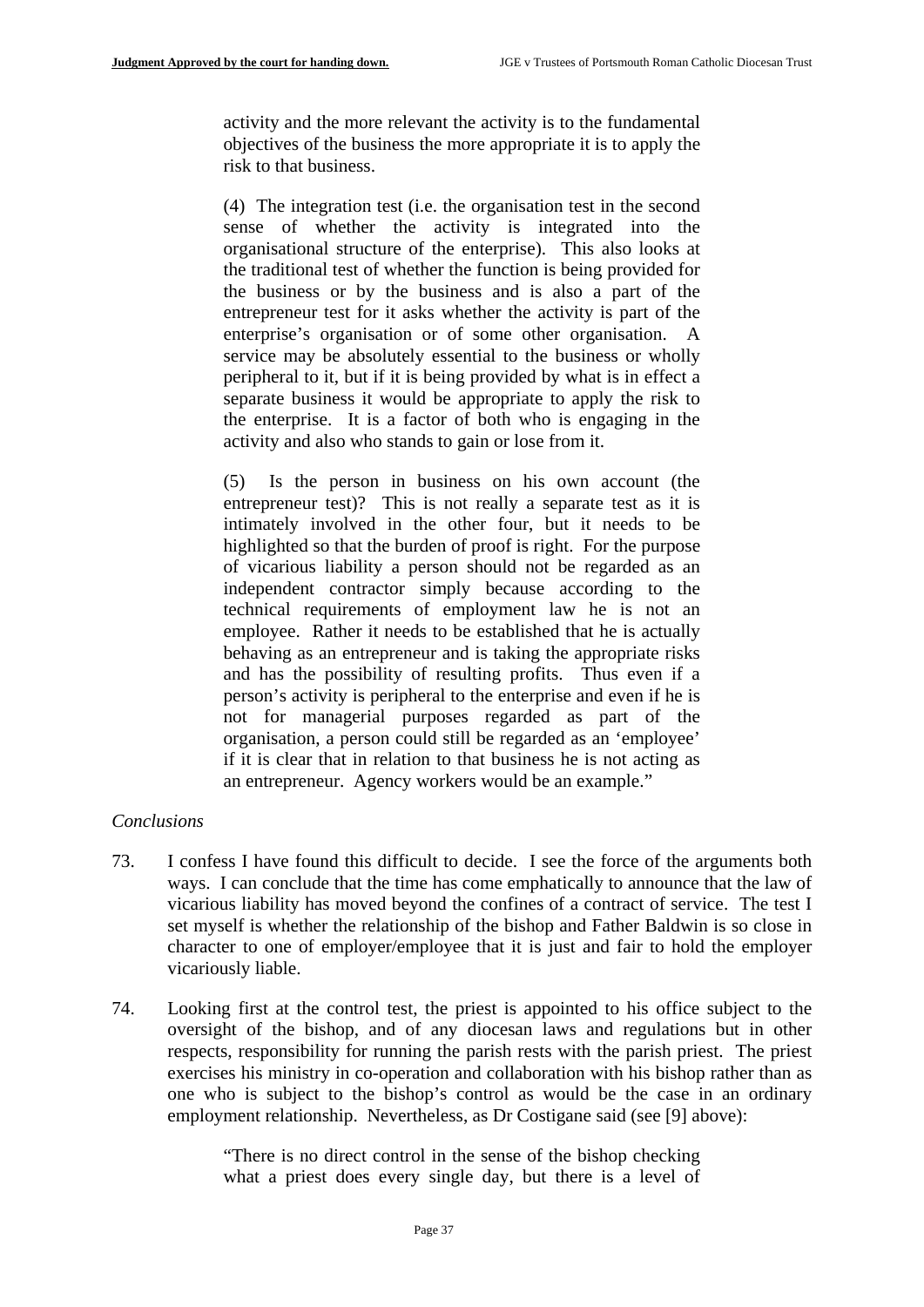control in the sense that if certain things don't happen then action could be taken …"

Moreover, as prescribed by the canon law, and as acknowledged by Monsignor Read, presbyters (priests) are bound by special obligation to show reverence *and obedience*  to their own ordinary, with the emphasis added by me. Monsignor Read said in his cross-examination (see [11] above):

"… he (the bishop) would not give detailed instructions as how they were to exercise the role of parish priest to them as individuals but rather issue norms through the *Ad Clerum* to the clergy as a whole, as particular policy or things of that kind. If it came to the bishop's attention that a priest was in breach of ecclesiastical law, he would have the right and duty to take action."

Abusing a little girl is a most gross breach of ecclesiastical law and if it came to the bishop's knowledge, he would be bound to dismiss the priest from his office as parish priest even if he could not deprive him of the sacrament of holy orders. Here May LJ's test in *Viasystems* quoted at [38] above comes into play. He asked:

"Who was entitled, and perhaps theoretically obliged, to give orders as to how the work should or should not be done?"

Although it might never have crossed his mind to contemplate the unthinkable, I do not doubt that Bishop Worlock *could* have told Father Baldwin, "Go out and care for the souls of your parishioners but on no account are you ever to sexually abuse any one of them".

75. Although the priest decides for himself how he runs his parish he operates within a pre-existing framework of rights and obligations set out in the Code of Canon Law as all such matters as duties, financial support and time away from the parish are left to the general provisions of Canon Law. Nevertheless he is ultimately subject to the sanctions and control of his bishop. The bishop does not control each and every facet of how the priest is to carry out his duties day by day for, as Monsignor Read explained in his written report,

> "His [the bishop's] role is not one of giving directions as to how that office is to be carried out. Those requirements are set out in the universal and particular canon law applying to the office concerned."

Nevertheless residual control still vests in the bishop. Ultimately there is little difference between the bishop's control over the priest and the health trust's control over the surgeon: neither is told how to do the job but both can be told how not to do it.

76. In my judgment the question of control should be viewed in a wider sense than merely enquiring whether the employer has the legal power to control how the employee carries out his work. It should be viewed more in terms of whether the employee is accountable to his superior for the way he does the work so as to enable the employer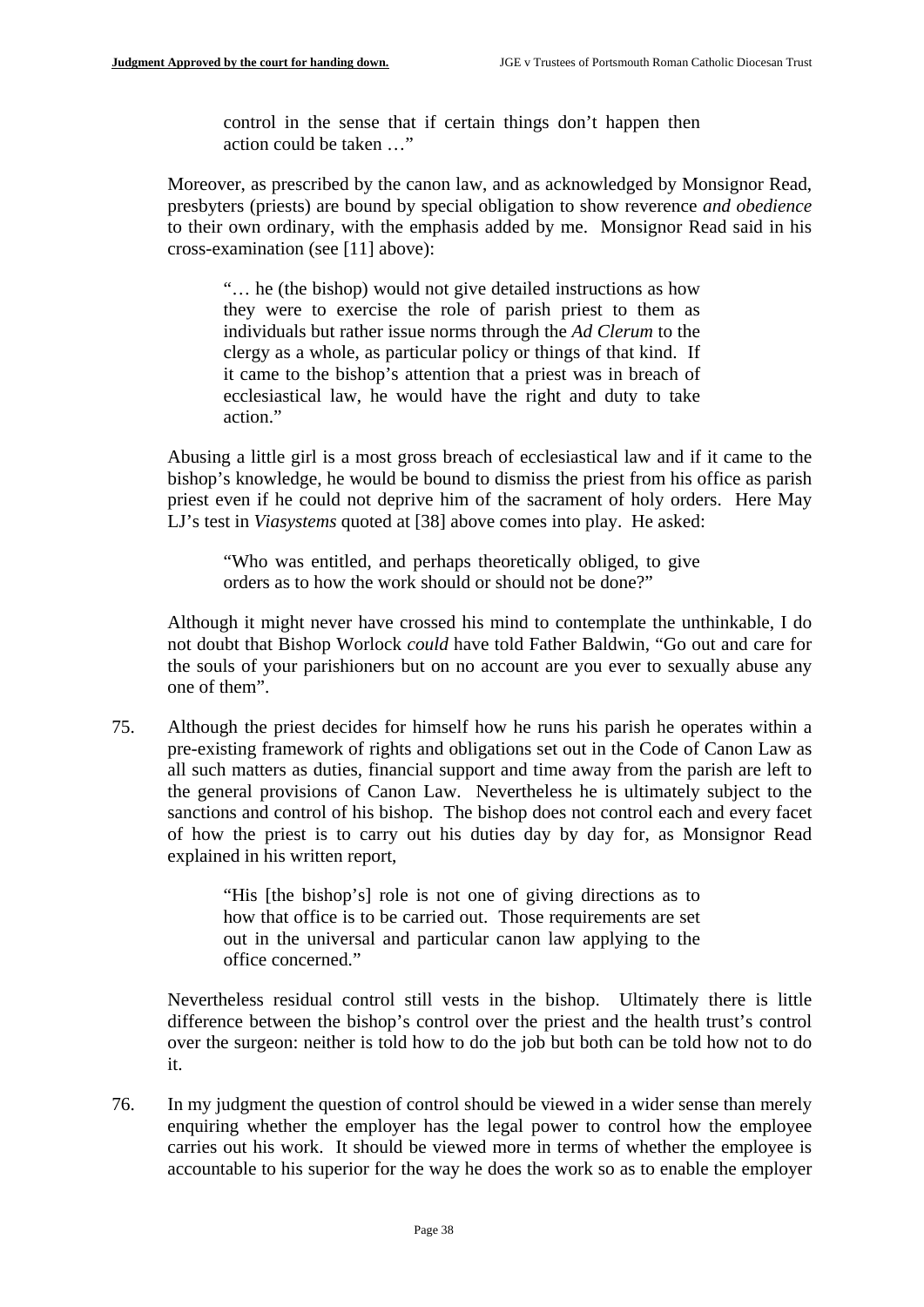to supervise and effect improvements in performance and eliminate risks of harm to others (the notions relied upon by McLachlin CJ in *Bazley* (see [47] above). In this sense the priest is accountable to his bishop.

77. As for the organisation test, the problem here is to identify the employer's  $-$  the bishop's – business. Or is it really the bishop's business? In reality it is not. The Roman Catholic Church may not be a legal persona but it does exist. It is highly organised. As Canon 369 of the current 1983 Code of Canon Law describes it, "

> "A diocese is a portion of the people of God, which is entrusted to a bishop to be nurtured by him, with the co-operation of the *presbyterium*, in such a way that, remaining close to its pastor and gathered by him through the Gospel and the Eucharist in the Holy Spirit, it constitutes a particular Church. In this Church, the one, holy, Catholic and Apostolic Church of Christ truly exists and functions."

Translating that into secular language, there is an organisation called the Roman Catholic Church with the Pope in the head office, with its "regional offices" with their appointed bishops and with "local branches", the parishes with their appointed priests. This looks like a business and operates like a business. Its objective is to spread the word of God. The priest has a central role in meeting that target. Ministering, as he does, to the souls of the faithful, can be seen to be the very life blood of the Church, vital to its existence. "The more relevant the activity is to the fundamental objectives of the business, the more appropriate it is to apply the risk to the business", says Kidner and I agree.

78. Next the integration test: the role of the parish priest is wholly integrated into the organisational structure of the Church's enterprise. He is, in Denning LJ's terms (see [66] above), part and parcel of the organisation, not only accessory to it. This picks up on the test applied by Rix LJ at [79] of *Viasystems* (see [39] above):

> "… what one is looking for is a situation where the employee in question, at any rate for relevant purposes, is so much a part of the work, business or organisation of both employers that it is just to make both employers answer for his negligence."

79. Finally the entrepreneur test: is the priest more like an independent contractor than an employee? Is he actually behaving as an entrepreneur, running his own little business, taking the appropriate risks and enjoying the resulting profits? True it is that the priest is not directly paid a salary but is dependent on what he can take from the collections given at Mass. As I understand it, any surplus forms part of the parish funds and is hardly his to put in his pocket. More recently a Decree on the Ministry and Life of Priests n.20 (December 1965), implemented in part through the Apostolic Letter *Ecclesiae Sanctae* of 6th August 1966 provided that:

> "They (the bishops) should also, either individually for their own diocese or better still by several acting in accord in common territory, see to it that rules are drawn up by which due provision is made for the decent support of those who hold or have held any office in the serving of God."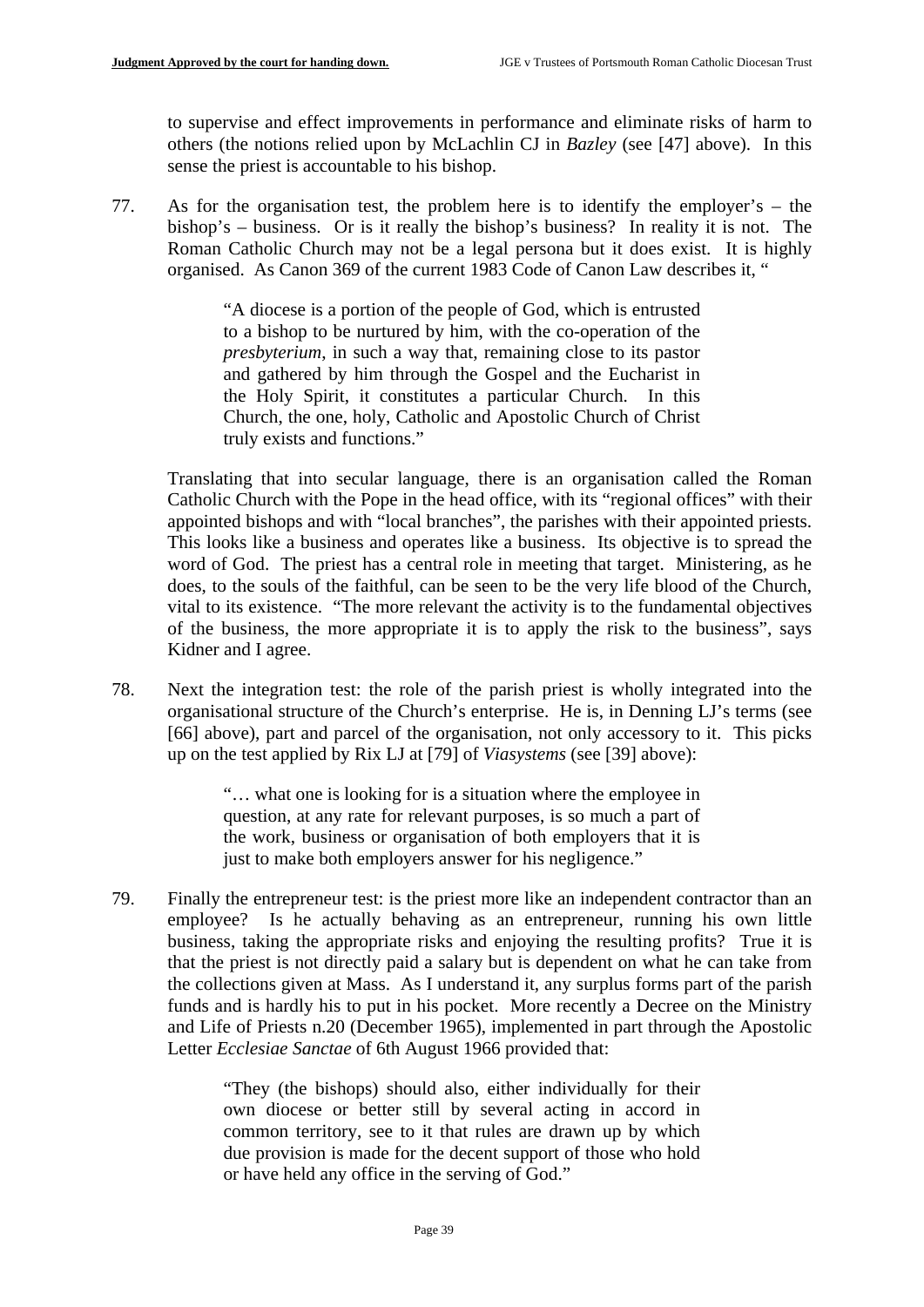That smacks a bit more like being paid a wage. But it certainly does not resonate with being an entrepreneur. The very fact that the priest is required by Canon Law to reside in the parochial house close to his church is rather like the employee making use of the employer's tools of trade.

- 80. At [70] above I distilled the essence of being an employee to be that he is paid a wage or salary to work under some, even if only slight, control of his employer in his employer's business for that business. Father Baldwin may not quite match every facet of being an employee but in my judgment he is very close to it indeed.
- 81. The result of each of the tests leads me to the conclusion that Father Baldwin is more like an employee than an independent contractor. He is in a relationship with his bishop which is close enough and so akin to employer/employee as to make it just and fair to impose vicarious liability. Justice and fairness is used here as a salutary check on the conclusion. It is not a stand alone test for a conclusion. It is just because it strikes a proper balance between the unfairness to the employer of imposing strict liability and the unfairness to the victim of leaving her without a full remedy for the harm caused by the employer's managing his business in a way which gave rise to that harm even when the risk of harm is not reasonably foreseeable.
- an ordinary person would give the words? I believe that the passenger on the fictional 82. Can I test the conclusion in two ways? The first is admittedly loose: applying, or rather adapting, some of Somerville LJ's test in *Cassidy v Ministry of Health* cited at [65] above, I ask was the relationship akin to employment within the meaning which Clapham omnibus would say of a parish priest that he is a servant of the parish and that the parish should be ultimately responsible for his actions. But that is, of course, an emotive, and therefore a not very reliable test.
- 83. Let me then remove the emotion, which certainly pervades this case where one is outraged by the thought, if it be true, that a parish priest would defile a young girl on the day of her first communion. Change the facts completely. Let us assume the priest receives an urgent call to minister the last rites to a faithful member of his parish close to death. Canon 468 requires this of him:

"With sedulous care and an outpouring of love, the parish priest must help the sick in his own parish, indeed above all those close to death, solicitously supporting them with the Sacraments and commending their souls to God."

To perform this sacred duty he jumps on his battered old bicycle and pedals furiously down the hill to attend his ailing parishioner. Alas he does so negligently, fails to observe another of his flock on a controlled pedestrian crossing. She is knocked down and suffers injury. The priest was clearly in the course of doing what he was appointed to do. There is no problem about applying stage 2 of the test. But he has taken a vow of poverty. He is not himself insured. But the parish is. Are we really having to conclude that his bishop and/or the diocesan trust are not vicariously liable because he is not employed or in a relationship akin to employment? Are we to say he is simply an office holder personally responsible for the manner in which he conducts his office. I think not.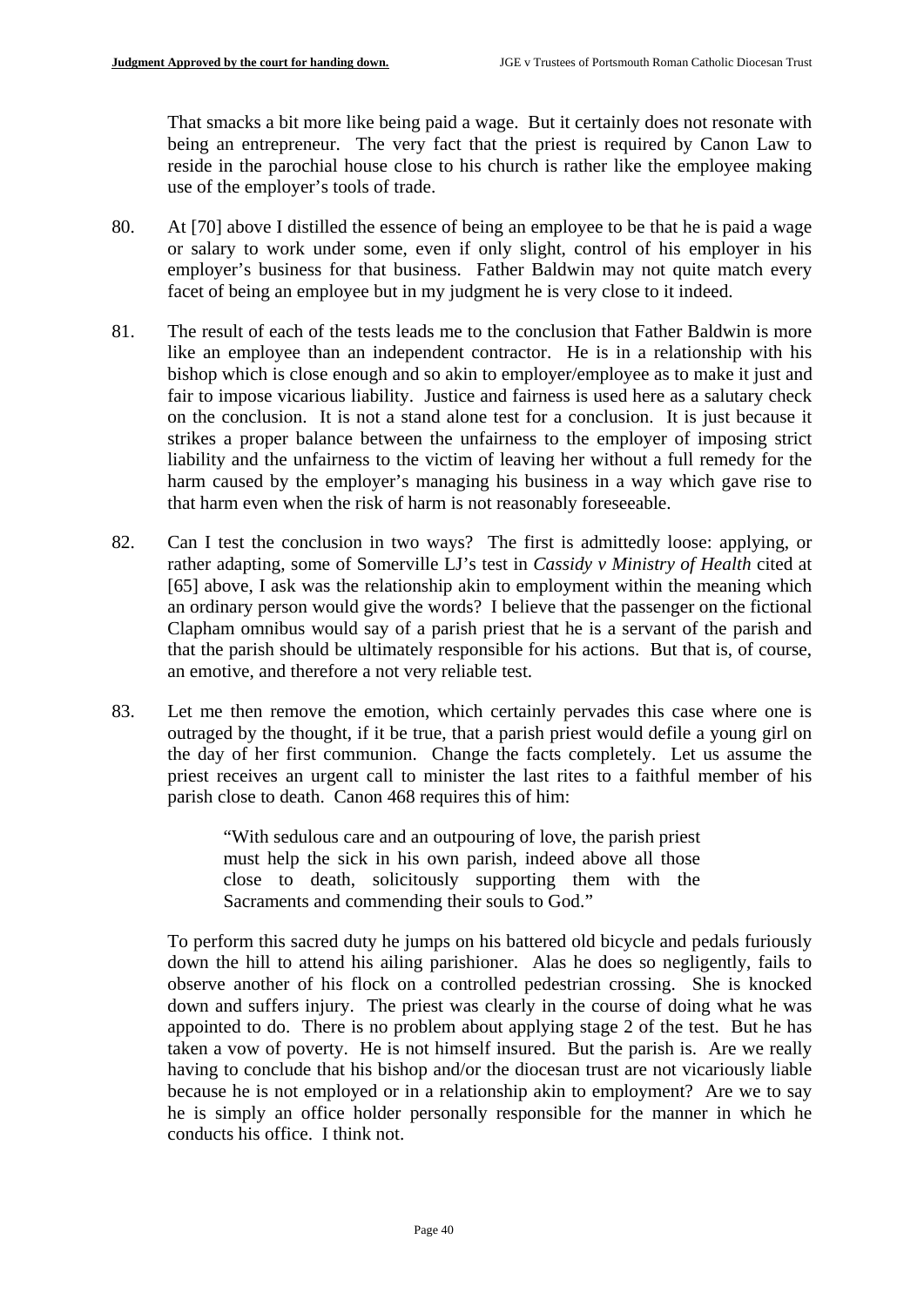84. Consequently, whilst acknowledging the strength of the arguments to the contrary, I would dismiss this appeal.

#### **Lord Justice Tomlinson:**

- 85. In *The Institute of the Brothers of the Christian Schools* case, 2010 EWCA Civ 1106, Hughes LJ with whose judgment I agreed laid emphasis upon the fact sensitive nature of the two stage enquiry which it is necessary to undertake when examining whether A is vicariously responsible for the acts of B and concluded, at paragraph 37 that "It is a judgment upon the synthesis of the two [stages] which is required". In the light thereof and having regard to the notorious difficulty of this area of the law I do not view with equanimity the invitation to the court to resolve the preliminary issue which was here directed to be tried. It is not a field which lends itself to preliminary issues, still less to a preliminary issue which represents only one half of two interdependent enquiries.
- 86. Accordingly I make no apology for declining to answer the broad question which Miss Gumbel QC submitted arises for decision and which, she says, was intended to be raised. That issue is, she suggested, "Can a Roman Catholic Bishop ever be held liable for the actions of a priest in his diocese," because, if not, that is a complete answer to the claim. Miss Gumbel asked the court not to answer this question in the negative because so to do would, she suggested, put the Roman Catholic Church in a position of immunity. If that were the question, I would certainly not answer it in the negative, since the answer would depend upon what precisely the priest had done and what he had been authorised to do. If the preliminary issue indeed raises this question, then in my view it admits of only one answer.
- 87. The question posed by the preliminary issue is in fact much more tightly drawn. It refers to the Second Defendant, which for present purposes we are invited to regard as a reference to Bishop Derek Worlock, who was Bishop of the Roman Catholic Diocese of Portsmouth during the period May 1970 – May 1972 when the alleged acts of abuse took place. Furthermore the preliminary issue refers to the alleged torts of Father Baldwin, which means the matters set out in the Particulars of Claim. Those Particulars assert that Father Baldwin was at the relevant time "the Parish Priest" at the Sacred Heart Church Waterlooville. There is an issue about this. The Defendants assert that Father Baldwin was at the relevant time working in the diocese as Vocations Director and was moreover based and working at the other end of what is a large diocese. For the purposes of this appeal and of resolving the preliminary issue, I will assume that the pleaded allegation is correct. I will also assume, because I think it is an assumption which enables the case for the Claimant to be put at its highest, that Bishop Worlock appointed Father Baldwin to the office of Parish Priest at the Sacred Heart Church. That said, (a) it is not alleged that Bishop Worlock, or indeed any other bishop, was in any way at fault in selecting Father Baldwin for this office and (b) in such circumstances I am unsure that the vicarious responsibility of a Diocesan Bishop for the acts of a priest operating in the diocese should be dependent upon the accident of whether he had in fact appointed him.
- 88. It is not alleged that the Bishop entrusted to Father Baldwin any specific duty in relation to the conduct of The Firs Children's Home at which the Claimant was resident whilst a young girl of seven and eight years old. The home was operated and/or managed by an order of nuns. There is no presently pleaded allegation as to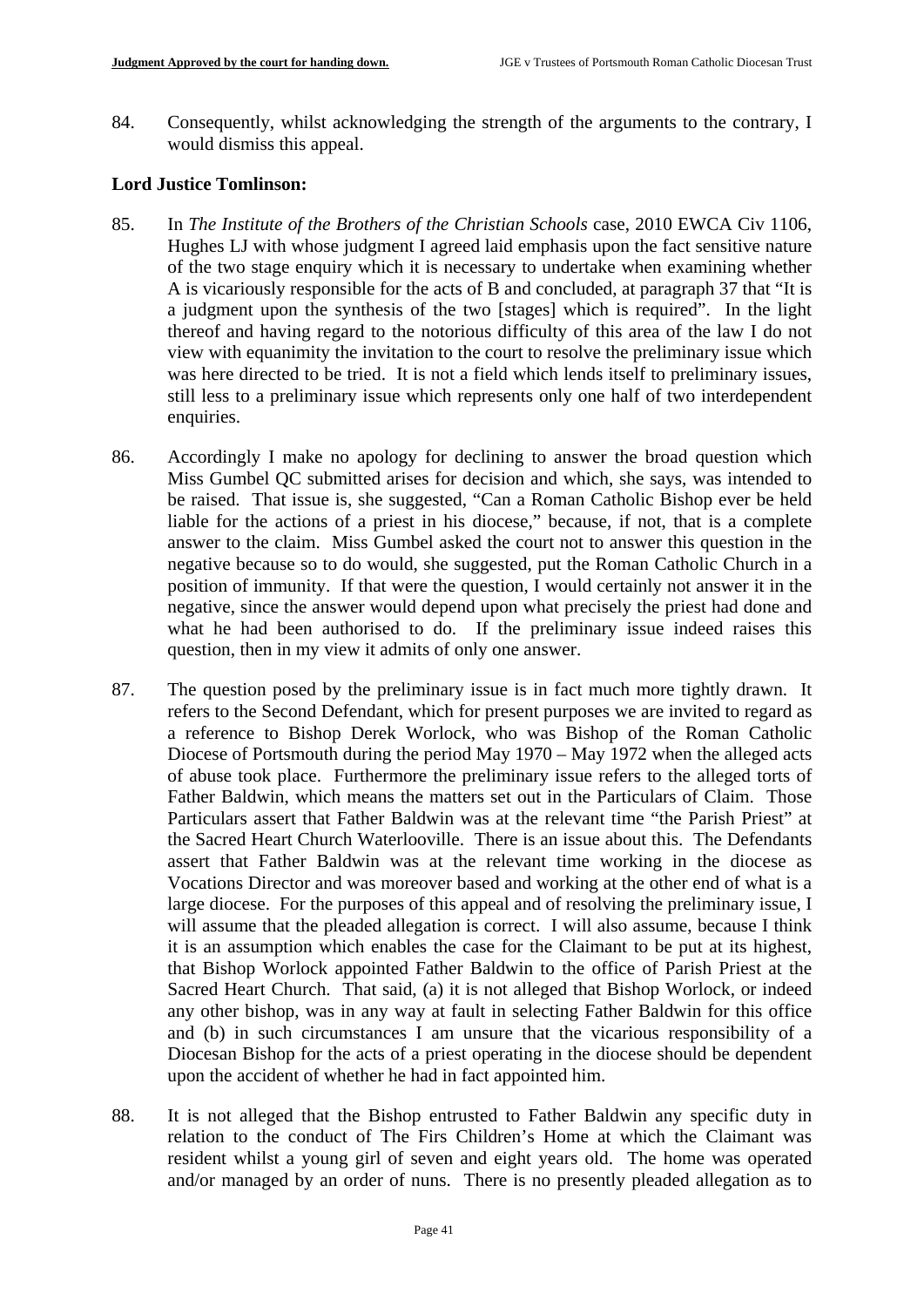any duty of responsibility, of whatever nature, resting upon the Bishop for the activities of the nuns of the order.

- 89. The allegation is that Father Baldwin was regularly invited or permitted, sc. by the nuns, to visit the home and that he did so "in the course of his duties as a priest for [the Bishop]". I do not read this as involving an allegation that Father Baldwin was given any specific responsibility in relation to the home, rather as an allegation that visiting the home fell within the scope of what ordinarily a parish priest could be expected to do should there be a residential home of this sort run by nuns within his parish. In my view it would be far easier for the Claimant to establish the vicarious liability of the Bishop if it were the case that the Bishop had entrusted Father Baldwin with a responsibility for overseeing the conduct of the home or overseeing the nuns in their conduct of the home.
- 90. It is also alleged that whilst a resident at the home the Claimant was a parishioner of the Sacred Heart Church. I assume that this means that the Claimant was (and is) a member of the Roman Catholic Church. This is potentially a point of some significance – cf the observations of Lord Neuberger MR and of Longmore LJ in *Maga v Archbishop of Birmingham* 2010 1 WLR 1441 at paragraphs 44 and 79 respectively.
- 91. Finally, it is said that by reason of Father Baldwin visiting the home in the course of his duties as a priest for the Bishop, combined with the circumstance that the Claimant was at the relevant time a parishioner of the Sacred Heart Church, the Bishop owed to the claimant a duty of care.
- 92. If the principled approach to the establishment of vicarious liability adopted by Lord Hobhouse in *Lister's* case, 2002 1 AC 215, is the touchstone, the Claimant cannot I think succeed without establishing that the Bishop indeed owed a duty of care such as that alleged, albeit that there would need to be some particularity as to the precise ambit of that duty. I am very reluctant to hold on the basis of the material before us that the Bishop did owe such a duty, by which I mean of course a duty recognised and enforceable by the common law, not what Longmore LJ at paragraph 91 of his judgment in *Maga* described as "a duty of imperfect obligation". If the Bishop had or had assumed some responsibility for the conduct of the home the position might well of course be very different. But I regard as extravagant the notion that a Roman Catholic Bishop owes without more to every member of the Roman Catholic Church resident within his diocese an enforceable duty of care and what is more a duty of undefined ambit. On the basis of the pleaded allegations, I am not sure that the Claimant can for these purposes claim to be in any different position from that of every other member of the Roman Catholic Church within the diocese, whether resident at the home or not.
- 93. The question which we are asked to resolve focuses upon what Hughes LJ at paragraph 37 of his judgment in *The Institute of Christian Brothers* case described as the relationship between D1 and D2, i.e. that between the tortfeasor and the person, whom I will for convenience call the principal, sought to be made vicariously liable for the tort. In *Maga* the relationship between the Roman Catholic Diocesan Bishop and a priest working within the diocese, albeit not the "Parish Priest", was accepted for the purposes of the argument in that case to be one of employment.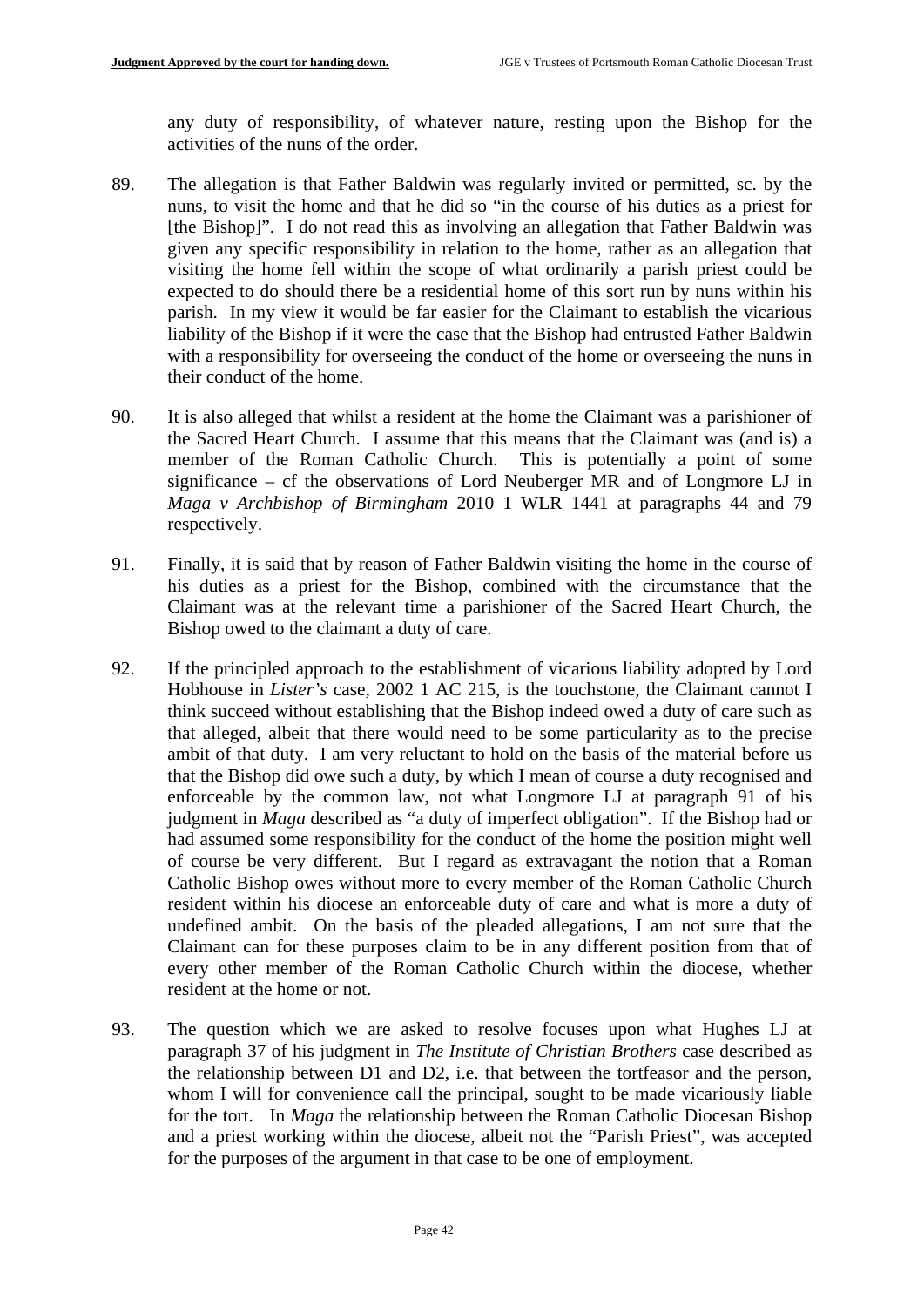- 94. In circumstances where the relationship between D1 and D2 is not one of employment, or perhaps akin to it, the only common thread which I can discern running through the authorities is that in order to be capable of giving rise to vicarious liability the relationship must at the very least be something which can loosely be described as agency. Thus in *John Doe v Bennett* 2004 ISCR 436, a decision of the Supreme Court of Canada upon which the judge placed heavy reliance, McLachlin CJ at paragraph 27 of her judgment described the relationship between bishop and priest there established upon the evidence both as "akin to an employment relationship" and, because of the extensive control which the bishop was there found to exercise over the priest, as giving rise to a reasonable perception that the priest was "an agent of the diocesan enterprise".
- 95. I am not sure that McLachlin CJ defined what she meant by the "diocesan enterprise", but I think that she was referring to the whole gamut of the activities of the church within the relevant community. At paragraph 11 of her judgment and in a different context she described the position thus:-

"On a secular level, the Church interacts with members of the diocesan community in a host of ways. It carries on a variety of religious, educational and social activities. It makes contracts with employees. It transports parishioners. It sponsors charitable events. It purchases and sells goods and property."

96. The remote Canadian parishes in which the abusive priest in question worked were most unusual in nature. McLachlin CJ described them in this way at paragraph 30 of her judgment:-

> "The parishes in which Bennett worked were geographically isolates, impacting on the opportunities for, and extent and frequency of, the sexual assaults and contributing to their remaining unchecked for many years. The communities were entirely Roman Catholic and the devoutly religious inhabitants placed the Church at the centre of their daily lives. There were few other authority figures; the communities lacked municipal government, diverse business activities, secular organisations, police, courts or any other form of community leadership, leaving that role entirely to the parish priest. The only schools were denominational, and as such were influenced by the priest, who served as the only local representative of the distant school board."

It was in this context that McLachlin CJ described the Bishop as having conferred upon Bennett an "enormous degree of power relative to his victims". She went on to remark that that power imbalance was intensified in St George's Diocese due to the factors which I have just set out.

97. Nonetheless, I do not think that the court in *Doe v Bennett* observed a consistent distinction between the power conferred upon the priest by virtue of his appointment as the employee or quasi-employee or agent of the Bishop and the power which was conferred upon him solely by virtue of his status or standing as an ordained priest.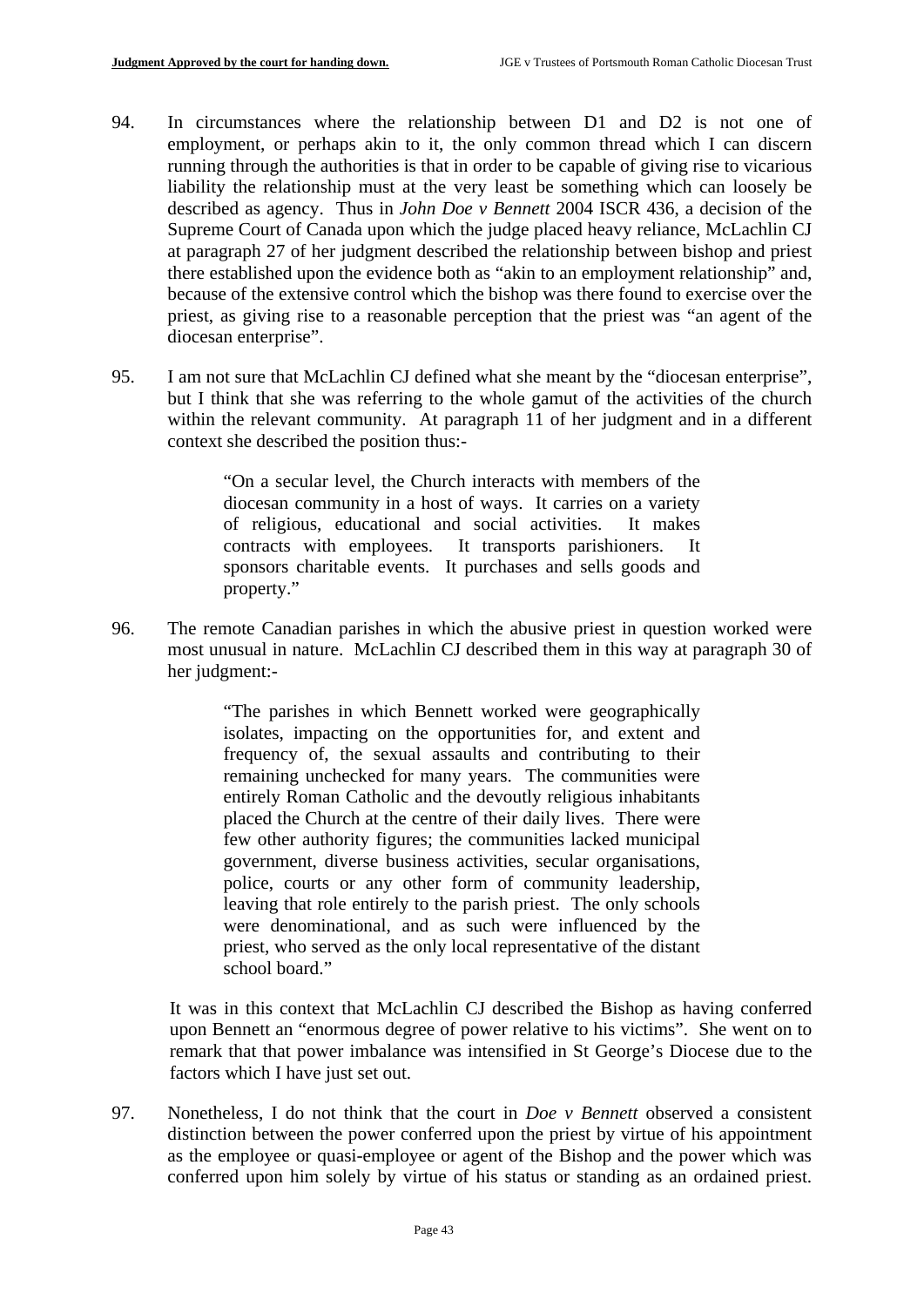Thus at paragraph 29 the court said that "Bennett's wrongful acts were strongly related to the psychological intimacy inherent in his role as priest". McLachlin CJ went on to point out that "the church encourages psychological intimacy between the priest and the members of the parish". That may be so, but I consider that it is open to question whether the psychological intimacy should be attributed to status as ordained priest rather than to appointment as parish priest. Perhaps in the case under consideration the distinction was of no importance having regard to the special features of the remote parishes. Thus at paragraphs 31 and 32 McLachlin CJ concluded as follows:-

"31. Bennett had enormous stature because of his position as parish priest, both to the boys and to their parents. The plaintiffs perceived him as a "god" – quite logically given his centrality in the community and the disparity in lifestyles between himself and his parishioners. As the school principal, Kerry Dwyer, testified, "It was like having a celebrity in the community that you had to treat properly . . . [T]here were incidents where I found people believed that the priest could turn you into a goat." Or, as one victim stated, when he asked his father if he should sleep over at Bennett's house as Bennett had requested, "my dad said of course, he's the priest". While Bennett had a particularly forceful personality, the root of his power over his victims lay in his role as a priest, conferred by the bishop. The trial judge summed it up eloquently, at para. 28: "The awe in which Father Bennett was held by the community at large contributed to his ability to control his victims and thus to satisfy a prodigious appetite for constant sexual gratification."

32. In summary, the evidence overwhelmingly satisfied the tests affirmed in *Bazley, Jacobi and K.L.B.* The relationship between the diocesan enterprise and Bennett was sufficiently close. The enterprise substantially enhanced the risk which led to the wrongs the plaintiff-respondents suffered. It provided Bennett with great power in relation to vulnerable victims and with the opportunity to abuse that power. A strong and direct connection is established between the conduct of the enterprise and the wrongs done to the plaintiff-respondents. The majority of the Court of Appeal erred in failing to apply the right test. Had it performed the appropriate analysis, it would have found the Roman Catholic Episcopal Corporation of St George's vicariously liable for Father Bennett's assaults on the plaintiffrespondents."

98. In an earlier passage of her judgment, paragraph 20, McLachlin CJ had observed that "vicarious liability is based on the rationale that the person who puts a risky enterprise into the community may fairly be held responsible when those risks emerge and cause loss or injury to members of the public". The Roman Catholic Church has in our case been at pains to disavow the notion that the very appointment of a priest materially increases the risk of sexual assault, a notion which no doubt owes its currency to the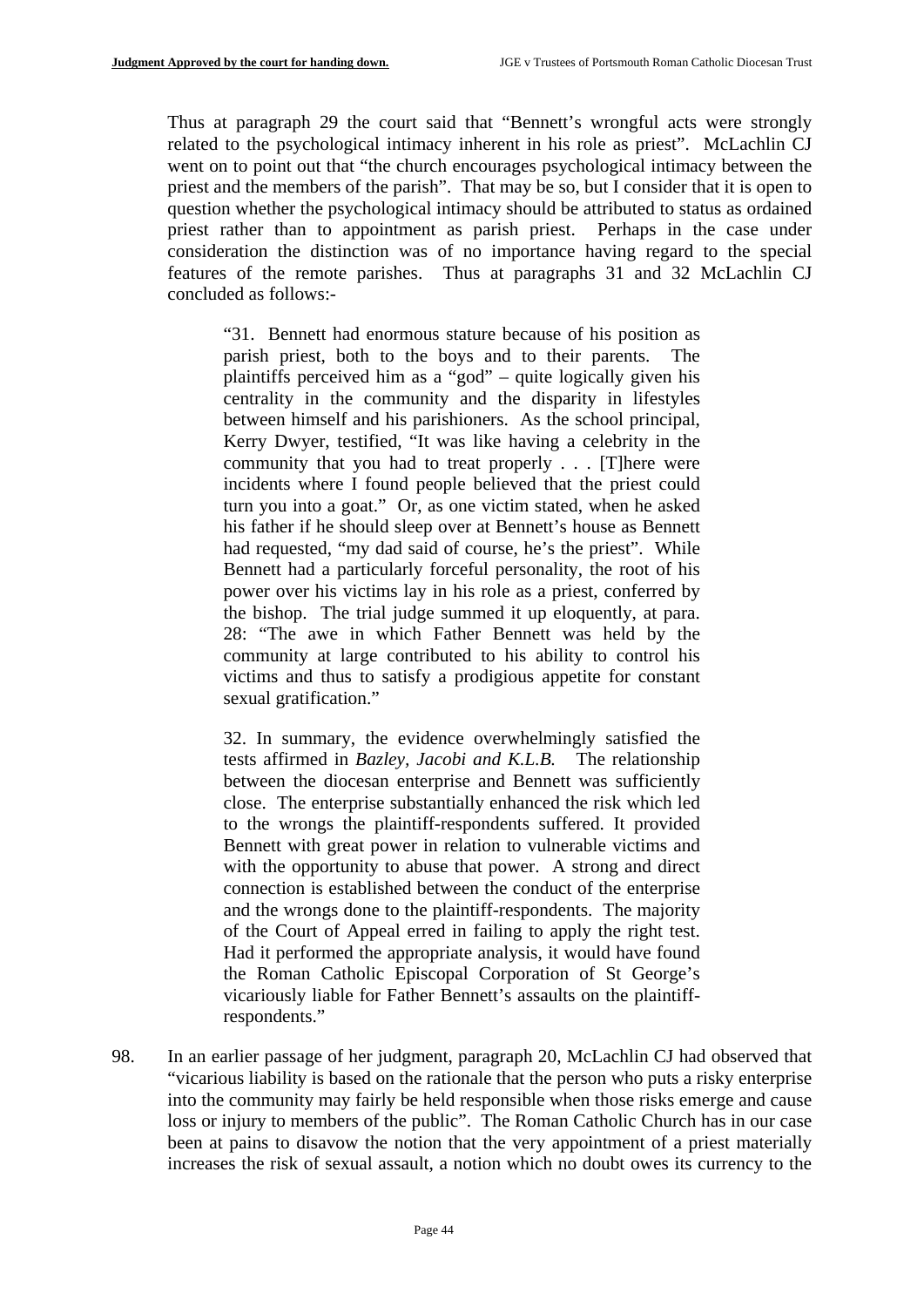adverse publicity which has surrounded the Catholic Church in relation to sexual abuse in recent times. Lord Faulks QC submitted and I agree that it is a substantial and unjustified leap in reasoning "to associate the priesthood ipso facto with sexual abuse". There are however echoes of this approach in the judge's judgment. At paragraph 35 he referred to the "immense power" handed to the priest by the Second Defendants, by which is to be understood the Bishop, and went on to conclude at paragraph 38 that "It was their [his] empowerment of the priest which materially increased the risk of sexual assault." He concluded at paragraph 39 that by appointing Father Baldwin as a priest, and thus clothing him with all the powers involved, the Defendants [the Bishop] created a risk of harm to others, viz the risk that he could abuse or misuse those powers for his own purposes or otherwise.

99. In the *Lister* case Lord Millett said at paragraph 83:-

"Experience shows that in the case of boarding schools, prisons, nursing homes, old peoples' homes, geriatric wards and other residential homes for the young or vulnerable, there is an inherent risk that indecent assaults on the residents will be committed by those placed in authority over them, particularly if they are in close proximity to them and occupying a position of trust."

- 100. It is considerations such as these which inform my view, expressed above, that the Claimant's task in attaching liability to the Bishop would be much easier had the Bishop entrusted to Father Baldwin some responsibility in respect of the residential home. It may be that evidence will establish either that he did or that he should be regarded as having done so, but I do not understand that to be something which the Claimant is currently offering to prove at trial. We can determine this preliminary issue only on the basis of the pleaded allegation. I consider that Lord Faulks is correct when he submits that the judge has not attempted to explain why the very appointment of a priest to the office of parish priest materially increases the risk of sexual assault.
- 101. In *Viasystems Ltd v Thermal Transfer* 2006 QB 510 Rix LJ at paragraph 55 offered the following analysis:-

"55. The concept of vicarious liability does not depend on the employer's fault but on his role. Liability is imposed by a policy of the law upon an employer, even though he is not personally at fault, on the basis, generally speaking, that those who set in motion and profit from the activities of their employees should compensate those who are injured by such activities even when performed negligently. Liability is extended to the employer on the practical assumption that, inter alia because he can spread the risk through pricing and insurance, he is better organised and able to bear that risk than the employee, even if the latter himself of course remains responsible; and at the same time the employer is encouraged to control that risk. For these purposes, issues have naturally arisen as to when the relationship of employer and employee, as distinct from that of employer and independent contractor,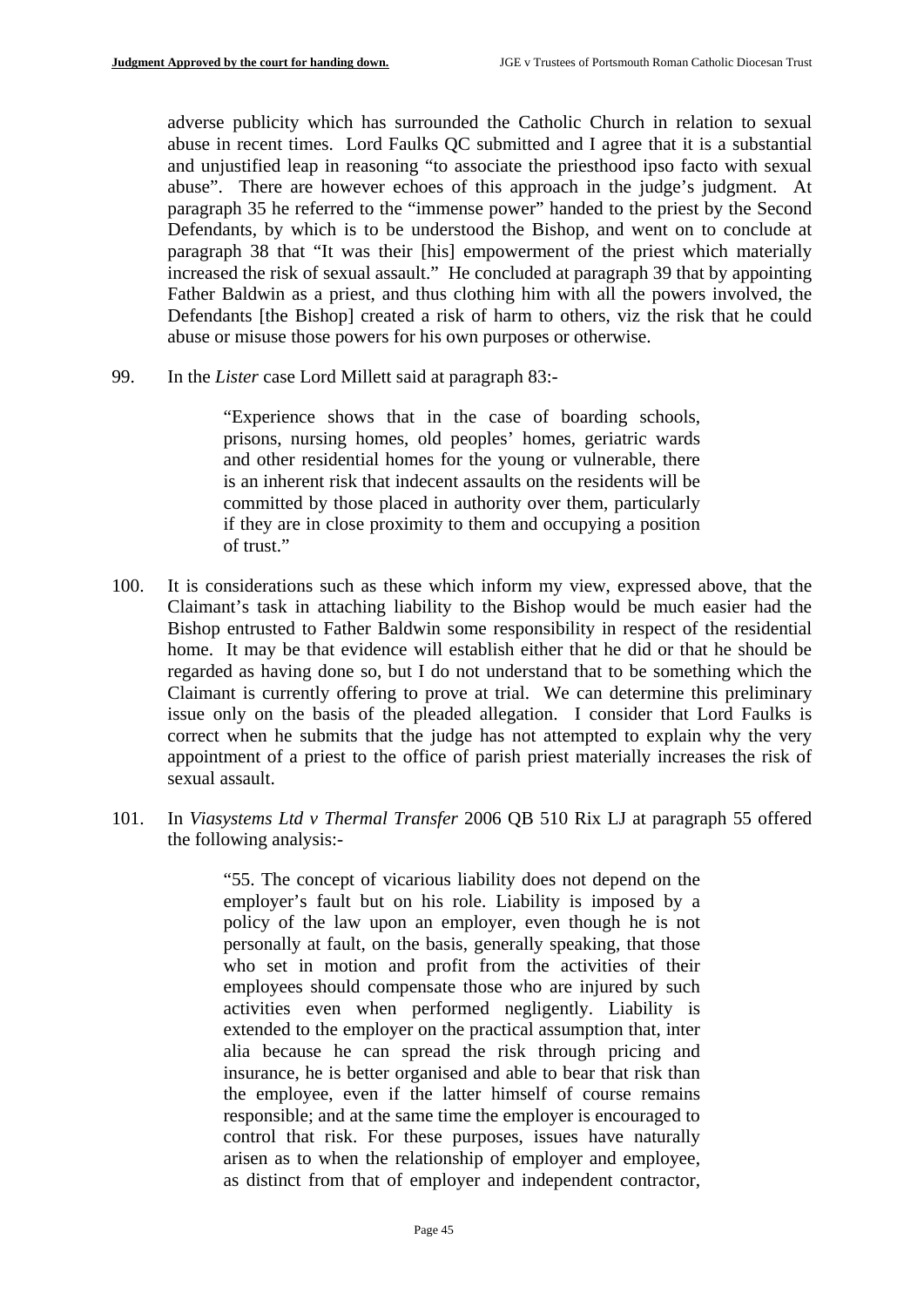exists; or as to the doctrine of the course of employment, which seeks to set the scope and limits of the employer's liability. Over the years, the tests which have been adopted to answer these issues have developed in a way which has gradually given precedence to function over form."

Returning to the theme at paragraph 79 Rix LJ said this:-

"What has to be recalled is that the vicarious liability in question is one which involves no fault on the part of the employer. It is a doctrine designed for the sake of the claimant imposing a liability incurred without fault because the employer is treated by the law as picking up the burden of an organisational or business relationship which he has undertaken for his own benefit."

102. These passages contain what I respectfully regard as a useful synthesis of the learning on the topic. It resonates with the speech of Lord Millett in the *Lister* case where at paragraph 65 he collected together some of the academic commentary:-

> "65. Vicarious liability is a species of strict liability. It is not premised on any culpable act or omission on the part of the employer; an employer who is not personally at fault is made legally answerable for the fault of his employee. It is best understood as a loss-distribution device: (see Cane's edition of *Atiyah's Accidents, Compensation and the Law* 6th ed (1999), p 85 and the articles cited by Atiyah in his monograph on *Vicarious Liability in the Law of Torts,* at p 24. The theoretical underpinning of the doctrine is unclear. Glanville Williams wrote ("Vicarious Liability and the Master's of Indemnity" (1957) 20 MLR 220, 231):

> "Vicarious liability is the creation of many judges who have had different ideas of its justification or social policy, or no idea at all. Some judges may have extended the rule more widely or confined it more narrowly than its true rationale would allow; yet the rationale, if we can discover it, will remain valid so far as it extends".

> Fleming observed (*The Law of Torts,* 9th ed (1998), p 410) that the doctrine cannot parade as a deduction from legalistic premises. He indicated that it should be frankly recognised as having its basis in a combination of policy considerations, and continued:

> "Most important of these is the belief that a person who employs others to advance his own economic interest should in fairness be placed under a corresponding liability for losses incurred in the course of the enterprise . . ."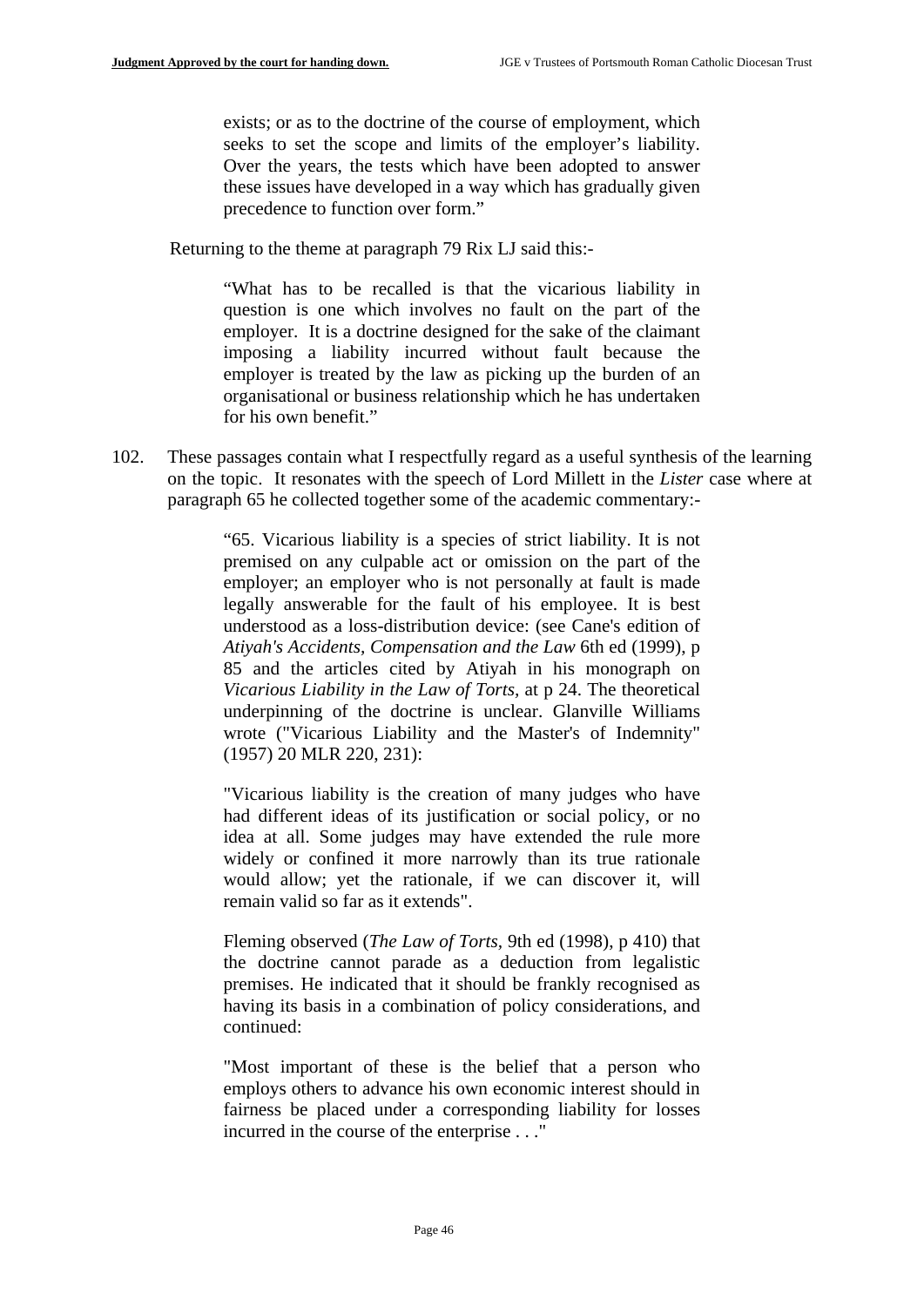Atiyah, *Vicarious Liability in the Law of Torts* wrote to the same effect. He suggested, at p 171:

"The master ought to be liable for all those torts which can fairly be regarded as reasonably incidental risks to the type of business he carries on".

These passages are not to be read as confining the doctrine o cases where the employer is carrying on business for profit. They are based on the more general idea that a person who employs another for his own ends inevitably creates a risk that the employee will commit a legal wrong. If the employer's objectives cannot be achieved without a serious risk of the employee committing the kind of wrong which he has in fact committed, the employer ought to be liable. The fact that his employment gave the employee the opportunity to commit the wrong is not enough to make the employer liable. He is liable only if the risk is one which experience shows is inherent in the nature of the business."

- 103. Central to the resolution of the issue in this case is, I think, the question whether the concept described by Lord Millett and by Rix LJ can be transposed into the context of the priest doing the work of the church, and whether the Bishop is for this purpose simply to be identified with the church.
- 104. The judge regarded Father Baldwin as having been appointed to do the work of the church "for the benefit of the church" – paragraph 35. He regarded Father Baldwin as "appointed and authorised by them (i.e. the church) to act on their behalf" – paragraph 36. Adapting the principles distilled from *Viasystems* and *Bazley v Curry* [1999] 174 DLR (4) 45, another decision of the Supreme Court of Canada, he regarded the activities of Father Baldwin as "set in motion by [the church] in pursuance of a relationship into which [the church] had entered for [its] own benefit".
- 105. I find this reasoning contrived and unconvincing. I do not consider that the concepts of enterprise and benefit can easily be transposed into this context. If Father Baldwin can properly be regarded as undertaking his ministry for the benefit of anyone I should have thought that it was for the benefit of the souls in his parish. I do not think that it is sensible to describe either the church or the Bishop as having derived a benefit from the activities of its or his priests within the diocese. Miss Gumbel submitted that in this context benefit need not mean financial benefit. That may be so, although as Lord Faulks pointed out (as did Hughes LJ in paragraph 57 of his judgment in *The Institute of Christian Brothers* case) a commonality of interest does not necessarily reflect a benefit any more than it gives rise to an "enterprise" which the priest can properly be regarded as carrying out for and on behalf of the Bishop.
- 106. The judge's findings at paragraph 29 of his judgment as to the lack of control exercised by a diocesan bishop over the priests in his diocese set this case apart from any other hitherto decided, in particular *John Doe v Bennett* where the bishop was found to exercise extensive control over the priest. I do not think that the judge's error as to the power of removal affects this conclusion. Furthermore the present case is distinguishable from *Maga*, where it was accepted for the purposes of that case that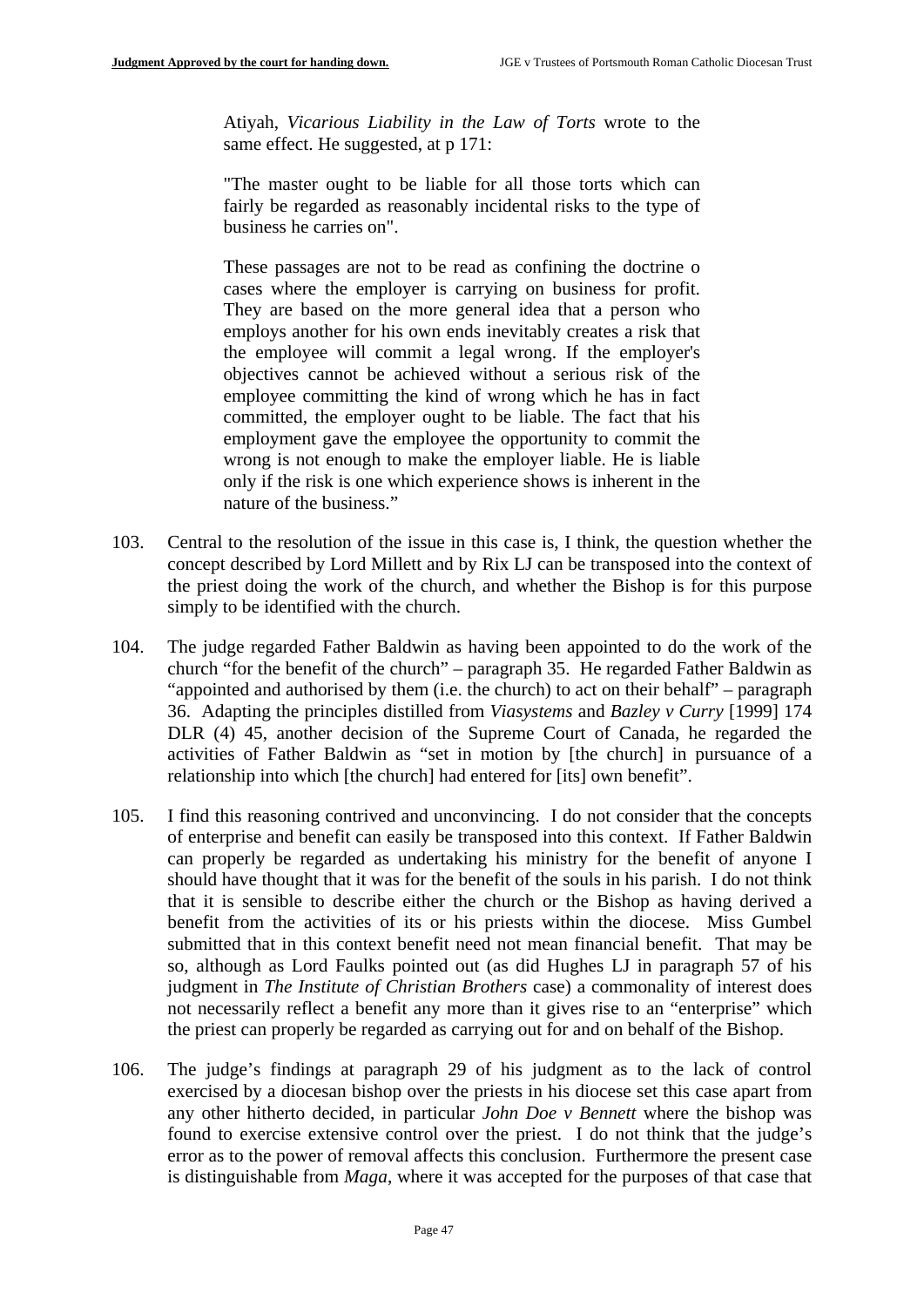Father Clonan was an employee of the Archdiocese. I have nonetheless pondered long and hard whether the decision and reasoning of this court in *Maga* does not in any event compel us to decide that the Bishop may here be vicariously liable for the alleged torts of Father Baldwin. In my view it does not. The reasoning relates to a relationship equivalent to employment with all the assumptions that that brings as to the nature and extent of the control exercised or capable of being exercised. The present case calls those assumptions into question.

107. In *Maga* at paragraphs 82 and 83 of his judgment Longmore LJ said this:-

"82. Regardless of general policy considerations, however, it seems to me to be important to look at the nature of the employer in this particular case. For the purposes of this action (but not otherwise), it is accepted that Father Clonan was an employee of the Archdiocese. The Archdiocese is a Christian organisation doing its best to follow the precepts of its Founder (see, in particular, Mark 10.13-16). Like many other religions, it has a special concern for the vulnerable and the oppressed. That concern may not be quite the same as the legal obligation to care or assumption of responsibility for care that was emphasised by Lord Steyn or Lord Hobhouse in Lister but it seems to me to be analogous.

83. In the case of the Roman Catholic Church, this situation is further emphasised by its claim to be the authoritative source of Christian values. For centuries the Church has encouraged lay persons to look up to (and indeed revere) their priests. The Church clothes them in clerical garb and bestows on them their title Father, a title which Father Clonan was happy to use. It is difficult to think of a role nearer to that of a parent than that of a priest. In this circumstance the absence of any formal legal responsibility is almost beside the point."

At paragraph 88 Longmore LJ observed:-

"88. . . . When one [looks at the global picture], one sees that this is a case of Father Clonan inviting the claimant to the Presbytery and there abusing him. That displays a strong connection with the Church by a priest whose power and ability to exercise intimacy was conferred by virtue of his ordination by the Church."

108. All of this was of course said in the context of an examination whether there existed a sufficiently close connection between the abuse and what Father Clonan was authorised to do, i.e. the second stage of the two-stage enquiry. However I do not think that Longmore LJ would have been able to express himself in this way had he not been considering, as he emphasised at the outset of this part of his judgment, the responsibility of an employer for his employee. Shorn of that starting point, the question whether the Bishop had a legal obligation to care or assumed a legal responsibility to care would have been thrown into stark relief. The absence of any formal legal responsibility would not have been "almost beside the point" but would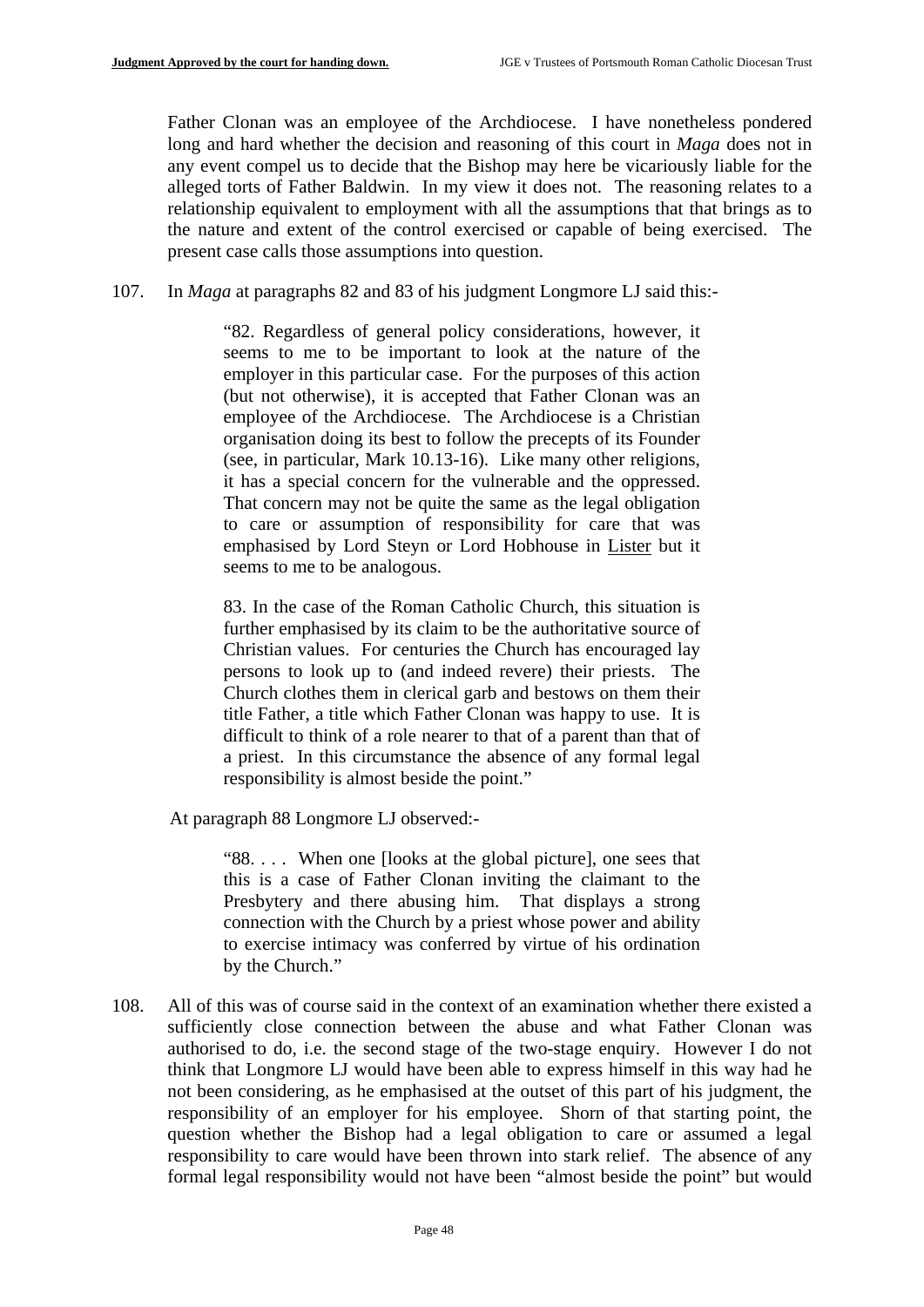rather be the point. I infer from the way in which he expresses himself that Longmore LJ may share the doubt on this aspect which I have expressed at paragraph 8 above. I also consider that in the absence of the concession there made Longmore LJ would not without more have referred in paragraph 88 to the power and ability, or perhaps the authority, conferred by virtue of ordination by the church. For the reasons I have endeavoured to state, I do not consider that ordination by the church is without more sufficient to attract vicarious liability to a diocesan bishop.

- 109. I mean no disrespect to Miss Gumbel when I observe that she struggled to identify a coherent principle the application of which should here lead to vicarious liability on the part of the bishop. I can identify no such principle. At the end of her address Miss Gumbel submitted that ultimately the test is whether it is fair that the person able to pay should be held liable. I do not believe that the law is so unprincipled. Moreover if the thinking is that behaviour so gross as that here alleged should attract a remedy I should like to believe that the Claimant will, upon proof of her allegations, in any event have a remedy against the First Defendants. It should not be overlooked that it is alleged that the First Defendants failed to heed or act properly upon information given to them of Father Baldwin having indecently assaulted two identified boys and moreover it is alleged that nuns of the First Defendants' Order saw Father Baldwin sexually assaulting the Claimant. No monetary compensation can begin to redress the hurt and harm of abuse such as is here alleged, but on the pleaded allegations which we are assuming to be made out the Claimant will not I think be without a remedy if she is unable to recover from the Bishop, or more accurately from those who have agreed to meet any liability which attaches to him.
- 110. I have not found this an easy case to decide. The point we are asked to decide is elusive. However, addressing myself to the question in the narrow sense in which I have understood it as explained above, and having regard to the judge's findings of fact on the basis of the evidence which was before him, I do not believe that it should be resolved in favour of the Claimant. I would allow the appeal.

## **Lord Justice Davis:**

- 111. It is common ground between the parties, by reference to settled authority, that in determining whether vicarious liability can be involved in a case of this kind there is a two-stage test. The first stage involves the relationship between the second defendants (to be equated in effect with the then diocesan bishop) and Father Baldwin. The second stage involves the connection between the relationship and the alleged acts of sexual abuse on the part of Father Baldwin.
- 112. This preliminary issue is concerned solely with the first stage. In a number of past cases of this general type (for instance, *Maga*) the relevant bishop or archbishop of the Roman Catholic diocese in question had conceded, for the purpose of the case in question, that the priest should be regarded as an employee: those cases have thus mainly focused on the second stage. But no such concession is made in the present case. To the contrary. The second defendants – as they are entitled to do – dispute that they can have any vicarious liability for the alleged acts of Father Baldwin at all. In taking that stance Lord Faulks QC, on behalf of the second defendants, emphasises that this is not in any way to detract from the abhorrence with which the second defendants regard sexual abuse or from the commitment of the Catholic Church to investigate allegations of abuse and to help bring perpetrators to justice.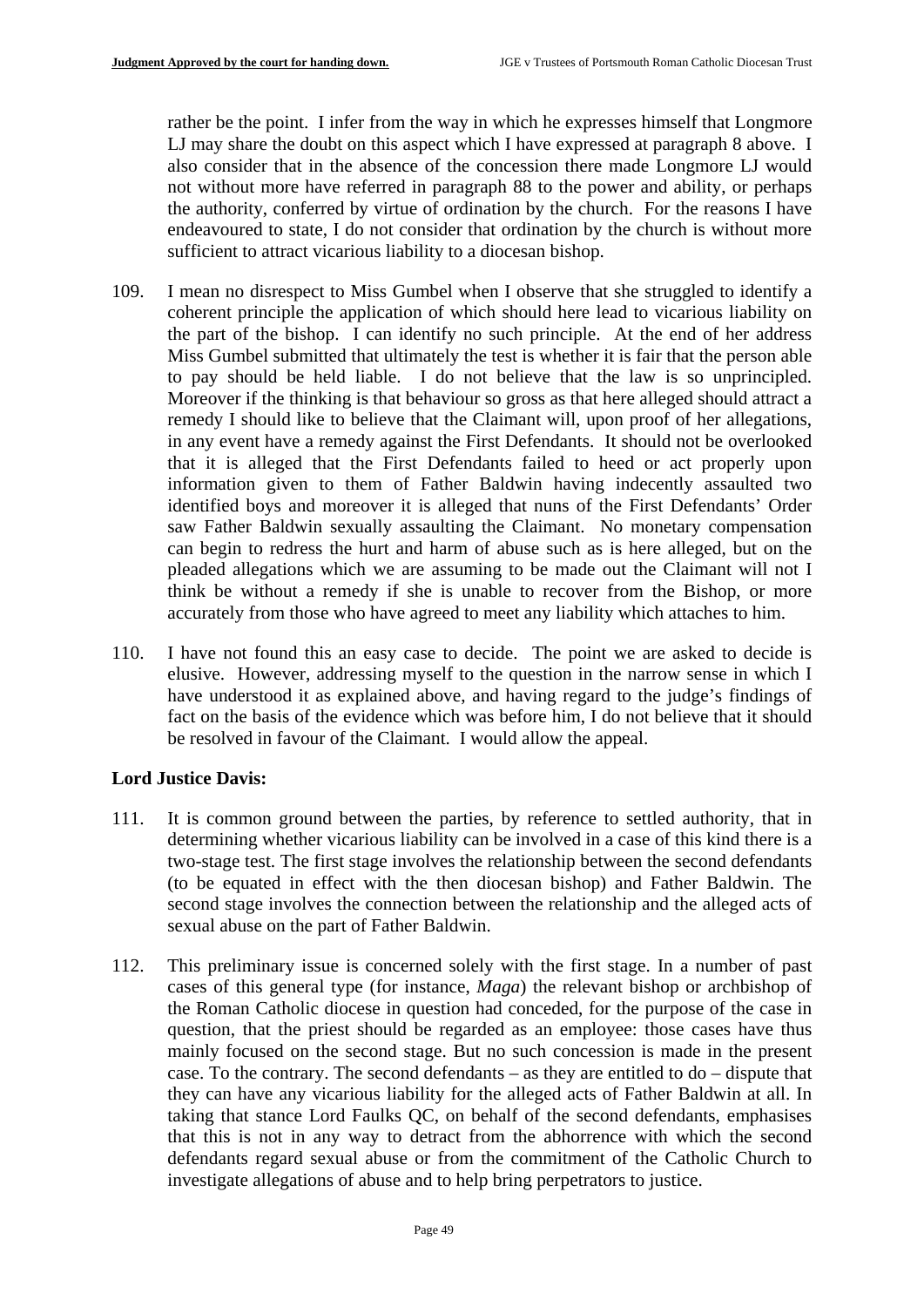- 113. The question thus is "whether the person who (allegedly) committed the tort was in such a relationship with another as to enable the concept of a vicarious liability to arise. In some circumstances difficult questions may occur in this regard….": see paragraph 33 of the judgment of Lord Clyde in *Lister*.
- 114. This is undoubtedly a case of such difficulty. And the difficulty has been increased by two further considerations in the present case.
	- i) First, where a preliminary issue is directed there normally is an agreed statement of the primary (assumed) facts or an agreement that the facts alleged in the Particulars of Claim are assumed to be true or something like that. But here there was not even agreement as to whether Father Baldwin was – as the Particulars of Claim assert – the priest responsible for the parish of Sacred Heart Church, Waterlooville at the times in question (as opposed to being the diocesan Vocations Director based in Reading, as the second defendants say). At all events, the pleaded allegation is that he was. It is also pleaded that Father Baldwin was invited to visit the home and did so in the course of his duties as priest; and that JGE, while a resident of the home, was a parishioner of that church. It is further pleaded that the second defendants in the premises owed JGE a duty of care at all relevant times.
	- ii) Second, the reality is in cases of this kind that, in terms of facts, there can be a significant degree of overlap between the first stage and the second stage. As put by Hughes LJ in the *Institute of the Brothers of the Christian Schools* case "it is a judgment upon a synthesis of the two [stages] which is required."
	- iii) It thus may strongly be queried, with hindsight, whether this was an appropriate occasion for a preliminary issue to be directed in this particular case.
- 115. I will not dwell further on the various policy considerations which are said to be the rationale for the doctrine of vicarious liability and which are examined at length by Ward LJ. But Lord Faulks at all events is entitled to emphasise that the application of the doctrine can cast liability on a person who may not necessarily himself be at any fault at all. He accordingly submits, citing authority for this purpose, that the doctrine should be kept within precise limits and is not to be extended indefinitely. That must be borne in mind. Even so, a review of the development of the doctrine over the last hundred years or so indicates that significant extensions (which is in reality what they are, even if they can also be styled as the higher courts declaring the law to be otherwise than it was previously thought or assumed to be) have from time to time been promulgated. The decision in *Grace v Lloyd Smith & Co* [1912] AC 716 is one example; *Morris v CLS Martin & Sons Limited* [1996] 1 QB 716 another; *Lister* itself another again. I would suggest that *Viasystems* – at least potentially – is a further example. So the law has not proved static in this area.
- 116. As worded, the preliminary issue directed here is confined to the circumstances of this case: "whether in law the second defendant may be vicariously liable for the alleged torts of Father Baldwin." But underneath it is potentially a far greater issue (on the first stage of the application of the doctrine). That is – as I understood Lord Faulks to accept, and indeed assert, when Miss Gumbel raised this as the sub-text of the preliminary issue – whether a Roman Catholic diocesan bishop can *ever* be vicariously liable for the acts of a Roman Catholic priest in the diocese. Lord Faulks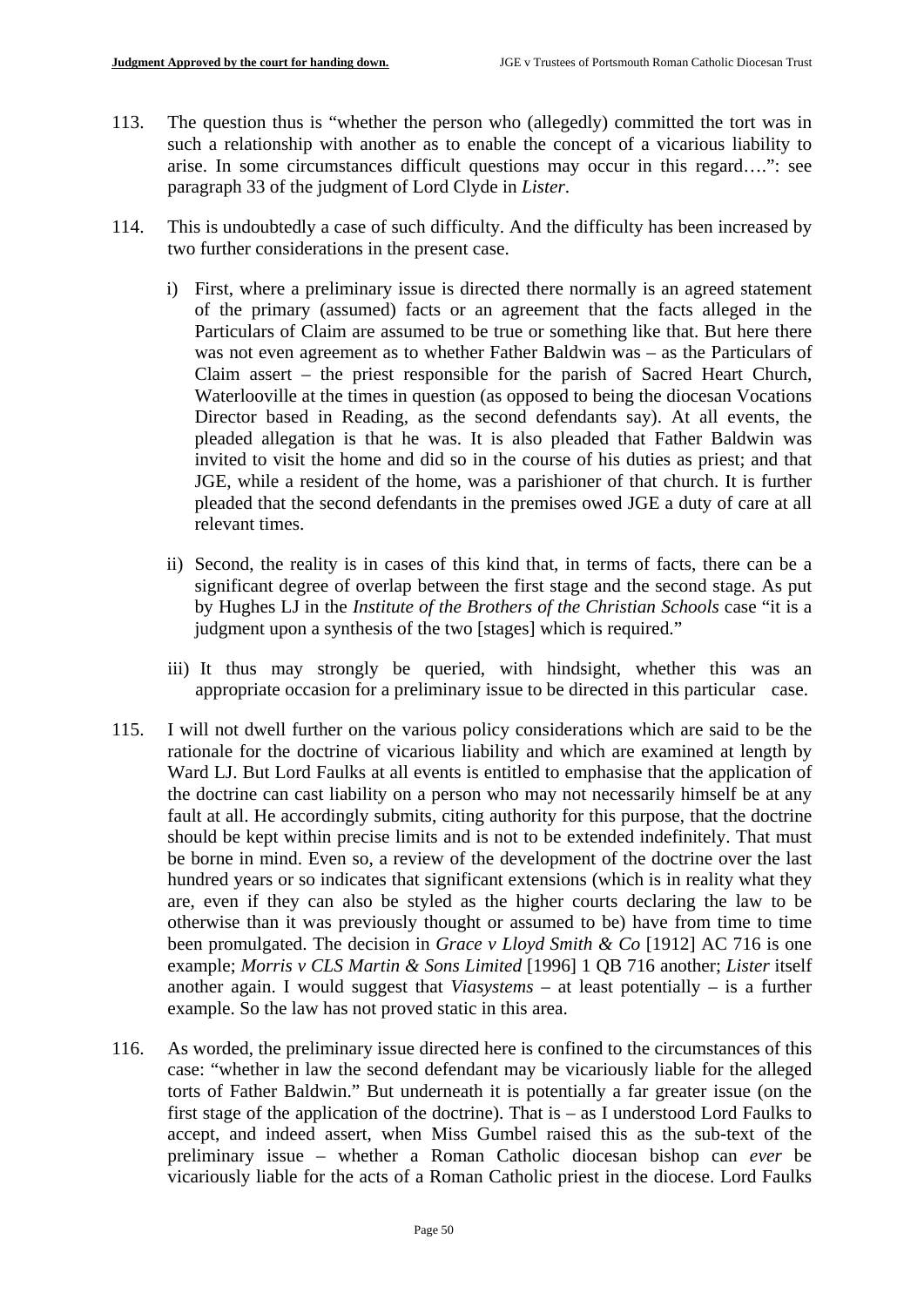said that he never could be: or, even if he could be, then it would only be in exceptional circumstances (of which he could identify no instance). I would not necessarily agree that this preliminary issue can have quite so open-ended a consequence: but it unquestionably has significant ramifications for other cases of this kind.

- 117. So this preliminary issue potentially has wider implications. Moreover it does not have wider implications simply in cases involving Roman Catholic priests. There can be no special doctrine of vicarious liability for cases of this kind. This matter has to be decided by reference to and application of general principles of vicarious liability: cases involving sexual harassment or sexual abuse do not fall into any special category: see paragraph 48 of the judgment of Lord Clyde in *Lister*. Moreover, there could also be implications for the wider commercial sphere as Lord Faulks pointed out, referring to two interesting and forthright articles of Phillip Morgan in this regard: (2011) 74 MLR 932; (2012) Lloyds Maritime and Commercial Law Quarterly 175.
- 118. If one were baldly to pose the question: "Should the Roman Catholic church be liable for acts of sexual abuse of parishioners committed in the parish by the Roman Catholic priest?" that would doubtless beg the answer from a person who was a not a lawyer: "Yes, of course." But that would be a simplistic and legally unprincipled approach. The focus, for present purposes, has to be directed at the actual relationship between the Roman Catholic diocesan bishop and the parish priest to see whether it is such as to at least be capable of giving rise to vicarious liability on the part of the diocesan bishop. Accordingly, I would dismiss as irrelevant Miss Gumbel's assertion that the position should in principle be no different for Roman Catholic priests than it is for Anglican priests or Baptist ministers (she said nothing about, for example, Rabbis or Imams). As I have said, there is no special category for these kinds of case; and principle thus requires analysis of the particular relationship in question.
- 119. For that reason, I found of relatively limited significance employment cases such as *Percy* which were briefly cited to us. Unquestionably here the position is well removed on the facts from the position in *Percy* where the minister of the Church of Scotland was held (by a majority), though not an employee, to be under a contract personally to do work. (It is interesting, however, to note that Lord Hoffmann, in the minority, held that Ms Percy's duties were not contractual at all but were the duties of her office: see at paragraph 66 of his judgment. That approach has at least some resonance with Lord Faulks' submissions, given that a core part of his argument was that the alleged actions of Father Baldwin were committed by him as office holder). The subsequent decision of the Court of Appeal in *Stewart* (again an employment case) stresses the need for a close consideration of the facts, in this context; it also gave prominence to the potential relevance of an intention to create legal relations in a case of that kind.
- 120. I do have difficulty with some aspects of the reasoning of MacDuff J and with some aspects of the reasoning in the Canadian case of *Doe v Bennett* on which he heavily relied. The relevant relationship between the Roman Catholic diocesan bishop and the parish priest, for these purposes, has, as I see it, to lie in the appointment by the bishop of the priest as parish priest and such level of control as he has over him, in circumstances where it was common ground that there is no contract and no employment and indeed no intention to create legal relations as such at all. That,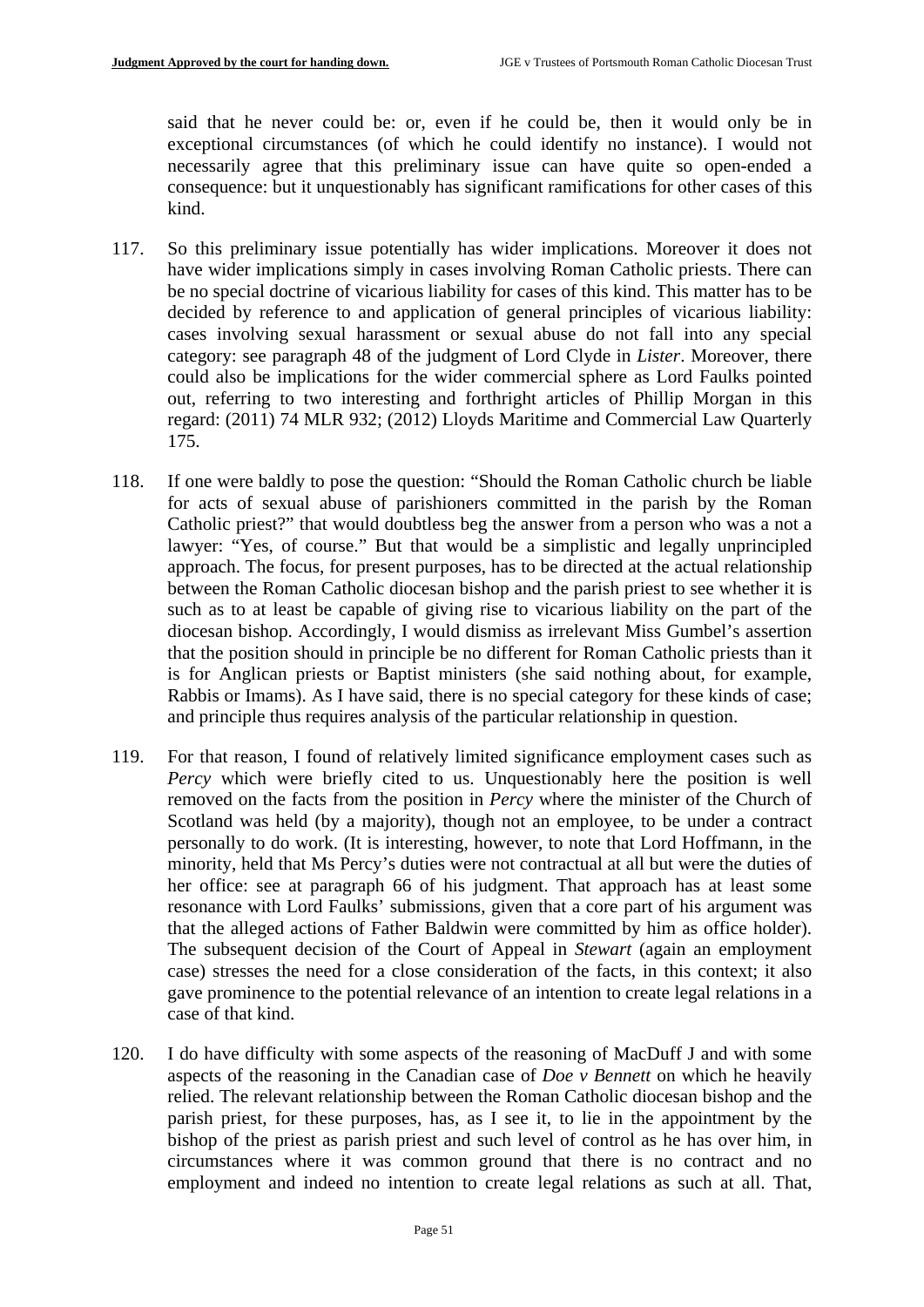however, is not to be equated with the *status* of priesthood: many of the remarks made by MacDuff J and in *Doe v Bennett* seem to me, with respect, to go to the status that any priest has by reason of being an ordained priest. But that does not conclusively bear as such on the relationship between parish priest and diocesan bishop.

- 121. I also have some difficulty with MacDuff J's emphasis on the "immense power", as the judge put it (echoing sentiments expressed in *Doe v Bennett*, which in any case had very unusual facts) conferred on Father Baldwin. It can be said that such "power" as he had derived essentially from his office or status as priest, not from his appointment as parish priest. In *Doe v Bennett* it even seems to have been suggested (see paragraph 20 of the judgment, possibly echoed in paragraph 38 of the judgment of MacDuff J) that in putting a parish priest into a community a "risky enterprise" was being put into the community. I agree with Lord Faulks that simply is not a tenable proposition, let alone a justification for the creation of vicarious liability at this first stage. It is true that in *Lister* (at paragraph 83) Lord Millett stated that "experience shows that in the case of …. other residential homes for the young and vulnerable there is an inherent risk that indecent assault on the residents will be committed by those placed in authority over them, particularly if they are in close proximity to them and occupying a position of trust." But that was said in the context of a case relating to an employee at a children's home and was dealing with the second – not first – stage for vicarious liability. In fact, it seems to me that the judgment in *Doe v Bennett*  seems in places simultaneously to address, or to conflate, both stages of vicarious liability.
- 122. But, that said, I agree with the actual conclusion of MacDuff J. I do so because I am prepared to say, on the evidence, that the relationship between Roman Catholic diocesan bishop and parish priest is – even though governed by canon law – such as can be regarded as sufficiently akin to employment so that vicarious liability may properly and fairly arise. That the bishop was not, and could not be, Father Baldwin's employer in law is not decisive (see *Viasystems*). I thus would accept the thrust of the proposition advanced by Miss Gumbel in her Respondents' Notice.
- 123. That an appropriate level of control is ordinarily required for vicarious liability to be capable of arising is, I think, borne out by the authorities (including *Doe v Bennett*  itself). That in fact accords with one of the underlying policy drivers which constitute the rationale for the doctrine. But, as the case of *Viasystems* also illustrates, the control does not have to be entire and absolute. What is the "appropriate" level of control for vicarious liability to be capable of arising? Obviously it will depend on the facts of the case. Further, it seems to me, in a context such as the present, pointers at this first stage are, if D can be vicariously liable for the torts of A, (1) that D has caused A to be placed in a position, or where D and A are otherwise in a relationship, whereby D is capable of having some control of A's activities; and (2) that the activities are performed on behalf of or are designed to further the aims or interests or purposes (the latter word seemingly favoured by Lord Wilberforce in *Launchbury v Morgans* at p. 134-5) of D. In addition, an assessment – not by way of the sole applicable test (that would be unprincipled) but as a factor required to be taken into account – of whether it is fair, just and reasonable to make D liable should, in my view, also be made in each case.
- 124. In my view, on the evidence the bishop did have such a relationship with and capacity of control over Father Baldwin in his capacity as parish priest.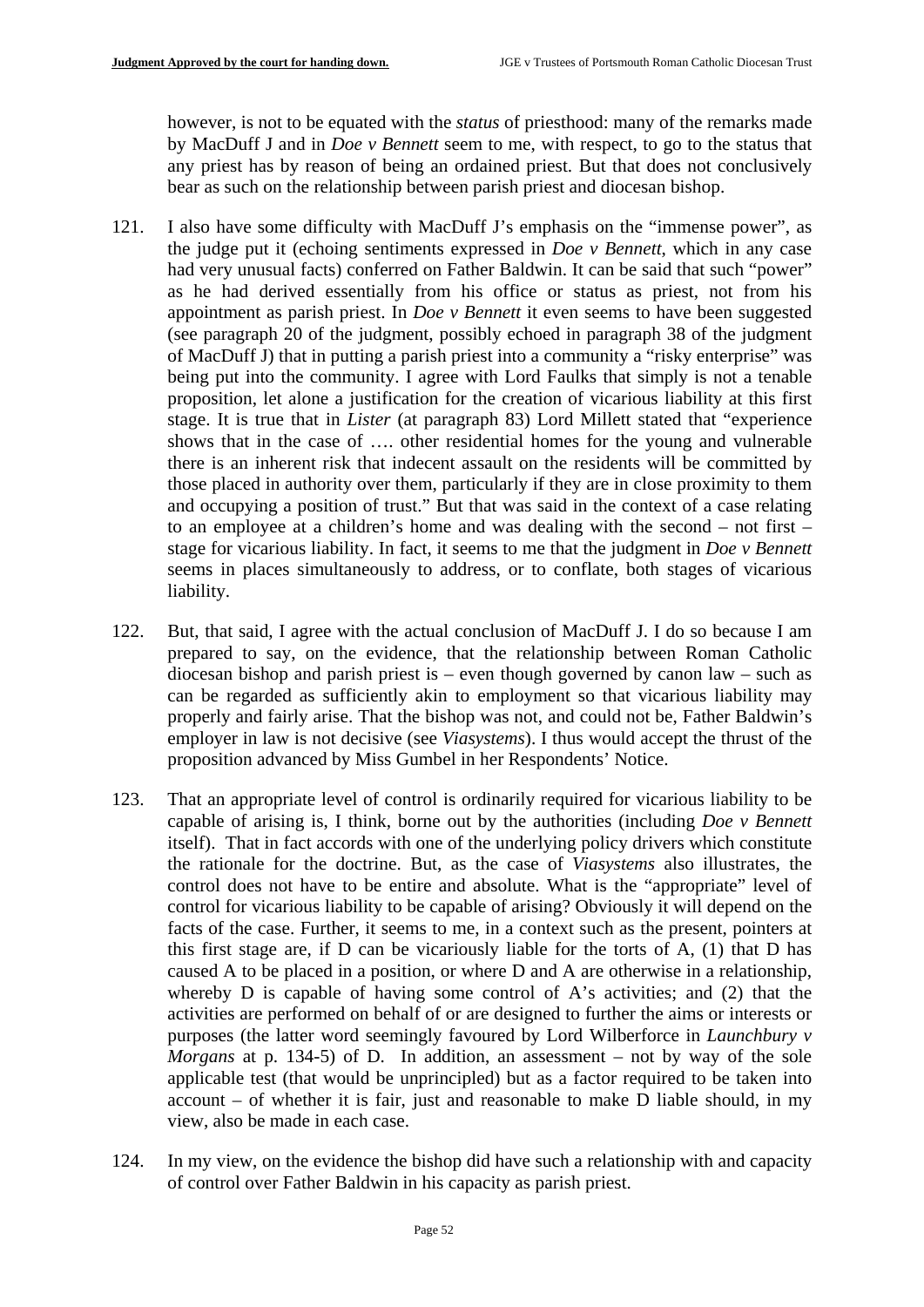- 125. It is true that the judge held that there was "effectively no control over priests once appointed". The judge further found that a Roman Catholic priest is free to conduct his ministry as he sees fit with little or no interference from the bishop, whose role is not supervisory and who is not in a position to make requirements or give directions. Lord Faulks understandably relied on those findings.
- 126. But those findings in my view do not fully reflect the reality of the position on the evidence and in any case do not conclude the issue in favour of the second defendant.
- 127. The experts were in essential agreement on most issues; albeit their joint written statement records a "difference in emphasis" on the level of control of a bishop. Dr Costigane emphasised the level of control whereas Monsignor Read emphasised that the bishop's role was a safeguarding role rather than a managerial role. Monsignor Read also said (and in her oral evidence Dr Costigane did not controvert this) that a priest exercised his ministry more as a collaborator rather than someone subject to the control of his superior in the employment field. The evidence was that the parish priest was responsible for the running of his parish. But that does not, in my view, displace the proposition, by reference to the precepts of canon law, that the bishop did (in a meaningful sense) have a degree of control over Father Baldwin as appointed parish priest in the diocese. The judge himself expressly found that the bishop must exercise episcopal vigilance and that there was some element of control in that. Further, the bishop might visit a parish only once every five years or so; but he could do so more frequently. It is true that, as the above recited evidence shows, a bishop could not make requirements or give directions which the priest – unlike an employee – would in law be under a duty to obey. But, in my view, that does not indicate a lack of capacity and entitlement to control. It was common ground that, under canon law, the priest owes his bishop reverence and obedience. Bishops are commissioned to perpetuate the works of Christ (as stated by Monsignor Read in his report on behalf of the second defendant). In the present case the bishop had responsibility for the care of the diocese of Portsmouth, comprising 96 parishes at the time: it was to this parish in the diocese (on the alleged facts) that he chose to appoint Father Baldwin. On appointment, as Monsignor Read further said in his report, the responsibility for running a parish rests on the parish priest "subject to the oversight of the Bishop": albeit the priest is not a delegate of the bishop.
- 128. That there was a sufficient level of control is, I think, confirmed by the (agreed) fact that a bishop has, under canon law, power to remove or transfer a parish priest against his will or to deprive him of his position as parish priest (although not from the priesthood altogether), in accordance with prescribed procedures under canon law. Moreover under canon law a bishop may of his own motion suspend a priest under his authority: canon 2186 of the 1917 Code. It may be noted that such a step may be taken not only where a priest is in breach of his responsibilities and duties under canon law: it can, at least in the case of transfer to another post, be effected "should the good of souls or the need or advantage of the church require it". There was also undisputed evidence of Dr Costigane that, under canon law, appropriate penalties may be imposed on a priest if he does not obey the lawful precepts of his bishop (canon 2331).
- 129. I also consider that, in a real way, a parish priest such as Father Baldwin is furthering, and was appointed and entrusted to further, the bishop's aims and purposes (that is, to perpetuate the works of Christ in the diocese – see Vatican II Decree on the Pastoral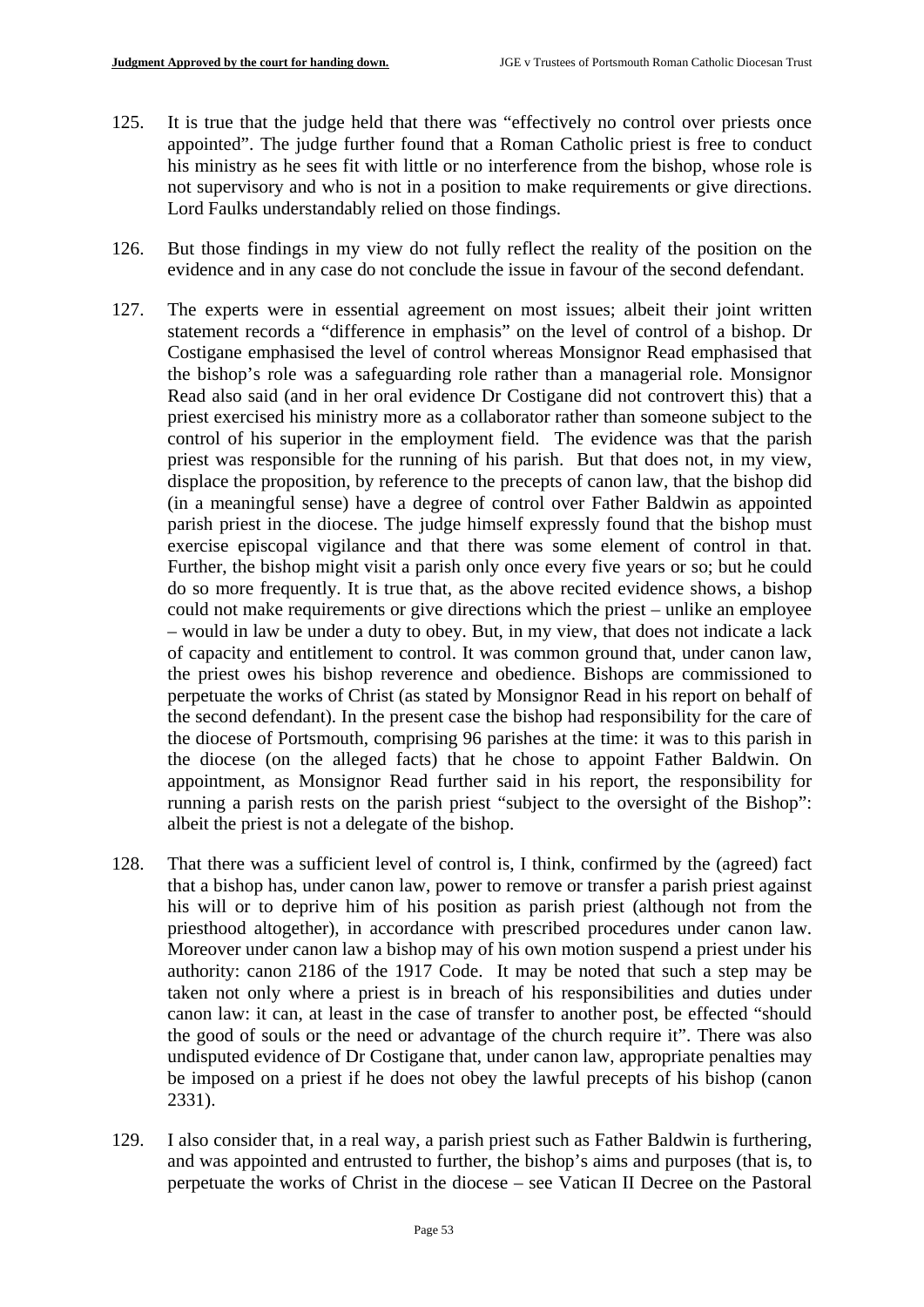Viasystems indicates – the second defendants from having a liability also. Office of Bishops in the Church, as cited by Monsignor Read). I bear in mind that in the *Institute of the Brothers of the Christian Schools* case it was stated by Hughes LJ (at paragraph 57) that vicarious liability on the part of the Institute could not be derived on the basis that brother-teachers were carrying out its purposes and were furthering the teaching mission of the Institute having been sent to the establishment in question for that purpose. But in my view that was said in the context of the facts of that case, where it was key that the Institute, whose mission was that of teaching, was not engaged in the business of running the teaching at the establishment in question: a point also emphasised by Pill LJ at paragraphs 84 to 87 of his judgment. It might be said (and Lord Faulks did say) that here too the bishop had not taken responsibility for running this particular home – rather, the first defendant had. But that is not an answer, to my mind. Here, the home was within the parish and (as alleged) JGE was one of Father Baldwin's parishioners. His appointment by the bishop to the parish as parish priest necessarily, and as the bishop would have expected, carried with it responsibilities, as parish priest, to visit and promote the well being of parishioners. That JGE was at the relevant time in a home (within the parish) run by an order of nuns in my view does not displace that: indeed, I incline to regard it as little more than incidental for the purposes of the case against the second defendants. In any event, even if the first defendant may have a liability that does not preclude – as the case of

- *Viasystems* therefore consider that in the circumstances of a case such as the present the bishop had undertaken responsibility to promote the spiritual well-being of parishioners within the diocese, and had entrusted the furtherance of that aim within this parish to his appointed parish priest. Thus the appointment by the bishop of Father Baldwin to this parish was designed to further that overall aim. Of course it can be said that Father Baldwin's activities as parish priest were for the benefit of parishioners (not the bishop); but that does not, in my view, displace the object and purposes for which he was appointed to the parish by the bishop in the first place.
- 131. For these reasons I would conclude that, although this was most certainly not an employment relationship or even a contractual relationship, the relationship between the bishop and Father Baldwin nevertheless was sufficiently akin to that of employment: and at all events was one such whereby, given the degree of control and connection and given the objectives of the bishop in the appointment of Father Baldwin which it was intended he should further and promote, vicarious liability in respect of his activities in the parish is capable of arising. For these purposes, I do not think it is a conclusive objection that the control and the connection do not arise under and are not in any way governed by the (common) law: it suffices, in my view, that they arise under and are governed by canon law. Further, checking to see whether that gives rise to a result which is just and reasonable, I think it does. Whether in any given situation that actually does impose liability on the second defendants for any particular alleged activity involves then going to the second stage: which is not a matter for decision for present purposes.
- 132. Although not central to my thinking, I consider that conclusion may be supported by this further consideration. Suppose a case (not this one) where a bishop is repeatedly and directly told in person of acts of abuse or misconduct on the part of a parish priest but takes no steps to investigate or prevent them. I would have thought, as at present advised, that a duty in law would be capable of arising in such a case (indeed,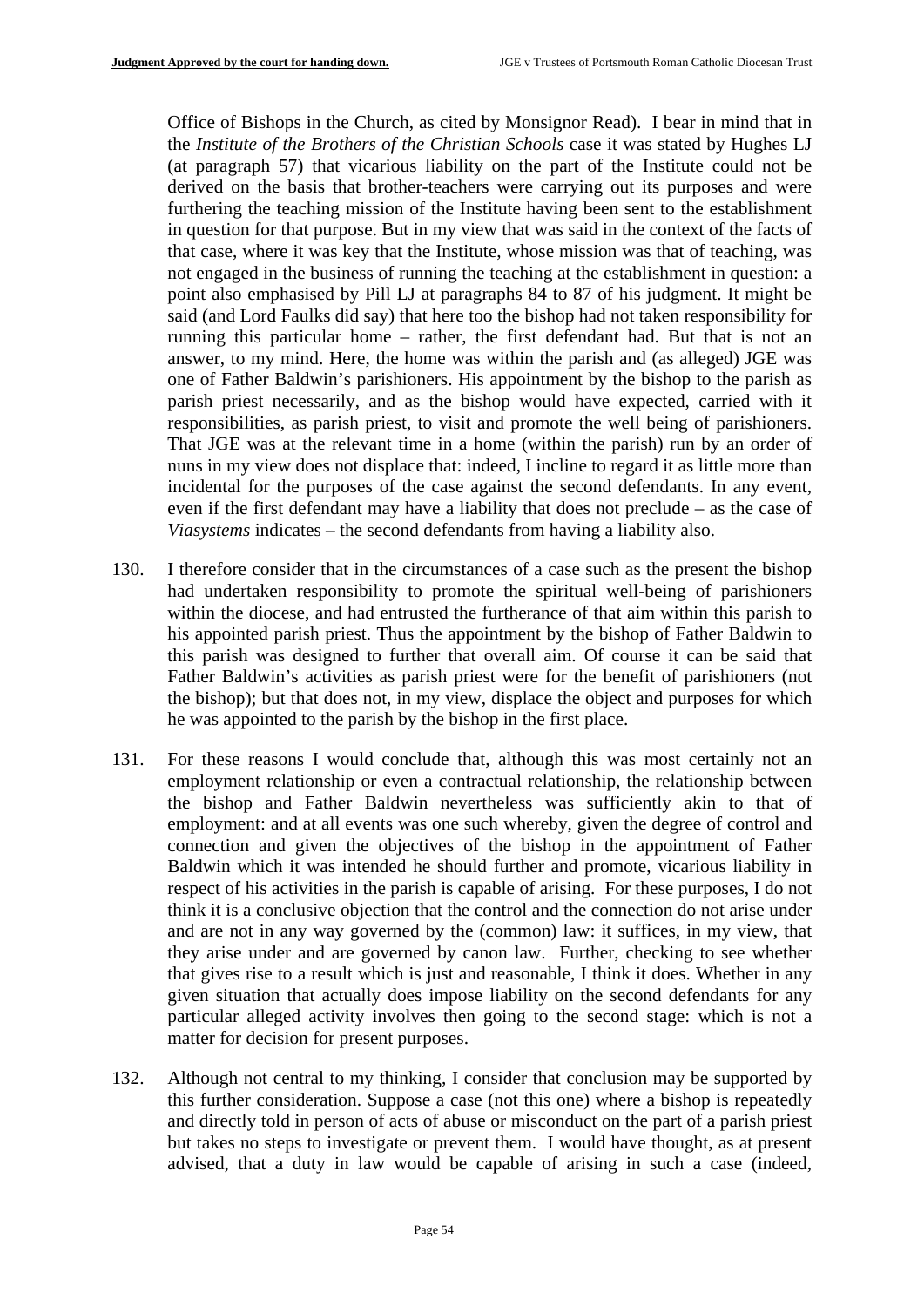Monsignor Read accepted that under canon law an obligation to "take steps" would arise; in oral evidence, Dr Costigane also said that "if certain things don't happen action can be taken"). It would be odd if it proved to be a duty of no real content, by being met with a plea that a bishop had no control over, or no means of preventing, such misconduct. In reality as I see it, he does – for example, by removing or transferring or suspending, where the priest misconducts himself or refuses to obey or follow the bishop's guidance and advice. It also would be odd, as Miss Gumbel observed, if no breach of duty on the part of the bishop could be maintained if such complaints were raised not with the bishop directly but with priests on his staff (if I may use that word) who then do nothing. On Lord Faulks' argument, the bishop would seem to have no vicarious liability for the omission of those priests to report the matter to the bishop, thus preventing him from taking some action.

- 133. Since preparing the substance of this judgment, I have read the draft judgments of Ward LJ and Tomlinson LJ. I have found the extensive discussion by Ward LJ of the authorities and academic commentaries most interesting. The divergence in viewpoints there manifested in part seems to be fashioned by competing attitudes as to the extent to which, as a matter of policy, an innocent defendant should (without fault) be made to bear responsibility for the wrongful acts of another. One can, at all events, understand the lament of Lord Hobhouse in *Lister* that an exposition of policy rationales cannot be equated with the applicable principles. The reality is, in my view, that because the doctrine of vicarious liability is a legal construct based on policy its application has depended on the weight given to the various policy rationales in particular cases and to changes in circumstances and public perceptions over the generations. The approach has, for better or worse, never been purist or static.
- 134. It will be apparent that in the result, on the (alleged) facts of this case, I have reached the same conclusion as Ward LJ. I have of course considered the points made by Tomlinson LJ, and I acknowledge their force. But, as will be gathered, my view is different. It may be that the bishop had no "formal legal responsibility" for Father Baldwin; but in my view his responsibility for and control over the parish priest whom he had appointed was real and substantial. I would, as will be gathered, attach importance to the fact that Father Baldwin had been appointed by his bishop as parish priest: that is not simply to be equated with his status as ordained priest.
- 135. I also do not, for myself, attach the importance that Tomlinson LJ attaches to the (alleged) fact that JGE was abused while at the home run by the first defendant or to the fact that she may have a claim against the first defendant. The present case is in this regard clearly distinguishable from the *Institute of Christian Brothers* case. To me, the important fact here is that JGE on the alleged facts was resident (at the home) as a parishioner; and Father Baldwin's understood responsibilities, as part and parcel of his appointment by the bishop as parish priest, were designed to extend to ministering to those parishioners resident in the home, as part of the parish. I do not myself, with respect to Tomlinson LJ, consider it at all "contrived and unconvincing" to say that Father Baldwin, in ministering to the children in this home in the parish, was carrying out the purposes for which the bishop had appointed him as parish priest. It is, in my view, neither necessary nor appropriate linguistically to confine the consideration to concepts of "benefit" or "enterprise".